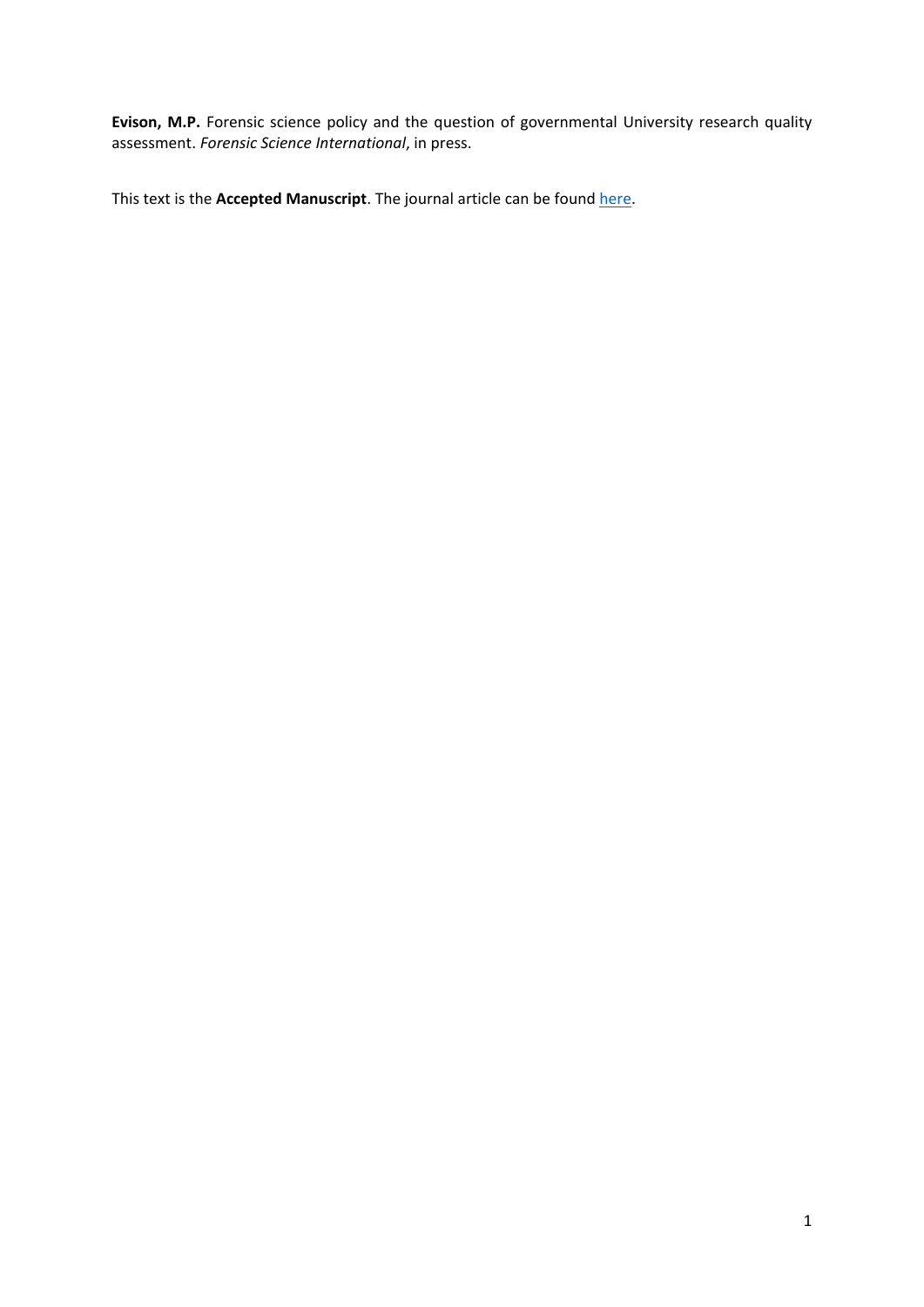# **TITLE**

Forensic science policy and the question of governmental University research quality assessment

# **AUTHOR NAMES AND AFFILIATIONS**

Martin Paul **Evison**<sup>1</sup>

<sup>1</sup>Faculty of Health and Life Sciences, Northumbria University, Newcastle upon Tyne, UK.

# **Corresponding author** Martin Paul Evison Faculty of Health and Life Sciences Northumbria University Newcastle upon Tyne England NE1 8ST

Tel +44 191 243 7631 E-mail martin.evison@northumbria.ac.uk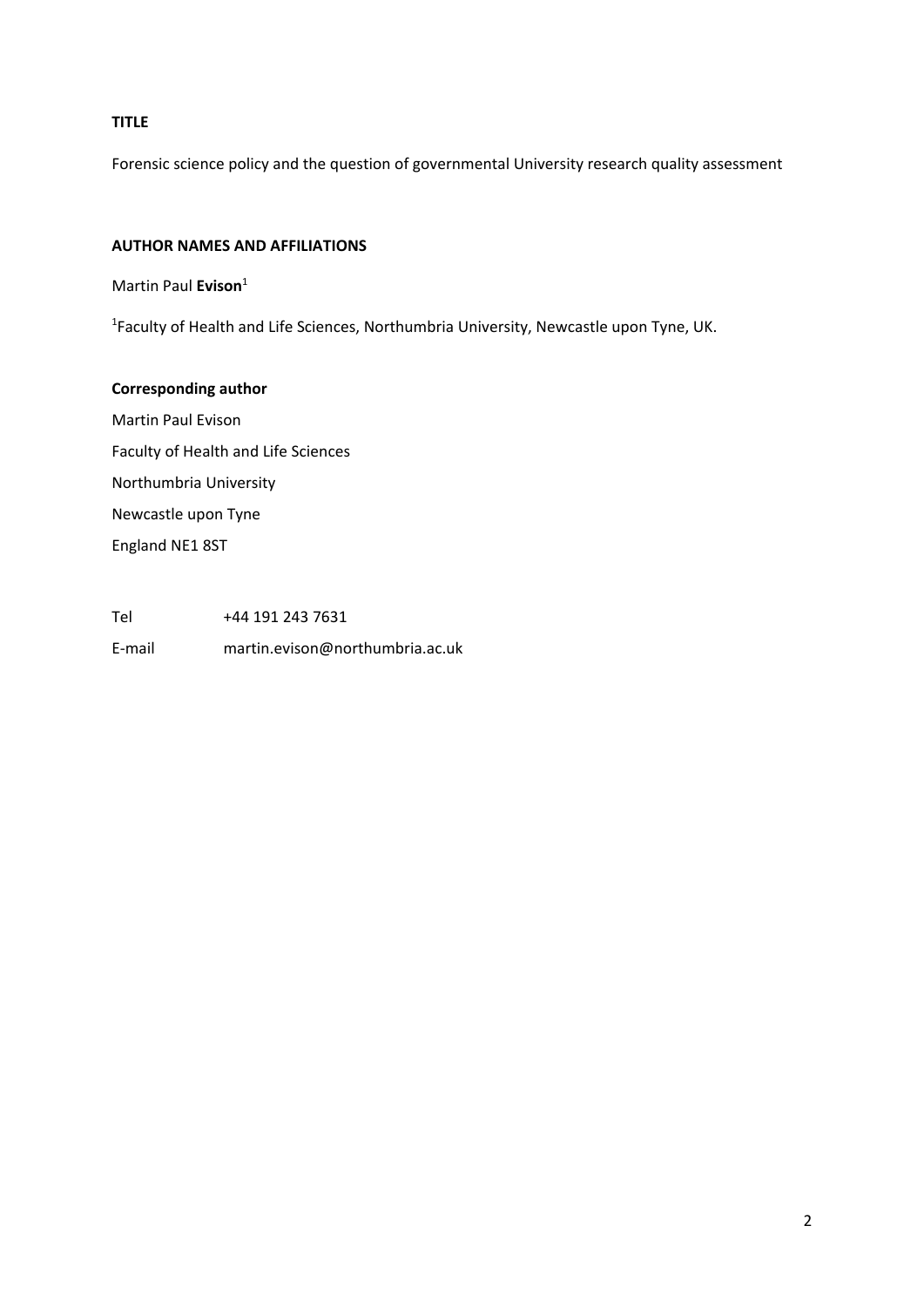## **ABSTRACT**

Forensic science policy has been the subject of a series of judicial and parliamentary enquiries in the United Kingdom in recent decades. Forensic science research has been a recurrent theme in their reports, which have included recommendations for research into the economics of forensic service provision; for the development of expertise and centres of excellence; and for research to establish the validity of the forensic sciences. These recommendations reflect similar concerns expressed internationally—particularly in the United States. In the United Kingdom, however, the Forensic Science Service recently enjoyed a near monopoly in research, and limited research funding and activity in the Universities was exacerbated by the lack of visibility of forensic science in government audits of research quality. This study used established methods in evidence-based policy and research quality evaluation to analyse the range, quantity and quality of research submitted to the two most recent audits – RAE 2008 and REF 2014. Strengths and weaknesses in the methods used are discussed, and the findings analysed in relation to wider research policy issues in forensic science. The study concludes that consolidating forensic science as a peer-science in the academy is essential in order to establish a virtuous circle that will sustain research in the discipline—and address wider policy and socio-economic questions that persistently trouble the field.

# **HIGHLIGHTS**

Summary of research outputs submitted in forensic cognate disciplines in RAE2008 and REF2014

Assessment of the value of these exercises in the audit of University research quality in forensic science

Discussion of policy and implications for forensic science research quality assessment

### **KEYWORDS**

Forensic science; research; policy; audit; United Kingdom; RAE 2008; REF 2014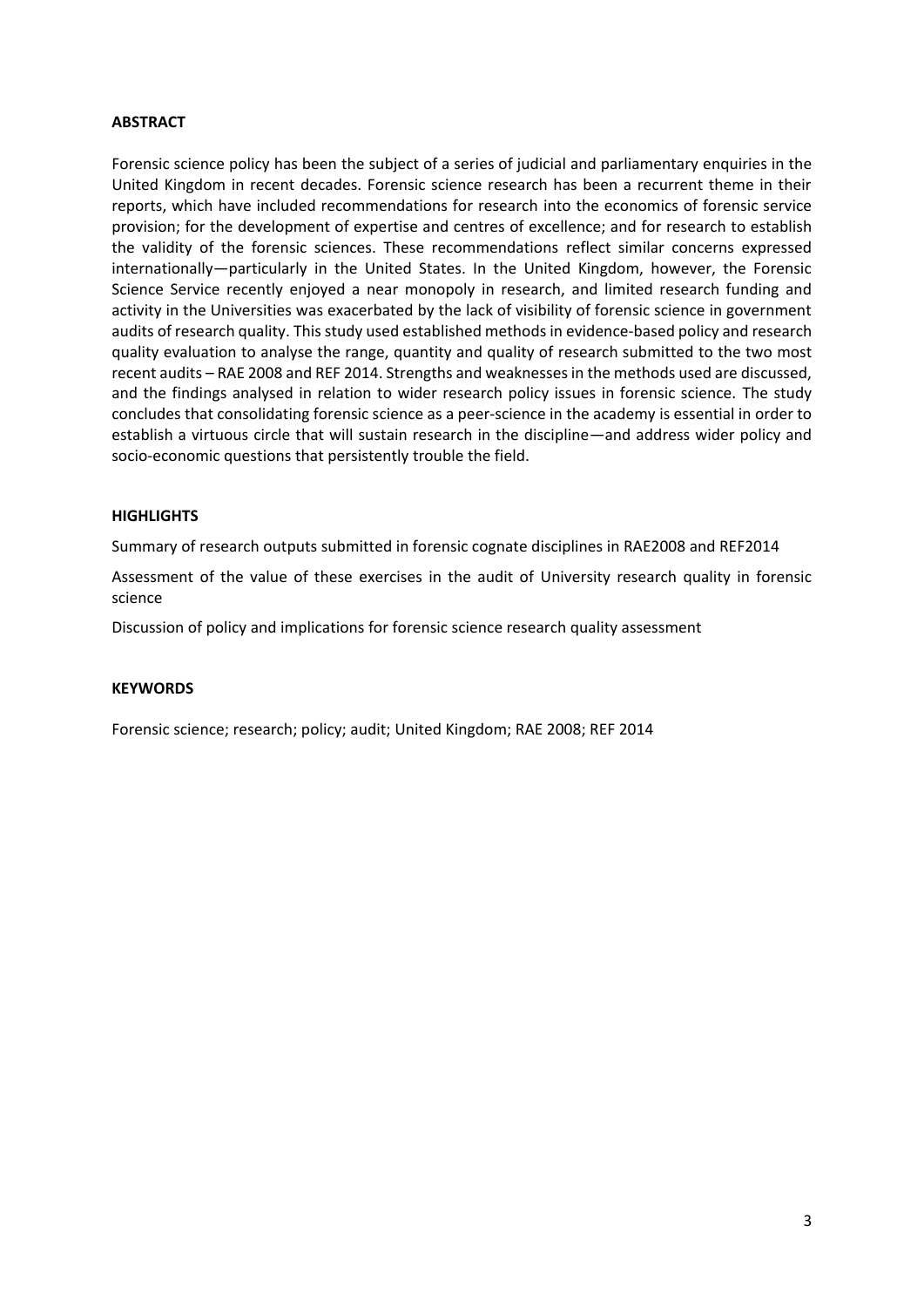#### **1. Introduction**

This paper offers an analysis of the current position of forensic science in the specific context of UK government audits of University research quality.

It begins by considering the broader forensic science environment, including the forensic science economy and government policy in forensic science, and moves on to focus on University research quality assessment.

The paper presents an analysis of research outputs submitted to the previous two UK University research quality assessments, the Research Assessment Exercise 2008 (RAE 2008) and the Research Excellence Framework 2014 (REF 2014). In the absence of a specific Unit of Assessment (UOA) for forensic science, indirect methods of quantification are employed, which have the advantage that they offer a comprehensive picture of broadly relevant research submitted to these exercises and the disadvantage that they introduce risks of under- and over-estimation of the quantity of forensic science research submitted.

The methods capture forensic research outputs as they are commonly conceived—that is, in the scientific, mathematical and computational disciplines, along with investigative or court-related complementary behavioural and social research, which extend beyond traditional boundaries.

The methods used follow those applied in other systematic reviews of research and assessments of research quality in transdisciplinary contexts and allow the range, quantity and quality of research outputs submitted to be measured.

The same methods were applied to research outputs in the archaeological, environmental, pathological and craniofacial sciences to provide internal comparative controls.

To assess the approximate representativeness of research outputs submitted to the RAE 2008 and REF 2014 audits as a proportion of wider forensic science research publications, a provisional tally of UK affliliated papers published in four leading international peer-reviewed forensic science journals was also taken.

The results show UK Universities produce a spectrum of auditable quality forensic—as broadly defined—research outputs that are loosely comparable in quantity with those of more traditional and mainstream subjects, incorporating both forensic science research as it is commonly conceived, as well as research offered in other fields of study relevant to investigation and the courts.

Comparison with papers with UK affiliated authors published in four leading forensic science periodicals over the same period typically, but not exclusively, reflected their focus on the forensic sciences as traditionally conceived. These results also showed the major and growing proportion of publications in these journals produced by the Universities relative to other public and private sector forensic science organisations, and the significant contribution that was made by the Forensic Science Service prior to its closure

Direct assessment of the quality profile of forensic outputs is difficult in the absence of a forensic science UOA (Unit of Assessment), as these typically represent a small proportion of the total submissions to a given non-forensic UOA. In REF 2014, however, the facility to return Impact Case Studies does show evidence that forensic outputs—including those from forensic science subjects as they are commonly conceived—are contributing to submissions highly rated for quality.

The results are discussed with reference to proposals for the treatment of forensic science research in REF 2021, and the wider implications for forensic science research policy and strategy.

There are good reasons to be optimistic about forensic science research in UK Universities, but the medium and long-term health of the field requires this research to be more visibly imbedded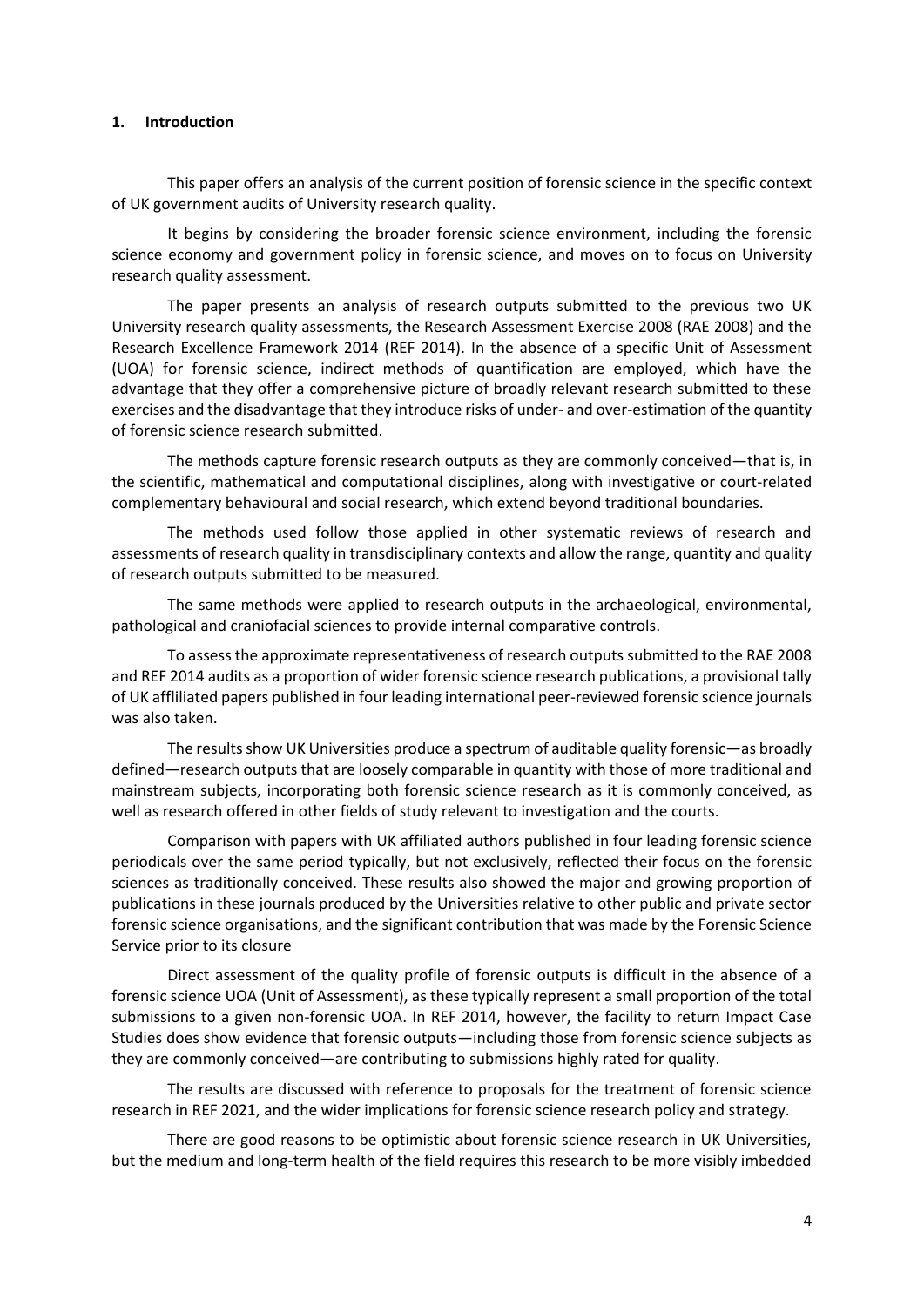in the academic mainstream. In Europe, independent research institutes and University Medico-Legal Institutes offer solutions that combine education and research goals.

In the UK, where research is undertaken predominantly in Universities, somewhat greater and more visible representation in research orientated traditional Institutions would complement that undertaken in admissions orientated former Polytechnics, where research quality is presently underdeveloped. The absence, however, of a forensic science UOA in these research audits creates a 'vicious circle', which introduces a disincentive to Universities to support forensic science research and employ quality research active staff.

The absence of a forensic science UOA also makes the quality ratings assigned to forensic science outputs almost impervious to direct assessment, except in part via Impact Case Studies.

In the UK and other jurisdictions were government audit of University research quality assessment is undertaken, it is strategically vital to ensure that forensic science research has a commensurate presence and visibility relative to the other sciences.

#### *1.1. The forensic science economy—funding forensic science provision*

In the UK, forensic science provision devolves to the separate jurisdictions of England and Wales, Scotland and Northern Ireland. In Scotland, laboratory forensic services are the responsibility of the Scottish Police Authority (SPA). In Northern Ireland, they are provided by Forensic Science Northern Ireland (FSNI), which is part of the Ministry of Justice. These structures follow a common model whereby services are provided in government laboratories and by the police, who are responsible for scene of crime work and some forms of technical examination—such as fingerprint comparison. In England and Wales, however, forensic science provision is delivered via a mixed economy of policing organisations with in-house laboratories and private companies.

Contrary to the thriving image conveyed in the media, forensic science is a small and poorly resourced sector of the economy, forming a tiny proportion overall expenditure on policing, prosecution and defence. For illustration, in 2015-16 the aggregate amount paid to the 39 police forces in England given in the Police Grant Report was £7.4 billion (1). The police workforce in England and Wales in 2015 amounted to about 200,000 individuals, including about 127,000 police officers. The Crown Prosecution Service, responsible for criminal prosecutions in England and Wales, reported departmental expenditure of about £490 million in 2015-16, when it employed about 5800 staff (2). In the adversarial criminal justice system of England and Wales, the defence is typically financed via the Criminal Legal Aid scheme delivered by the Legal Aid Agency, sponsored by the Ministry of Justice (MOJ). In the fourth quarter of 2015, the MOJ reported a Criminal Legal Aid workload of 1.3 million cases and an expenditure of £871 million (3)—roughly equating to 5 million cases and £3.5 billion expenditure per annum. These cases include work carried out in police stations and in courts in relation to people accused of or charged with criminal offences, or who are being investigated for a crime, or who are in prison. More serious cases, heard in the Crown Court, amount to about 17 percent of the overall caseload. In 2009, a survey of 1800 firms of solicitors working in Criminal Legal Aid at that time found each firm employed 3.4 individuals on average in Criminal Legal Aid work—amounting to about 6120 employees in total (4)—not including higher court advocates and barristers.

Expenditure on forensic science is notoriously difficult to establish, given the distribution of services between police, government laboratories and private companies. In 2003, a National Audit Office (NAO) report on the Forensic Science Service—then a GovCo laboratory— found that it employed 2700 staff who had analysed 135,000 cases, and achieved an operating income of £128 million—over 90 percent of which came from work for the police (5). Contraction due to falling crime rates and expenditure cuts to policing following the 2008 economic recession, however, meant that by 2012 the loss-making Forensic Science Service, which had entirely ceased to be economically viable,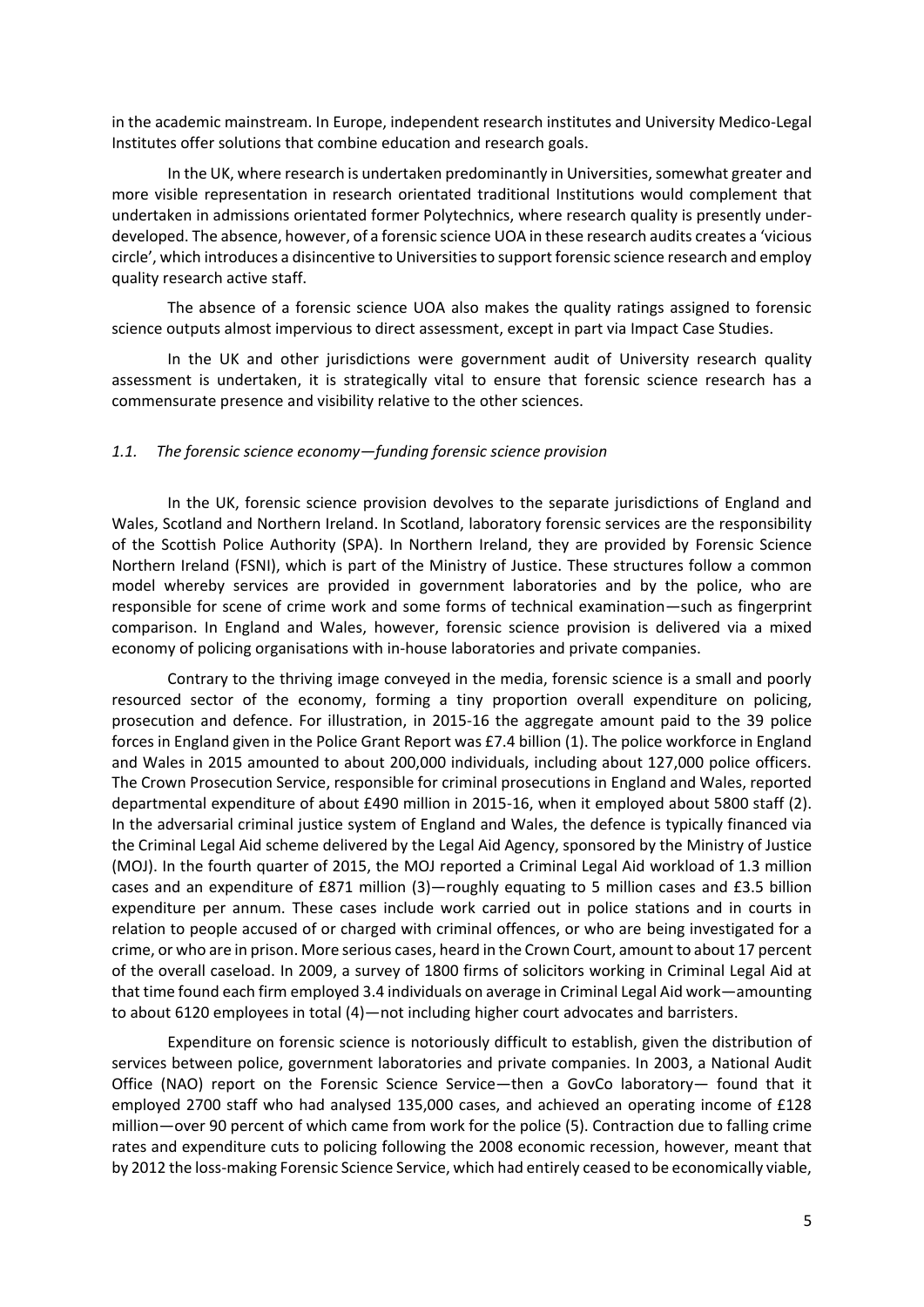was closed (6). While some provision moved to the private sector, a substantial proportion was reabsorbed 'in-house' by the police.

The 2014 NAO report found the proportion of the market now serviced by the private sector via a national framework had declined to £60 million per annum, whereas the police internal market had grown from £113 million in 2012-13 to £122 million in 2014-15 (7). Furthermore, police expenditure on third-party services outside of the framework may have amounted to up to an additional £80-90 million. The reported noted, however, that data on spending on forensic science was limited, incomplete, inconsistent and difficult to access—especially regarding police expenditure.

Current estimates of the number of employees working in forensic science is similarly difficult to establish—especially in the police sector, but near the time of its closure the Forensic Science Service staff head count had fallen to 1600 employees in total and the largest private laboratory—LGC Forensics—employed 500 (8). In addition to forensic science provided by the police and private laboratories, there is a small, but not insignificant market of individuals and enterprises typically providing services to the defence and funded via Criminal Legal Aid (see above).

Assuming the police service have similar numbers of staff working in forensic science relative to the size of the market, it could be estimated that forensic science in England and Wales employs about 6500 people and is worth about £300 million per annum—including police services, police funded third-party services, framework funded private sector laboratory services, and legal aid funded defence services.

The forensic science economy might be characterised as equivalent to about one percent of that of policing, prosecution and defence in total value, employing about 5 percent of the number of people.

#### *1.2. Forensic science policy*

Forensic science thus clearly represents a very small proportion of the criminal justice system. The annual reports of the police and prosecution (1, 2) make no reference to science. In England and Wales—where the total criminal justice workload amounts to over 600,000 cases annually (2), most cases involving forensic science proceed uneventfully.

These observations may go some way to explaining why forensic science appears to be in a recurrent state of crisis in many Western jurisdictions.

Backlogs, procedural failings and flawed forensic science practice underlying miscarriages of justice perpetually feature in the media and academic literature (9, 10). While they represent a very small proportion of cases overall, wrongful convictions are perhaps the most unacceptable of these failings and, given the fundamental role of physical evidence as an arbiter of truth, problems in forensic science are matters of considerable concern amongst policy makers. Ultimately, forensic science scandals undermine public confidence in the justice system—regardless of the overall size of the sector or of the number of cases affected.

When the role of forensic science in miscarriages of justice related to the IRA mainland bombing campaign of the mid-1970s came to light (11), the House of Commons Home Affairs Select Committee (12) criticised the management and funding of the Forensic Science Service and recommended laboratories should be able to charge the police for services. This led to the establishment of the Forensic Science Service as a GovCo and the opening of the forensic market to competition (13).

Substantial government investment into the Forensic Science Service with the advent of forensic DNA profiling did not prevent problems arising, including backlogs and other procedural issues. The House of Commons Science and Technology Select Committee 2002-3 report 'The Scientific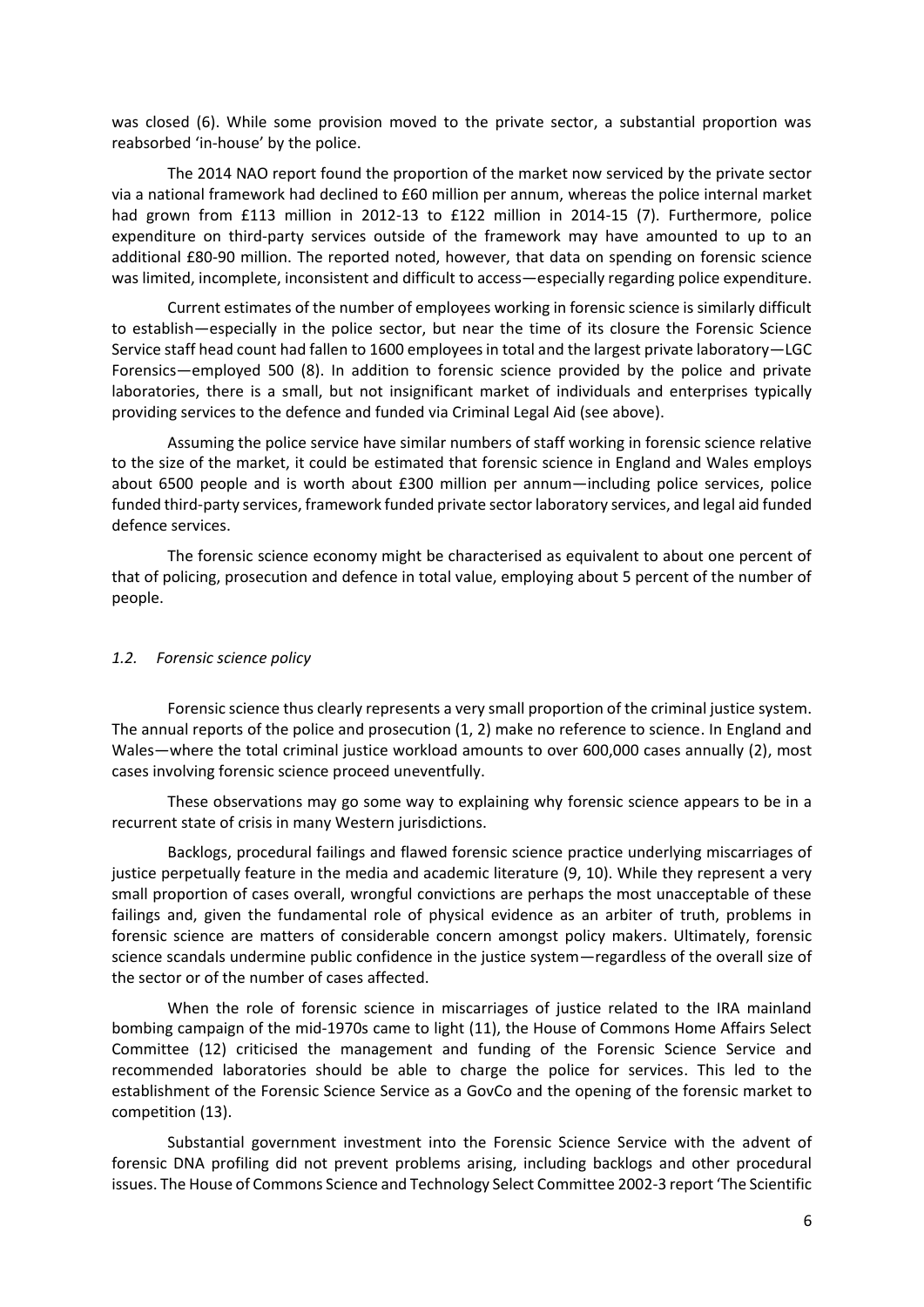Response to Terrorism' (14) raised criticisms of the scientific culture in the Home Office. Its 2004-5 report, 'Forensic Science on Trial', questioned the transparency of the transition to a GovCo (15). Subsequent reports following the closure of the Forensic Science Service in 2012 have expressed concern that the police had become a customer and competitor in the market (16), that police expenditure was hidden and was threatening market stability (17) and—most damningly—that the government had 'no meaningful strategy' for forensic science (18).

#### *1.3. Forensic science research*

While many classical and historical antecedents are known, the earliest systematic use of forensic science in criminal investigation is widely attributed to the 'Lyon School' of Alexandre Lacassange (1843-1924), Professor of Legal Medicine at the University of Lyon, whose assistant Edmond Locard (1877-1966) formulated the principle 'every contact leaves a trace'. The first systematic approach to human identification was also developed in France, the 'méthode anthropométrique' of Alphonse Bertillon.

Much fundamental work in the forensic sciences has been developed by British scientists, however. Richard Mead FRS (1673-1754) is credited with writing the first book in English on toxicology—'A Mechanical Account of Poisons'—in 1708. John Smeaton FRS (1724-1792) first introduced scientific evidence into court in relation to a civil engineering dispute. The Regius Chair of Forensic Medicine at the University of Glasgow was founded in 1839 by Queen Victoria. Early work on the identification of criminals by dermatoglyphic fingerprinting was undertaken by Henry Faulds (1843-1930), Sir William Herschel (1833-1917) and Sir Francis Galton FRS (1822-1911). DNA profiling for forensic purposes was first described by Sir Alec Jeffreys FRS in 1985.

Despite these major contributions to knowledge, research in forensic science in Britain has progressed in a somewhat piecemeal fashion that has mirrored the faltering trajectory of government policy for forensic science delivery.

The period between 1931 and 1967 saw the establishment of a national forensic science service managed by the Home Office and offered via six regional laboratories and a central research laboratory. A single police laboratory remained—the Metropolitan Police Forensic Science Laboratory in London, which was also ultimately absorbed into the government service. Notwithstanding these organisational arrangements—and the establishment of a dedicated central research laboratory inadequacies in forensic science research have been a common feature of policy. The Runciman Report (19) produced following the exposure of infamous miscarriages of justice of the 1970s recommended the development of research in the Universities as well as in professional laboratories. Despite this pluralistic recommendation, however, the Forensic Science Service—who had formal responsibility to 'perform advisory functions to Home Office Ministers' (see 5)— affected a monopoly in forensic science research funding in the UK, underpinned by research budgets of *circa* £8 million per annum.

The perhaps predictable consequences of this questionable policy became apparent following the closure of the Forensic Science Service, which eliminated the major single conduit of funded UK forensic science research. In its 2010-12 report, the House of Commons Science and Technology Select Committee highlighted this issue and recommended a national research budget for forensic science (16). The Home Office Chief Scientific Advisor responded with a comprehensive review of research, including that undertaken in the Universities (20). This was not sufficient, however, to satisfy the Science and Technology Select Committee—who in its 2016 report again remarked on the pressing need for more forensics research (17)—or Sir Brian Leveson, whose 'Review of Efficiency in Criminal Proceedings' (20) also recommended more research in the forensic sciences.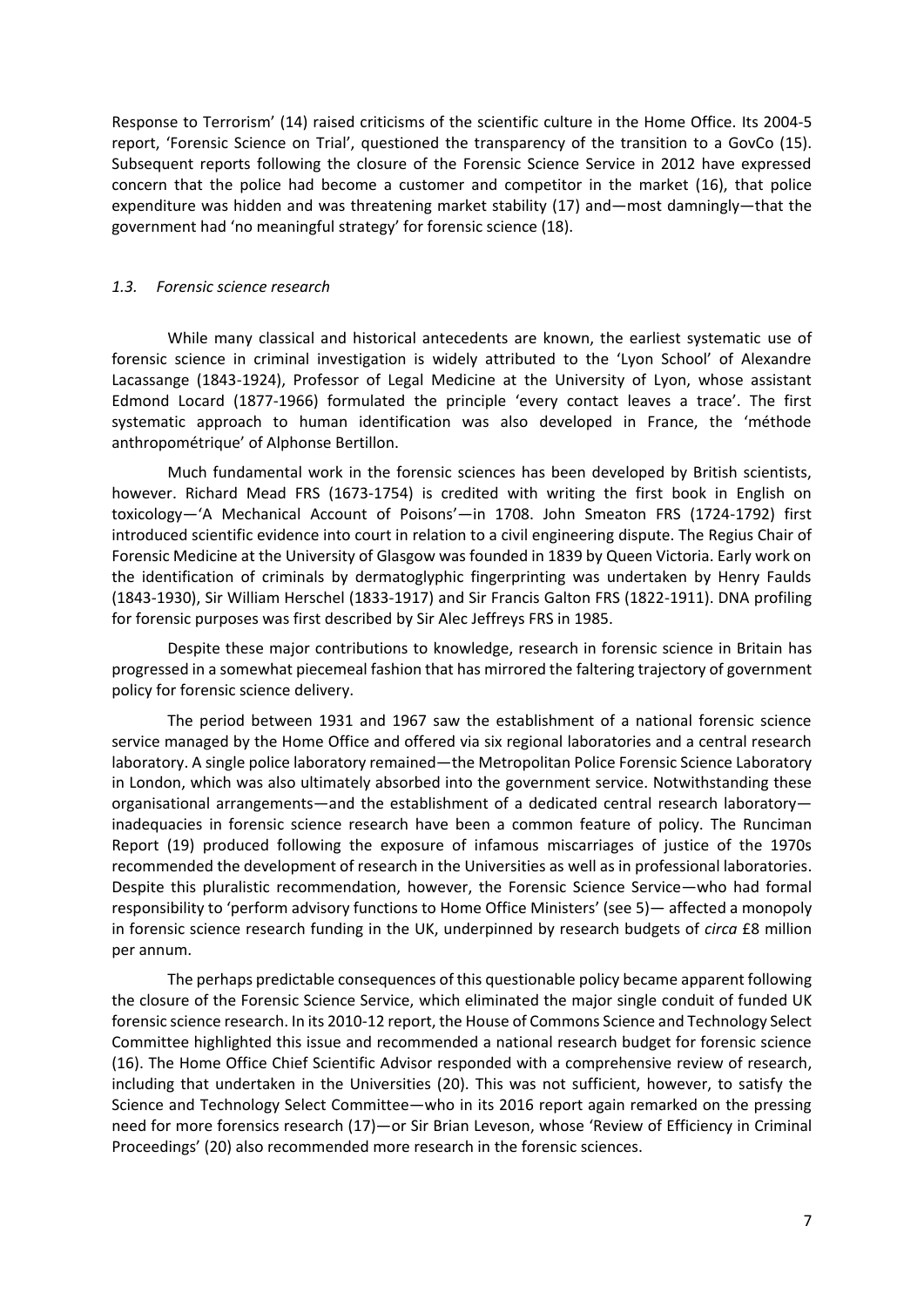Most recently, the annual report of the Government Chief Scientific Advisor 'Forensic Science and Beyond' (21) proposed a wider view of forensic science and argued for much broader applications of relevant methods.

#### *1.4. Forensic science in UK Universities and the Research Excellence Framework exercises*

The contribution of the Universities to research in forensic science in the UK is complex and arose at the earliest stages in the development of the discipline. Briefly, however, four key factors effected its establishment in the Universities. The first was—effectively—a Home Office policy decision to 'divorce' forensic science from legal medicine and establish it in public laboratories, which eventually became the Forensic Science Service (23, 24). This policy represented a divergence from European Universities, many of which continue to house medico-legal institutes active in research, education and practice in forensic science. The second factor, as discussed above, was the Home Office policy decision to invest practically all forensic science research resources into a single entity—the Forensic Science Service.

The third factor relates to the policies of the Universities themselves. On the one hand, several departments of forensic medicine in traditional research Universities have closed in recent decades. For example, the Department of Forensic Pathology at the University of Sheffield (25) was transferred to the Forensic Science Service in 2004 and closed with the demise of that organisation in 2012. On the other hand, a number of—mainly—former Polytechnics or 'post-1992 Universities' have at the same time introduced forensic science degree programmes to rescue admissions to moribund chemistry programmes. These degree programmes have attracted considerable criticism including from the House of Commons Science and Technology Select Committee. The 2004-5 report, 'Forensic Science on Trial' drew attention to the 401 University courses with 'forensic' in the title and the questionable value of offering vocational degrees for which there is no demand. Clive Wolfendale, Deputy Chief Constable of North Wales Police gave evidence that these degrees were 'a savage waste of young people's time and parents' money' (15). Although initiatives to impose standards have been introduced by groups of Universities (26) and the Chartered Society of Forensic Sciences has introduced an accreditation scheme (27), the issue of employability continues to arise as the number of graduates far exceeds the number of job opportunities (28). Furthermore, forensic science laboratories generally prefer to recruit good basic science graduates from traditional Universities.

The fourth contributing factor is the introduction by government of successive audits of research quality in the Universities. The UK research audits are the largest, most complex and longest standing of these exercises—see Auranen and Nieminen (29), for a recent discussion. The first to be conducted was the Research Assessment Exercise (RAE) of 1986, repeated in 1989, 1992, 1996, 2001 and 2008, and replaced by the Research Excellence Framework (REF) in 2014.

Unfortunately, forensic science and medicine have never featured visibly in these exercises, which are a major strategic driver in University policy, and strongly influence investment in research resources and personnel (29). Lack of funding for forensic science research in Universities exacerbated by the Forensic Science Service quasi-monopoly and the absence of a home in the 'REF' has combined with—or likely eventuated—the closure of forensic departments in traditional Universities.

While the contraction of forensic science provision to the justice system has led to some forensic scientists joining the Universities—and bringing valuable experience with them—these staff tend to be case workers rather than researchers, and from declining disciplines rather than expanding ones. Their contribution to quality research and scholarship is understandably doubtful.

Overall, this situation appears to reflect an unhealthy and paradoxical situation where research active Universities have little forensic science research and undergraduate programmes are offered by 'rent seeking' chemistry teachers and ex-practitioners in admissions-orientated former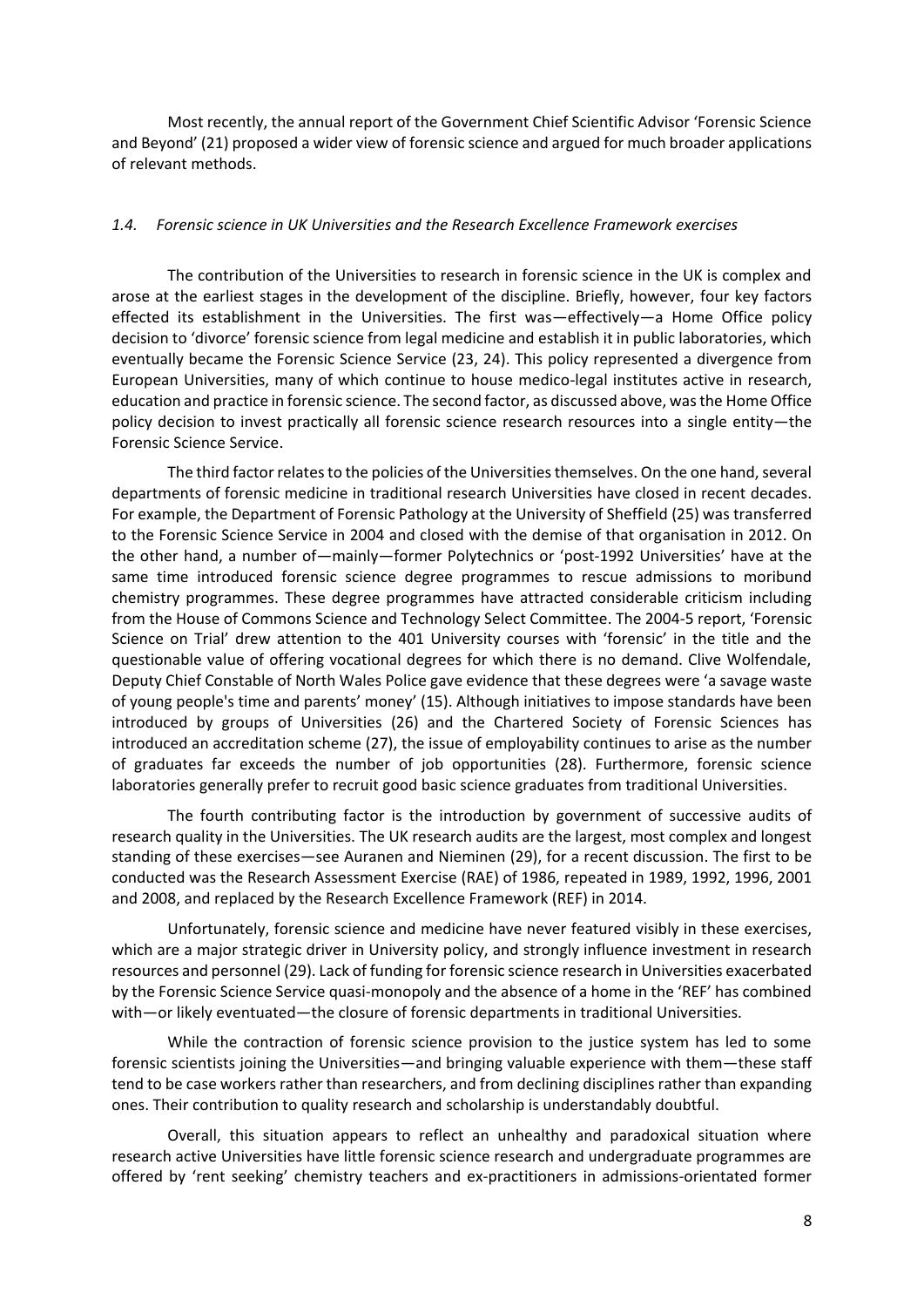Polytechnics whose graduates have little prospect of employment in the discipline. It may be a classic example of where the self-interest of individual actors and agencies described in Public Choice Theory—see Butler (30) for an introduction—may lead in the absence of a more enlightened policy.

The recommendations and expectations for forensic science research spelled out in the series of governmental and judicial reports referred to above have not been fulfilled.

Among these were research to ensure services were cost-effective, adequately funded and staffed, operationally efficient, and organised to match caseloads (12); to encourage the development of expertise and centres of excellence, embracing applied research, in the Universities as well as in public sector and commercial laboratories (19); and to establish the validity of the forensic sciences (21), reflecting similar concerns expressed internationally—particularly in the United States (31, 32). To support this research, further recommendations were made to establish a national research budget for forensic science (16); for greater involvement of forensic scientists in REF research impact assessment and the establishment of forensic science as a strategic priority for the Research Councils (17, 20).

The policy recommendations made for forensic science research—although laudable in their intent—do not recognize the reality that, in the contemporary UK context, the research base cannot grow in the absence of a mainstream academic research culture, the value of whose deliverables can be demonstrated in the REF. Without it, research active Universities will avoid investing in staff and infrastructure, research active academic staff will avoid pursuing it and Research Councils will not have quality research to fund or quality researchers to peer-review applications for awards. This 'vicious circle' will have to be broken for quality forensic science research to develop sustainably.

The study presented below makes this basic assumption, argued above, that forensic science must deliver quality research as assessed with all other disciplines in the on-going audits of University research quality. The same could be argued for other jurisdictions, internationally, that are subject to governmental research quality audits.

#### *1.5. Aims and approach*

#### *1.5.1 Analysis of the range, quantity and quality of forensic science in RAE 2008 and REF 2014*

The study aims to measure the range, quantity and quality of forensic research submitted to the two most recent UK research audits, RAE 2008 and REF 2014, and to discuss the implications of the findings in the context of the policy issues introduced above.

#### *1.5.2 Approach taken*

Submissions to the two most recent audits of research quality in UK Universities—RAE 2008 and REF 2014—are held online, having been uploaded by the Higher Education Funding Council for England (HEFCE). These submissions were downloaded for analysis using a systematic approach founded on text-based searching and non-random chain sampling that is thorough, transparent and repeatable. It uses methods reported in the evidence-based policy literature—e.g. Pullin and Stewart (33)—and in systematic reviews applied to research quality assessment—e.g. Belcher, et al. (34).

Forensic datasets for both RAE 2008 and REF 2014 were collated to permit a comparison of the range and quantity of submissions to each, revealing underlying patterns and trends, and allowing an assessment of University forensic science research quality. A further comparison with papers collated from four leading forensic science periodicals over the RAE and REF periods allowed the representativeness of the audited outputs to be assessed against a more general publication dataset.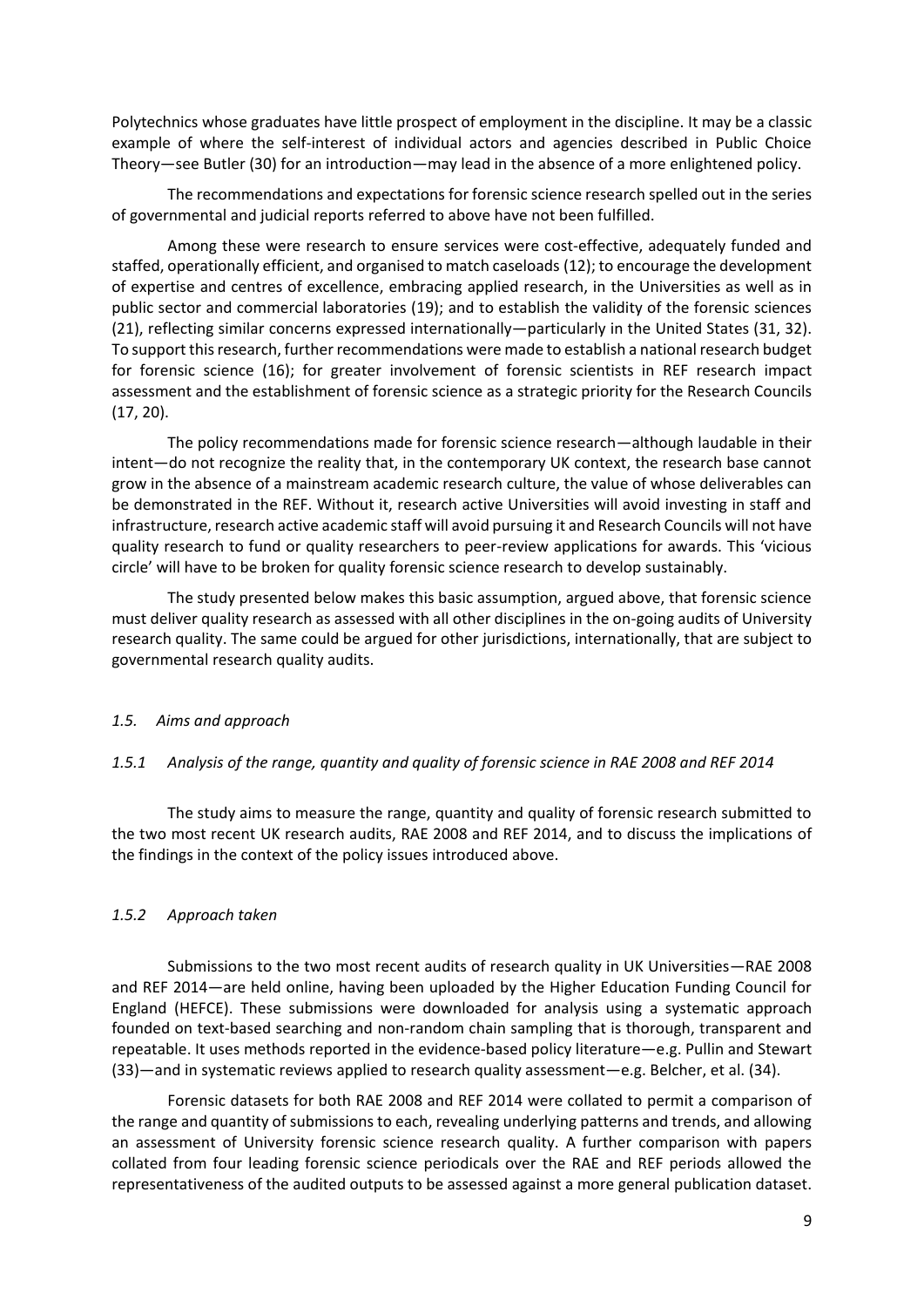The results are discussed in relation to the strengths and weakness of the methods used, and their implications for forensic science education and research policy.

### **2. Data and Methods**

### *2.1. Data sources*

This analysis uses the data for both the RAE 2008 and REF 2014 exercises, which are publicly available online (35, 36). The data records submissions made to HEFCE by 160 Higher Education Institutions (HEIs) to RAE 2008 and 154 to REF 2014, as well as the research quality profiles assigned to them as a result. In both exercises, Institutions made submissions to preferred Units of Assessment (UOAs) classified by academic discipline, including both single and cross-disciplinary permutations. Multiple submissions by individual Institutions to single UOAs were permitted under restricted circumstances by application only. Similarly, several joint submissions were made collaboratively between Institutions and assessed as a unified entity. Within these UOAs, evaluations were conducted by experts drawn from academia and the wider research and professional community, following agreed criteria and working methods overseen by supervisory Main Panels. In RAE 2008, there were 67 UOAs under 15 Main Panels, reduced to 36 UOAs under four Main Panels in REF 2014.

Introductions to both RAE 2008 and REF 2014 submissions can also be accessed online (37, 38). In RAE 2008, each Institution's submission to a UOA was evaluated according to three components: research outputs, research environment and indicators of esteem. Research outputs consisted of publications and other formal deliverables, whereas research environment and indicators of esteem were offered for assessment in the form of formal supporting statements. In the REF 2014 exercise, research outputs and the research environment components were retained and a new third component was introduced, that of research impact. Research impact submissions were made in the form of Impact Case Studies: formal statements evidencing socio-economic benefit arising from research of at least international quality.

In both exercises, there was an option for a submission to a UOA to be associated with a named Research Group.

Each Institution's submission to a UOA was assessed for 'originality, significance and rigour' and assigned an overall quality profile according to the respective criteria for RAE 2008 (39) and REF 2014 (40), as follows:

| $4*$         | Quality that is world-leading in terms of originality, significance and rigour.                                                                                                  |
|--------------|----------------------------------------------------------------------------------------------------------------------------------------------------------------------------------|
| $3*$         | Quality that is internationally excellent in terms of originality, significance and<br>rigour but which nonetheless falls short of the highest standards of<br>excellence.       |
| $2*$         | Quality that is recognised internationally in terms of originality, significance<br>and rigour.                                                                                  |
| $1*$         | Quality that is recognised nationally in terms of originality, significance and<br>rigour.                                                                                       |
| Unclassified | Quality that falls below the standard of nationally recognised work. Or work<br>which does not meet the published definition of research for the purposes of<br>this assessment. |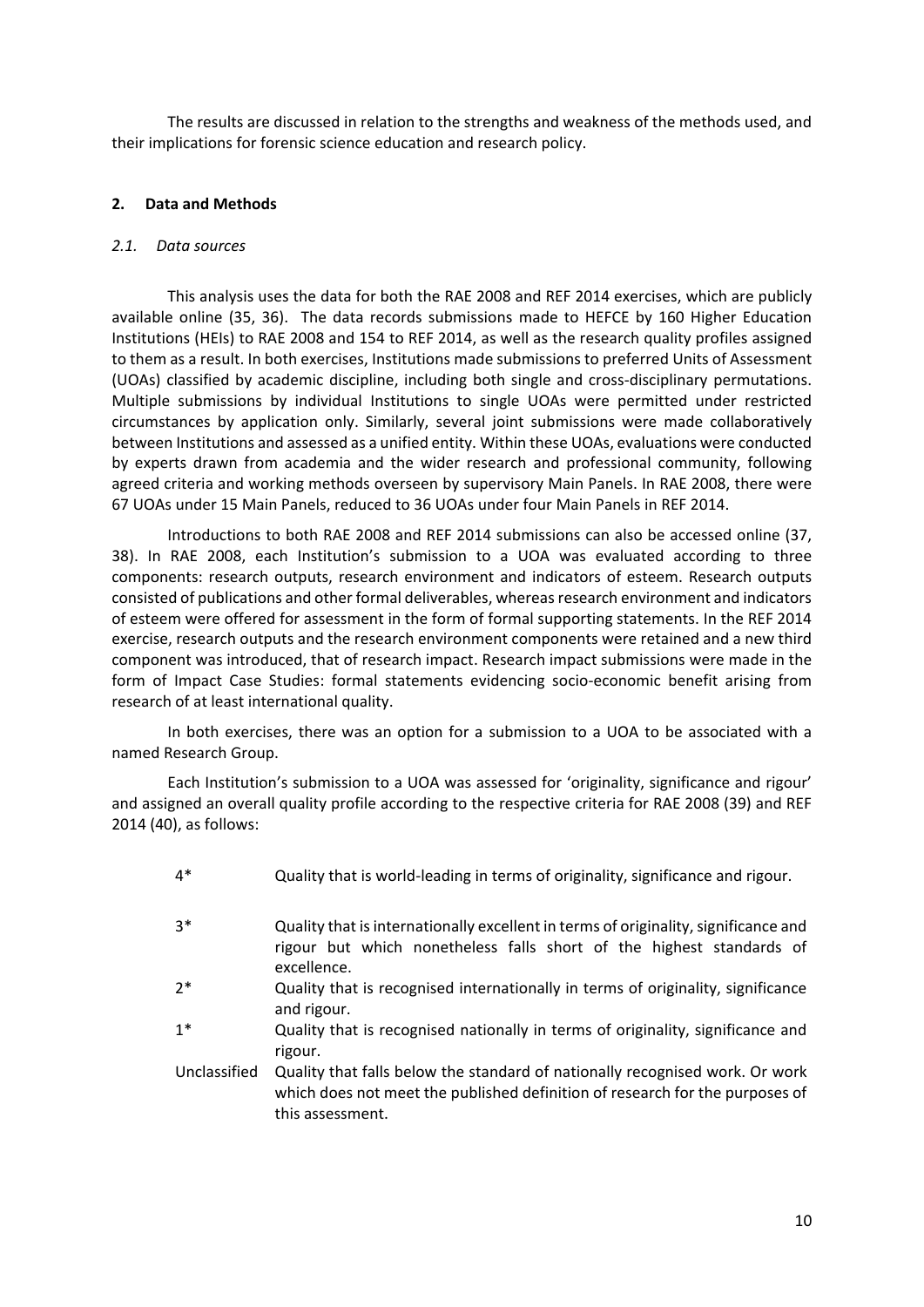In RAE 2008, individual submissions to a UOA were awarded an overall quality profile. In the REF 2014 exercise, research outputs, environment and impact were awarded individual quality profiles—in addition to the overall assignment.

This analysis is primarily interested in the range, quantity and quality of forensic science in RAE 2008 and REF 2014. Information specifying procedures for the assessment of quality in all disciplines is available online, contained in the panel criteria, UOA descriptions and working methods for each of the 15 Main Panels in RAE 2008 (41) and 4 in REF 2014 (42).

A text-based search of the Main Panel specifications using the term 'forensic' confirmed an *a priori* understanding that no UOA in forensic science was offered in either exercise. Some partial accommodation of forensic science was substantiated, however.

In RAE 2008, the UOA descriptor for UOA 44 Psychology incorporated research in forensic psychology as a branch of applied psychology and the boundaries discussed noted the sub-panel would seek advice, as appropriate, from specialist advisers in this and other areas. The UOA descriptor for UOA 58 Linguistics also included research in forensic linguistics.

In the REF 2014 exercise, the UOA descriptor for U0A 17 Geography, Environmental Studies and Archaeology included research in forensic archaeology and that of UOA 24 Anthropology and Developmental Studies included forensic applications in biological anthropology. The references to forensic psychology and forensic linguistics in RAE 2008 were not retained in REF 2014, however.

In REF 2014, the additional facility to submit Impact Case Studies for assessment offered some acknowledgement of the socioeconomic benefit of forensic science. The assessment criteria for 'Impacts on practitioners and services'supported acceptance of evidence that 'forensic methods have been influenced by research' under Main Panel A and that 'Expert and legal work or forensic methods have been informed by research' under Main Panel B. Main panel A incorporates Clinical Medicine; Public Health, Health Services and Primary Care; Allied Health Professions, Dentistry, Nursing and Pharmacy; Psychology, Psychiatry and Neuroscience; Biological Sciences, and Agriculture, Veterinary and Food Science. Main panel B includes Earth Systems and Environmental Sciences; Chemistry; Physics; Mathematical Sciences; Computer Science and Informatics; Aeronautical, Mechanical, Chemical and Manufacturing Engineering; Electrical and Electronic Engineering, Metallurgy and Materials; Civil and Construction Engineering, and General Engineering.

Papers in four leading periodicals published during the RAE 2008 and REF 2014 periods were recovered using the online search engine PubMed.

#### *2.2. Methods of analysis*

The rather limited, sporadic and inconsistent accommodation of research in forensic science in both RAE 2008 and REF 2014, and the absence of a UOA particularly, prevent direct evaluation of forensic science quality profiles, as would have been possible for many or all other academic disciplines. A low-level analysis of research outputs was therefore undertaken. These are recorded as part of the submission data and research quality profiles recorded by HEFCE for both exercises and are available online (43, 44).

These records contain, for example, details of the research output submission's Institution, UOA, multiple or joint submission details, Research Group, output type, article title, publication title, publisher, volume number, issue number, page numbers, ISBN and ISSN codes, and DOI code. They are sufficiently detailed to allow publications and other relevant research deliverables to be individually identified, but contain limited information regarding the contents of any given output they do not include either the full text or abstract, for example. As noted above, there is no forensic science UOA in either RAE 2008 or REF 2014. Whilst the UOA to which the item was submitted is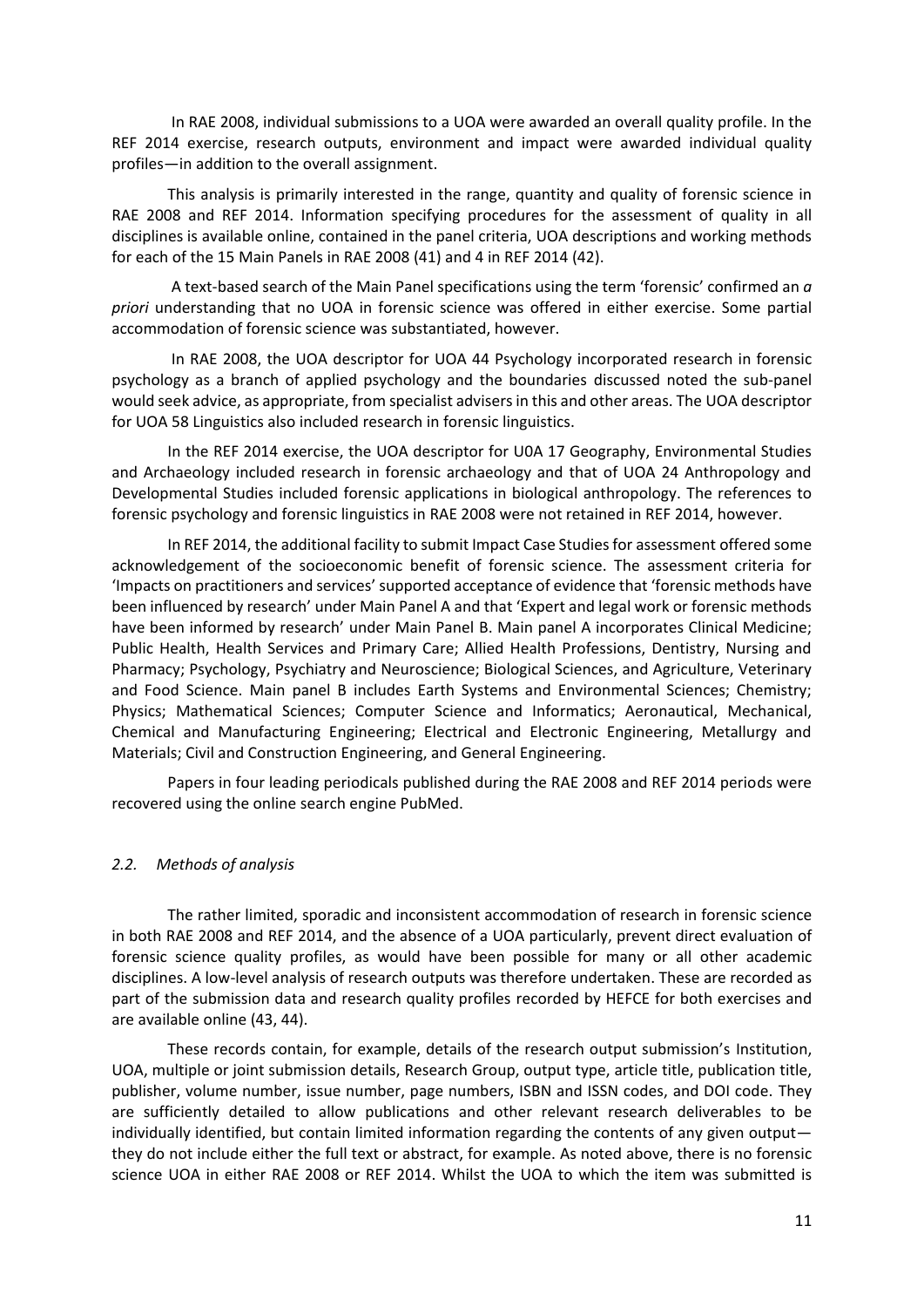recorded, in the absence of one for forensic science, this is not immediately helpful in identifying forensic science outputs, which are likely to be distributed across cognate and multi-disciplinary units. These outputs can only be identified from the information contained the article and publication titles, or as research outputs submitted by forensic Research Groups or—in REF 2014—in support of Impact Case Studies.

In RAE 2008, journal article and book chapter titles were recorded in the worksheet Long Title column, volume titles in the Short Title column and journal names in the Publisher column. In REF 2014, journal article and book chapter titles were recorded in the Title column, and volume and journal names in the Volume Title column. To access research output records relevant to forensic science, the submission data and research quality profiles for RAE 2008 and REF 2014 were downloaded in spreadsheet compatible format and saved in separate Microsoft Excel workbooks.

Submissions to RAE 2008 were downloaded as a compressed ZIP file from which fifteen Comma Separated Value (CSV) files were extracted (see Supplementary Table S1). The CSV file listing all research outputs (RA2.csv) was saved as a worksheet in a new workbook. The CSV files containing the indexed tables of Institutions, joint submissions, multiple submissions, output types, quality profiles, staff head counts (RA0.csv), Research Groups and UOAs were each copied and appended as separate worksheets to this workbook, which was saved as 'RAE2008\_all\_research\_outputs.xlsx'—the RAE 2008 full output submission workbook.

Submissions to REF 2014 were downloaded as a compressed ZIP file from which a single workbook (REF2014Data.xlsx) was extracted containing separate worksheets listing all research outputs as well as indexed tables of Institutions, output types, Research Groups, submission details (joint and multiple submissions), submission quality profiles and UOAs. As staff profile information is not recorded in this workbook, these data were downloaded as a separate PDF file found online (45). Pages containing the tabulated staff head count data were extracted in Adobe Acrobat Pro and converted into Excel workbook format. Extraneous text was removed and the table appended as an eighth worksheet to the downloaded workbook, which was saved as 'REF2014 all research outputs.xlsx'—the REF 2014 full output submission workbook.

Three systematic text-based and non-random chain search methods adopted to identify relevant records.

Firstly, the article and publication columns in the research output worksheets in each workbook were searched using the term 'forensic'—the Excel non-case sensitive SEARCH function was used—and the research output records saved. To permit a simple internal comparative control, identical searches were made using the terms 'archaeological', 'archeological', 'archaeology', 'archeology', 'environmental', 'pathological', and 'craniofacial'. The number of research outputs returned in each search was recorded for each term.

Secondly, Research Groups with 'forensic' in the Research Group name were found and the records of outputs submitted by these groups recovered. Forensic Research Groups were identified by a search using the term 'forensic' in the Research Group name column of the worksheets listing the Research Groups submitted to RAE 2008 and REF 2014. The associated Institution, UOA and Research Group index codes were then used to locate records in the research output worksheets of the relevant workbooks using the Excel function VLOOKUP. Not all research outputs submitted by staff assigned to Research Groups were necessarily coded to those Research Groups in the research output records, however. Therefore, if no research outputs could be found against a Research Group code in the relevant worksheet, a search was conducted manually using the online search pages of RAE 2008 (46) or REF 2014 (47) to manually investigate research outputs submitted by the relevant Research Group. For RAE 2008, staff members and their associated research outputs are listed by staff member name. For REF 2014, the staff members are listed by name, but their associated outputs are not, necessitating further manual searching online for possible REF 2014 outputs submitted by individual staff members. All potential outputs identified in this way were confirmed as submitted via a search of the relevant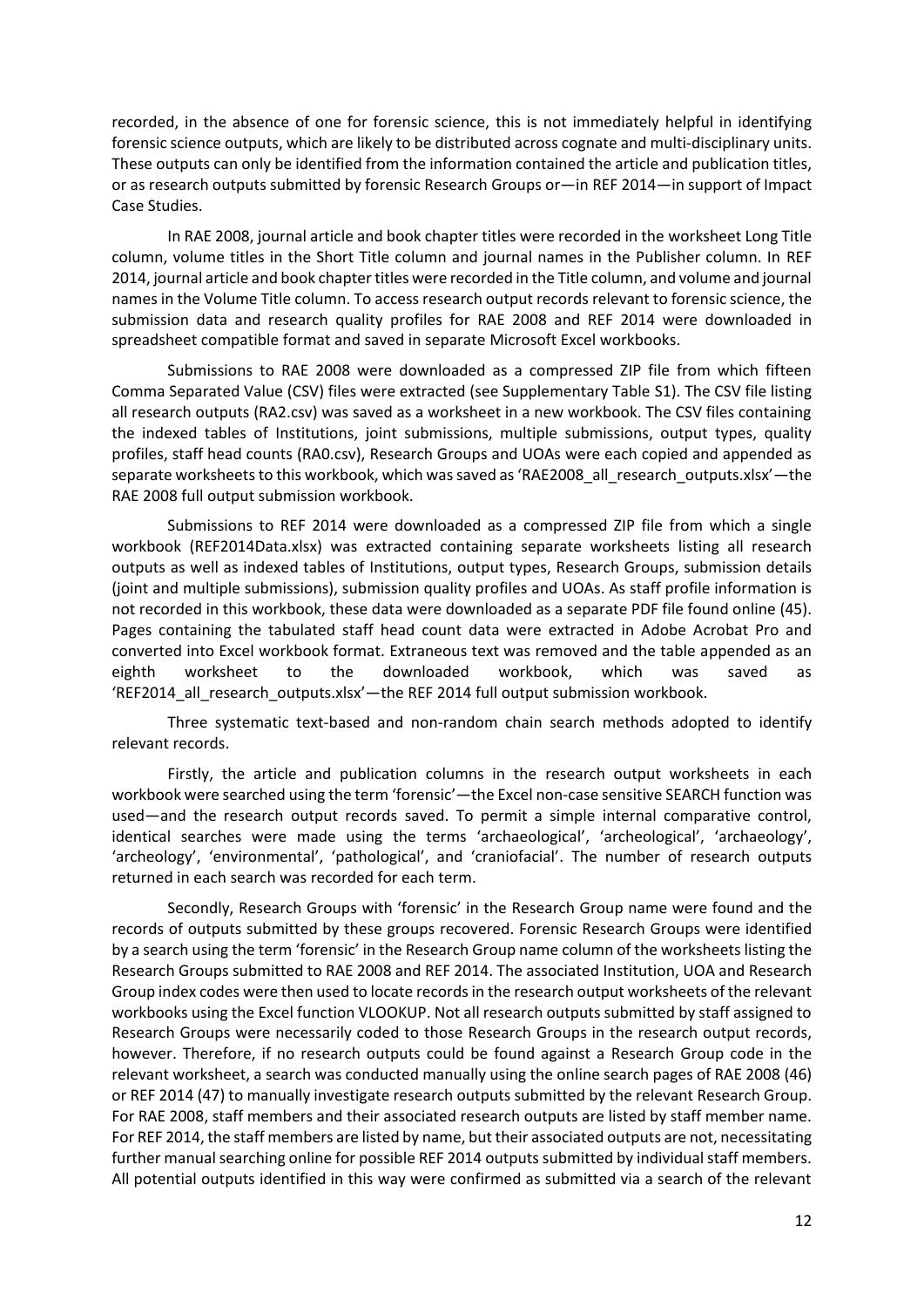research output worksheets in their respective workbooks. Those records not already encountered as they would have been if they contained the word 'forensic' in the article or publication title—were saved. Identical comparative searches were made for Research Groups using the terms 'archaeological', 'archeological', 'archaeology', 'environmental', 'pathological', and 'craniofacial' and the number of Research Groups recorded for each term.

Thirdly, the records of relevant research outputs submitted to REF 2014 in association with Impact Case Studies (ICS) were found and any records not previously encountered were similarly saved. The REF 2014 online search page (47) was again used to identify any ICS submitted by an Institution to a UOA that included Research Groups with 'forensic' in the Research Group name (irrespective of whether the study involved a Research Group member) and to identify ICS with 'forensic' in the title. The formal statements for these ICS were downloaded manually online. Any research outputs referred to in them were noted and a cross-referencing search made of the REF 2014 research output worksheet to establish if they had been included in the research output submission. If any of these ICS were associated with Research Groups not having 'forensic' in the Research Group name (these had already been analysed), the Institution's submission to the relevant UOA was searched manually online to identify any further research outputs. Records of research outputs not already encountered were saved.

A general search of the REF 2014 ICS database (48) was also undertaken using the search term 'forensic' in order to capture ICS referring to forensics in the body of the text, but not in the title or research group name.

Collation and quantitation of these records to RAE 2008 and REF 2014 permitted a comparison of the range, quantity and types of outputs submitted to be undertaken and an analysis of patterns in submissions of forensic outputs in the two exercises to be offered.

Subsequent cross-referencing of Institutional submissions in any given UOA to the associated research quality profile and staff head count permitted an assessment the contribution of 'forensic' outputs to the overall quality profile of the research output submission and—for REF 2014 only—the contribution of 'forensic' ICS to the overall quality profile of the Impact Case Study submission. Information regarding the rules for submissions to REF 2014 can be found online (49).

The value used to describe staff head count was the number of 'Category A' staff, defined as "academic staff with a contract of employment of 0.2 FTE or greater and on the payroll of the submitting HEI on the census date (31 October 2013), and whose primary employment function is to undertake either 'research only' or 'teaching and research'".

Quality outputs were defined as those achieving a 3-4\* ranking in the 0-4\* scale.

Where submissions were affected by Institutional and UOA structural changes between exercises, RAE 2008 submissions were cross-referenced to their REF 2014 equivalents. Equivalent UOAs used in RAE 2008 and REF 2014 are given online (50).

Summary descriptive statistics were calculated for each Institutional submission to a UOA. These additionally included research quality rankings and staff head counts, and were used to provide a provisional assessment of research quality. Overall quantitative results were calculated and tabulated by UOA within Institution for both RAE 2008 and REF 2014, to permit comparison of the range, quantity and quality of submissions to each, revealing underlying patterns and trends.

Finally, text-based searches for UK papers published during the RAE 2008 and REF 2014 assessment period were undertaken using the search terms 'UK' and 'United Kingdom' in the affiliation option in the online search engine PubMed (51), for the following periodicals: *Forensic Science International*, *Forensic Science International: Genetics*, *Journal of Forensic Sciences* and *Science and Justice*. The results were downloaded to an Excel Workbook for analysis and comparison with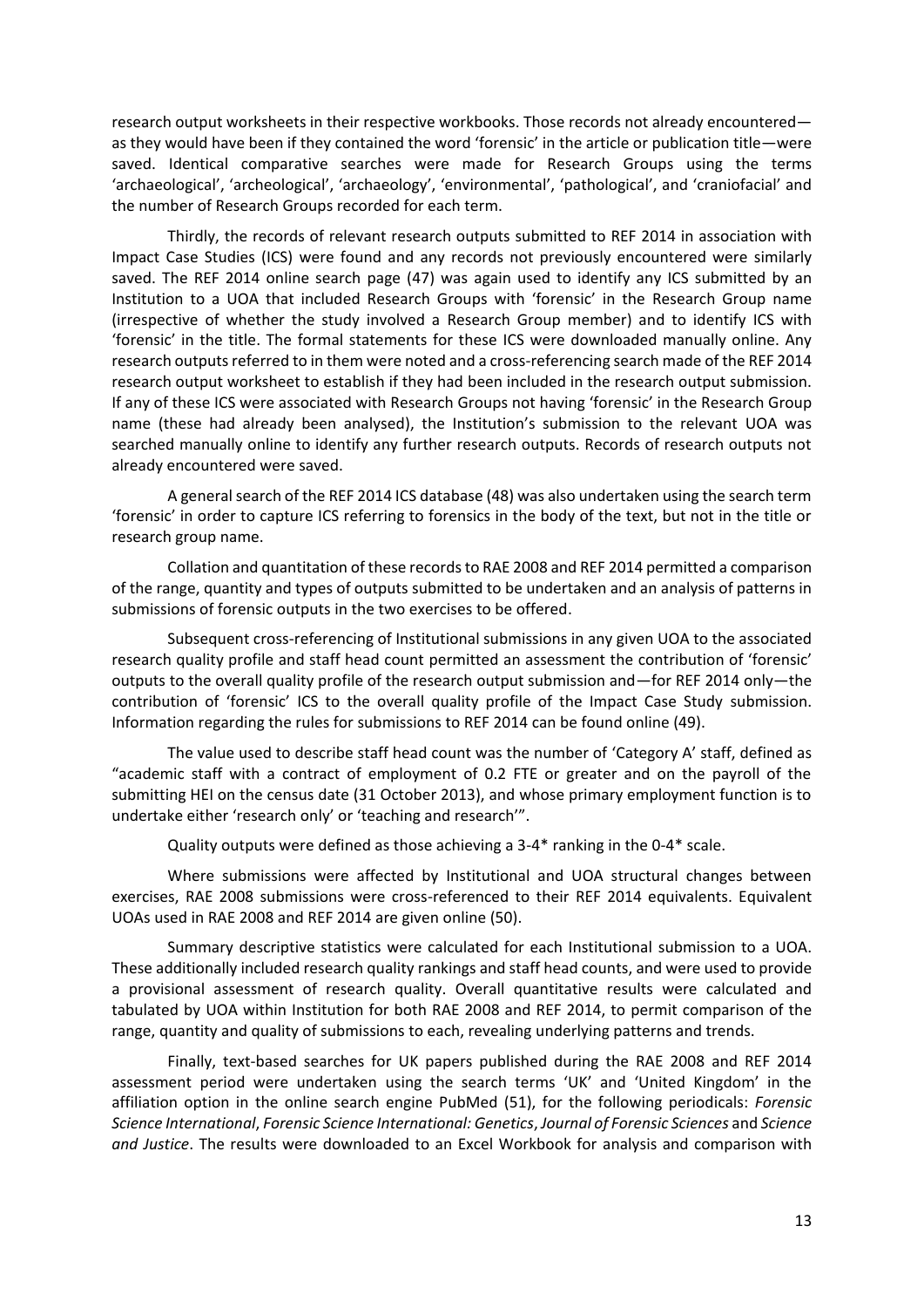outputs submitted to the two University research audits. Outputs counts were summarised by submitting organisation and discipline.

### **3. Results and Discussion**

*3.1. Quantity of research outputs submitted to RAE 2008 and REF 2014 with 'forensic' in the article or publication title, and comparison with other search terms*

Using the above methodological approach, a total of 214,287 research output submissions made to RAE 2008 were downloaded and a total 190,963 made to REF 2014.

Tables 1 and 2 list outputs with the word 'forensic' in the article or publication titles submitted to RAE 2008 and REF 2014, respectively. Duplicate records—due, for example, to both the article and journal titles containing the word 'forensic'—were excluded. The results of comparative single word searches conducted using the same method are shown in their corresponding columns.

Results indicate 'forensic' research outputs were submitted in similar, but slightly growing numbers to RAE 2008 and REF 2014, showing a significant rise in proportion, however, from 13 to 21 percent. In contrast, there seems to be a noticeable (*circa* 32 percent) decline in submissions found using similar search terms in archaeology. Environment research output submissions show a minor fall (*circa* 9 percent). There are also falls in the totals of submissions found using the remaining search terms—especially in pathology (*circa* 21 percent). The totals in 'craniofacial' are small.

### *3.2. Quantity of research outputs submitted to RAE 2008 and REF 2014 associated with Research Groups with 'forensic' in the Research Group name*

The results of searches for Research Groups with the word 'forensic' in the Research Group name in the submissions to RAE 2008 and REF 2014, respectively, are shown in Table 3. The results of other comparative single word searches in the Research Group name obtained in an identical way are also shown.

The increase in research output submissions in 'forensic' is reflected in an increase in the number of Research Groups with 'forensic' in the Research Group name. The falls in submissions in archaeology, environment and pathology are also reflected in falls in the numbers of associated Research Groups.

Of 3888 Research Groups making submissions to RAE 2008, six contained the word 'forensic' in the Research Group name (see Table 4).

A search of all research output submissions to RAE 2008 by Research Group code yielded 69 outputs from four of these six Research Groups. Of these outputs, six were already saved. For two groups, no outputs could be matched against the Research Group code. A manual online search of these two Institution's submissions to the relevant UOA established each of these Research Groups were associated with the submissions of single members of staff, each of whom had submitted four research outputs to RAE 2008. Of these eight, four—the output of a single staff member—were again already recovered. The remaining 67 previously undetected outputs were saved, yielding a total of 253 research output submissions.

The output types of these research outputs are listed in Table 5.

Of 3496 Research Groups making submissions to REF 2014, nine contained the word 'forensic' in the Research Group name (Table 3). A search of all research output submissions to REF 2014 by Research Group code yielded 43 outputs from four of these nine Research Groups, of which two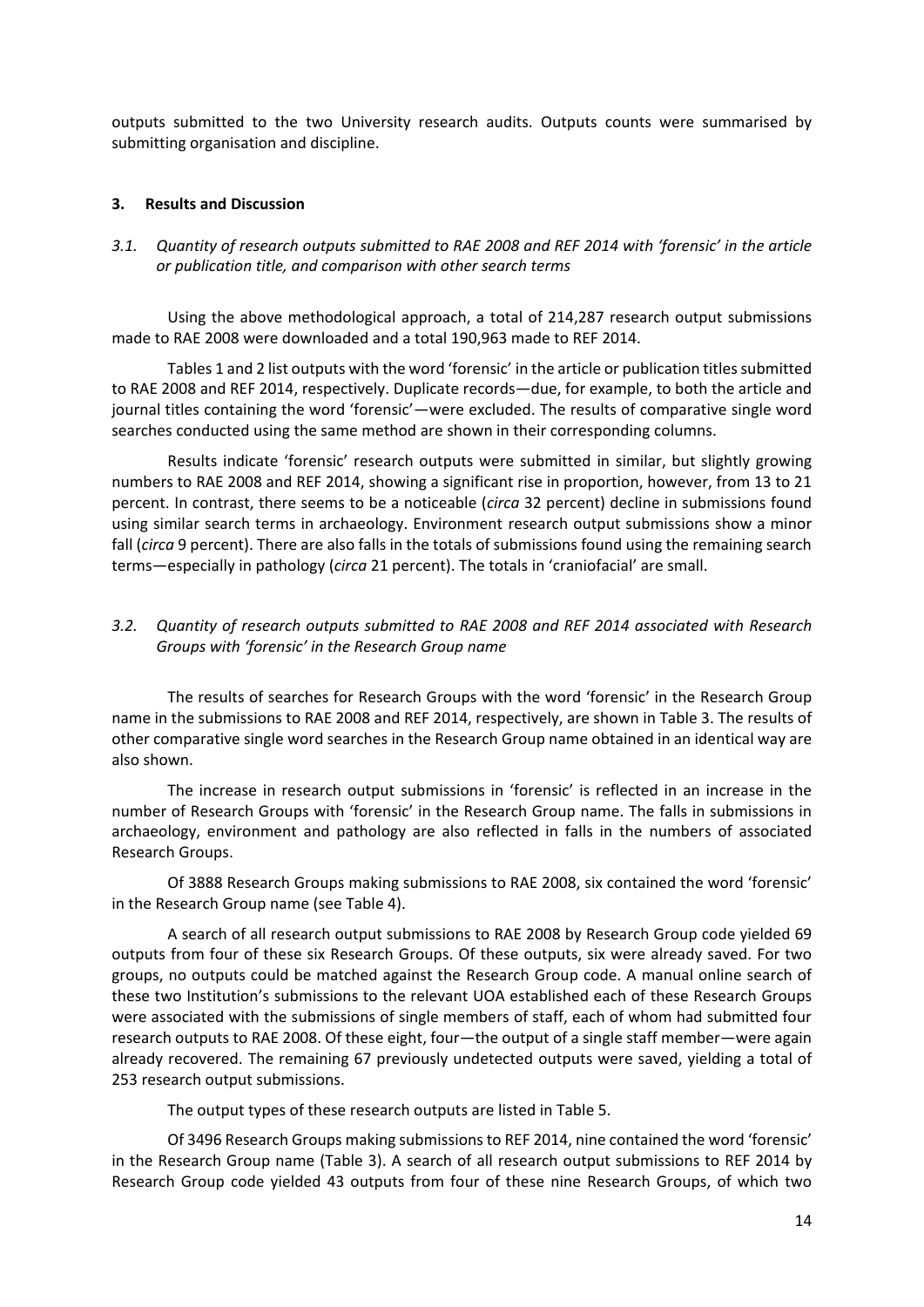outputs were already encountered. For five of the Research Groups, no outputs could be matched against the Research Group code. Manual online investigation of submissions by the relevant Institutions to the UOAs associated with these Research Groups allowed the staff members who submitted in these Research Groups to be identified, along with a further 40 research outputs. Of these, three were already recovered. The remaining 78 previously undetected records were saved, yielding a total of 275 research output submissions.

In RAE 2008, four of the six Research Groups submitted were in forensic psychology or forensic mental health, and submitted to UOAs in Other Hospital Based Clinical Subjects; Psychiatry, Neuroscience and Clinical Psychology, and Psychology. A single Research Group in forensic science was submitted to the UOA in Geography and Environmental Studies and single Research Group in forensic pathology was submitted to the UOA in Other Hospital Based Clinical Subjects.

Similarly, in REF 2014, of nine Research Groups submitted, seven were in forensic psychology and all were submitted to the UOA in Psychology, Psychiatry and Neuroscience. This REF 2014 UOA combined the RAE 2008 units Psychiatry, Neuroscience and Clinical Psychology, and Psychology. A forensic biology Research Group was submitted to Biological Sciences and a Multimedia and Forensics Research Group to Computer Science and Informatics.

- *3.3. Quantity of research outputs in forensic submitted to REF 2014 associated with Impact Case Studies*
- *3.3.1 Quantity of research outputs submitted to REF 2014 referred to in Impact Case Studies associated with Research Groups with 'forensic' in the Research Group name*

The manual online search for REF 2014 Impact Case Studies submitted by an Institution to a UOA that included Research Groups with 'forensic' in the Research Group name (see Table 6) yielded 10 studies of which nine (Table 7) had direct relevance to the justice system. These ICS were submitted to the UOA in Psychology, Psychiatry and Neuroscience.

From the statements associated with these nine studies, 16 research output submissions were identified, of which five were already recorded, having 'forensic' in the article or publication title. A further six were already recorded in association with previously searched Research Group submissions—three were coded to a Research Group and three associated with a Research Group, but not coded to one (see above). The remaining five research output submissions were recovered, yielding a total of 280.

## *3.3.2 Quantity of research outputs submitted to REF 2014 referred to in Impact Case Studies with 'forensic' in the Impact Case Study title*

Finally, the manual online search of REF 2014 Impact Case Study submissions with the word 'forensic' in the title yielded 18 studies (Table 8).

These reflected greater diversity, having been submitted to UOAs in Biological Sciences (*n*=3); Earth Systems and Environmental Sciences (*n*=3); Chemistry (*n*=1); Mathematical Sciences (*n*=2); Computer Science and Informatics (*n*=1); Architecture, Built Environment and Planning (*n*=1), Geography, Environmental Studies and Archaeology (*n*=2); Law (*n*=1); Modern Languages and Linguistics (*n*=2); Art and Design: History, Practice and Theory (*n*=1). Only one was submitted to the UOA in Psychology, Psychiatry and Neuroscience.

As noted above, the assessment criteria for impact in Main Panels A and B both include forensic methods, and most of these ICS were submitted to UOAs under these Main Panels.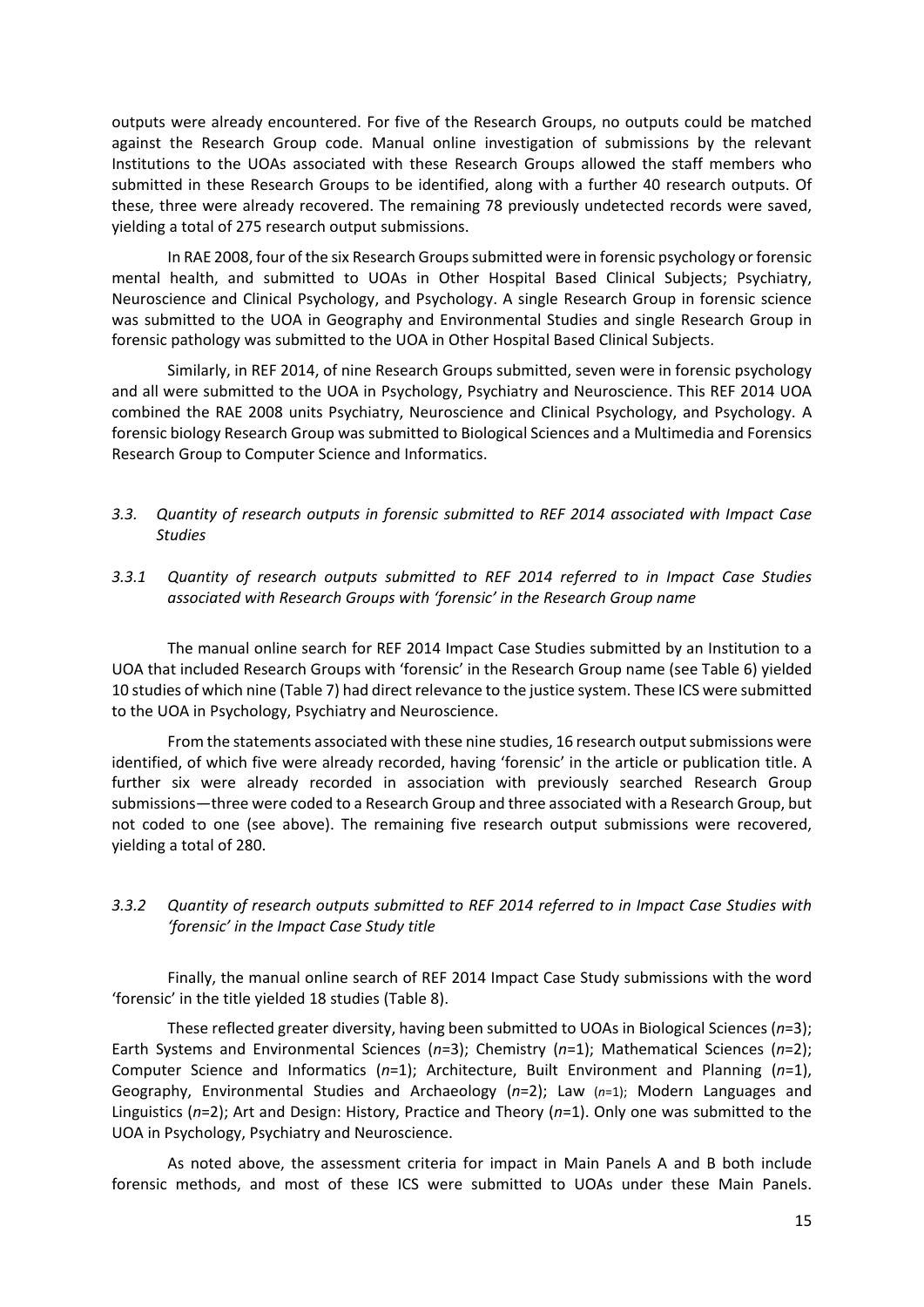Interestingly, however, ICS submitted in Geography, Environmental Studies and Archaeology and Modern Languages and Linguistics were submitted to Main Panel C, which did not include impact on forensic methods and so on in its assessment criteria. Research outputs in forensic anthropology and archaeology were specified in the associated sub-panel descriptors, but forensic linguistics—which was specified in the REF 2008 descriptors—did not feature in them in REF 2014. The remaining ICS submitted in Architecture, Built Environment and Planning and in Law under Main Panel C and to Art and Design: History, Practice and Theory under Main Panel D were offered despite the absence of any reference to forensic in either the UOA sub-panel descriptors or criteria for impact.

From the statements associated with these studies, 17 research output submissions were identified, only two of which had already been were already recorded, having 'forensic' in the article or publication title. None had been encountered as outputs linked to submissions associated with Research Groups or their ICS. The remaining 16 research outputs—amounting to about 7 percent of the total—were saved, generating a final total of 296 (see Table 9).

#### *3.3.3 Quality and contribution of Impact Case Studies submitted to REF 2014*

The analysis of submissions associated with ICS with 'forensic' in the title or Research Group name indicate that submissions in Psychology tend to be most frequent (*n*=10). Submissions (*n*=17) to other UOAs are widely spread across academic disciplines under all Main Panels, including those in which there is no reference to forensic in either sub-panel descriptors or impact criteria.

Quality profiles are assigned separately to Impact Case Study submissions, which are generally much fewer in number than research outputs. Therefore, ICS submitted by 'forensic' Research Groups form a much larger component of an overall Impact Case Study submission by an Institution to a UOA.

Table 6 shows the proportion of forensically-relevant (see above analysis of associated research outputs) ICS associated with 'forensic' Research Group submissions. These contributions vary between zero and 75 percent. Table 7 shows the 3-4\* rating of the overall Impact Case Study submission within which these contributions form a component. In summary, forensically-relevant ICS (Table 6) made a 40 percent contribution to the University of Birmingham submission, a 25 percent contribution to the University of Liverpool submission, a 67 percent contribution to the University of Central Lancashire submission, a 75 percent contribution to the University of Kent submission and a 50 percent contribution to the University of Portsmouth submission. All these submissions were made in Psychology and all achieved a 100 percent 3-4\* rating overall (Table 7).

Table 8 shows similar information for ICS with 'forensic' in the title. Except for the 11 ICS submitted to Biological Sciences by Imperial College London and 10 submitted to Mathematical Sciences by the University of Edinburgh jointly with Heriot-Watt University, single 'forensic' ICS form components of overall submissions of five ICS or less.

In these latter cases, 'forensic' ICS made a 33 percent contribution to the Aston University submission to Modern Languages and Linguistics, which achieved a 73.3 percent 3-4\* rating, a 20 percent contribution to the Bangor University submission to Earth Systems and Environmental Sciences, achieving 90 percent 3-4\*, a 33 percent contribution to the City University London submission to Mathematical Sciences, achieving 80 percent 3-4\*, a 50 percent contribution to the Keele University submission to Computer Science and Informatics, achieving 40 percent 3-4\*, a 3 percent contribution to the Leeds Beckett University submission to Architecture, Built Environment and Planning, achieving 36.7 percent 3-4\*, a 50 percent contribution to the Liverpool John Moores University submission to Law, achieving 100 percent 3-4\*, a 25 percent contribution to the Queen Mary University of London submission to Geography, Environmental Studies and Archaeology, achieving 80 percent 3-4\*, a 25 percent contribution to the Queen's University Belfast submission also to Geography, Environmental Studies and Archaeology, achieving 80 percent 3-4\*, a 20 percent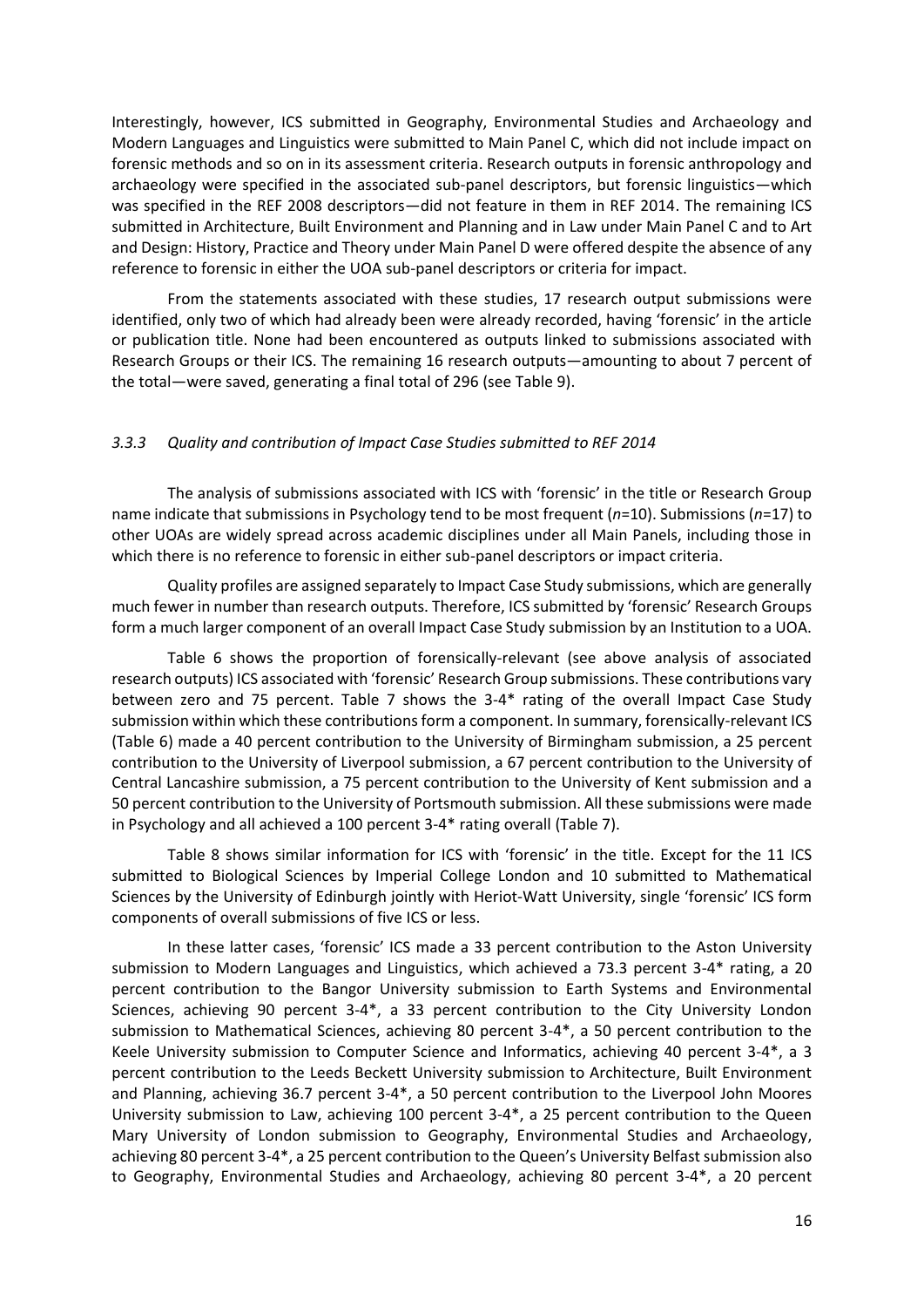contribution to the University of Bristol submission to Biological Sciences, achieving 88.6 percent 3- 4\*, and a 20 percent contribution to the University of Dundee submission also to Biological Sciences, achieving 100 percent 3-4\*. Again, these results confirm the quality of 'forensic' ICS to REF 2014, particularly in Psychology, but also in a further broad range of UOAs.

The distribution by UOA of 141 ICS containing 'forensic' in the text is illustrated in Fig. 1., which includes the 28 ICS referred to above.

#### *3.4. Trends in forensic research output submissions to RAE 2008 and REF 2014*

#### *3.4.1 Multiple submissions of forensic research outputs submitted to RAE 2008 and REF 2014*

The RAE 2008 and REF 2014 rules allowed—under certain circumstances—for multipleauthored research outputs to be submitted to more than one UOA or by more than one Institution for example, if co-authors were affiliated to different Institutions. Of the 253 'forensic' research outputs submitted to RAE 2008, two were submitted by two different Institutions to the same UOA, five were submitted by the same Institution to two different UOAs and seven were submitted by two different Institutions to two different UOAs. Of the 296 'forensic' research outputs submitted to REF 2014, four were submitted by two different Institutions to the same UOA, one was submitted by the same Institution to two different UOAs, six were submitted by two different Institutions to two different UOAs, one was submitted by three different Institutions to three different UOAs, one was submitted by three different Institutions to the same UOA and one was submitted twice by the same Institution to the same UOA (this was a substantial two-author volume).

In only one case did an Institution make two submissions to a single UOA—permissible in exceptional circumstances. Cranfield University made two submissions from separate Research Groups—Materials and Applied Chemistry and Engineering Systems and Simulation General Engineering—to the UOA in Mineral & Mining Engineering.

#### *3.4.2 Overall trends in forensic research outputs submitted to RAE 2008 and REF 2014 by UOA*

Research output submissions in forensic submitted to RAE 2008 and REF 2014 are summarised by UOA in Table 10. The UOA structure changed between exercises. Analysis shows 253 outputs were submitted to 23 of a possible 67 UOAs in RAE 2008 and 296 outputs submitted to 28 of a possible 36 UOAs in REF 2014. Thus, forensic submissions are more widely spread among academic disciplines in REF 2014, even though the number of available groupings was fewer. Submissions appeared in REF 2014 in Agriculture, Veterinary and Food Science; Physics; Architecture, Built Environment and Planning; Music, Drama, Dance and Performing Arts; Communication, Cultural and Media Studies, and Library and Information Management, which had not appeared in the relevant precursor UOAs in RAE 2008.

Units of assessment to which most 'forensic' outputs were submitted include Psychology, Psychiatry and Neuroscience; Computer Science and Informatics; Allied Health Professions, Dentistry, Nursing and Pharmacy, and Social Work and Social Policy. The engineering sub-disciplines and Law were also well represented. Among the basic sciences, forensic research outputs were most frequently submitted to Biological Sciences. Submissions to Chemistry and Physics were few.

The results confirm the continuing research productivity of forensic psychology and the growth in forensic research in computer sciences, which increased seven-fold between RAE 2008 and REF 2014. Research on the socio-legal dimensions of forensic disciplines is also popular. Submissions in the physical sciences are disappointing. This probably reflects 1) the rather disingenuous tendency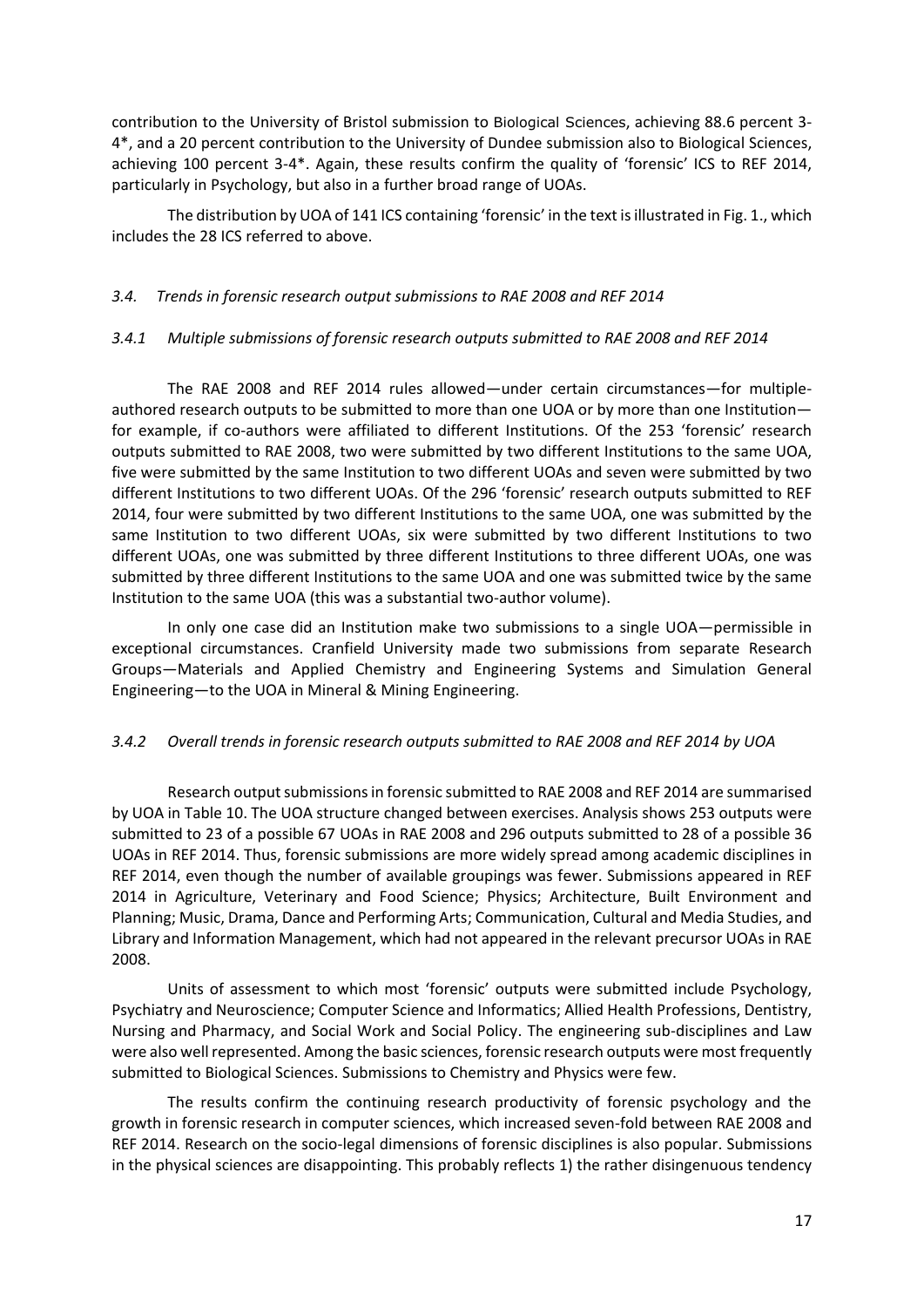of former Polytechnics to use the popularity of forensic science as a draw to attract undergraduate admissions to service failing chemistry courses rather than to advance knowledge in forensic science itself, 2) the marginal contribution of ex-practitioners in former Polytechnics to quality research and 3) the interest of only a few top-tier University Departments research in forensic science, even fewer of which support forensic science education at the undergraduate and postgraduate level.

### *3.4.3 Provisional assessment of research quality ratings of forensic outputs*

In Table 11, summary descriptive statistics are offered to provide a provisional assessment of research quality, and changes between RAE 2008 and REF 2014. Summary descriptive statistics were calculated for each Institutional submission to a UOA. These were percent quality outputs (3-4\* ranked outputs) overall, number of staff members submitted overall, number of 'forensic' outputs submitted, number of 'forensic' outputs submitted per staff member, ratio of number of 'forensic' outputs to percent quality outputs overall, proportion of 'forensic' outputs out of the possible total (calculated as 4 outputs per staff member submitted) and ratio of percent quality outputs to the proportion of 'forensic' outputs out of the possible total. The latter values were used to provide an indication of the contribution of 'forensic' outputs to overall research quality.

Maximum, minimum and average values for each statistic for RAE 2008 and REF 2014, and the percent change between each exercise, were calculated (see Table 11). Changes to both Institutions and UOAs between RAE 2008 and REF 2014 were addressed by assigning classifications from RAE 2008 to their REF 2014 counterparts, and similarly by using the successor Institution current in REF 2014 for Institutions submitting to RAE 2008 that were no longer in existence.

The highest 3-4\* rating incorporating 'forensic' outputs in RAE 2008 was 85 percent, achieved by the University of Manchester in Nursing and Midwifery—however, the submission included only one 'forensic' output out of a potential total of 232—based on the maximum of four possible submissions per submitted member of staff. In REF 2014, the highest 3-4\* rating was 97.5 percent achieved in Chemistry by the University of Bristol. Again, however, the submission included only two 'forensic' outputs out of a possible 234.

The largest number of 'forensic' research outputs submitted to a single UOA in RAE 2008 was 34, submitted by the University of Liverpool to Psychology. The largest number in REF 2014 was 22 outputs, submitted by the University of Portsmouth to Psychology, Psychiatry and Neuroscience. These Institutions also submitted the largest number of outputs in 'forensic' overall in the respective exercises.

These results illustrate the difficulty in assigning research quality and performance values to the 'forensic' research outputs, which typically form only a small component of the overall submission. The influence of 'forensic' outputs was estimated by calculating the ratio of the 3-4\* rating to the number of 'forensic' outputs as a proportion of total possible outputs. As staff were not required to submit the maximum of four outputs, this is only a possible total and the forensic contribution is therefore likely to be an underestimate.

Table 11 shows that the average number of 'forensic' outputs out of a possible maximum of four was 0.160 or 4.0 percent in RAE 2008 and 0.113 or 2.8 percent in REF 2014. In one instance in RAE 2008, however, all four research outputs—submitted by Leeds Trinity & All Saints University to Psychology—were 'forensic' outputs. None achieved a 3 or 4\* rating. Only two other submissions to RAE 2008 included a 'forensic' contribution of greater than one out of four outputs. These were both submissions to Psychology: that of the University of Liverpool at 1.2 out of four, which achieved a 30 percent 3-4\* rating, and that of the University of Portsmouth at 1.4 out of four, achieving 25 percent. Only one submission to REF 2014 included a 'forensic' contribution of greater than one out of four outputs. That was again the University of Portsmouth's submission in Psychology, Psychiatry and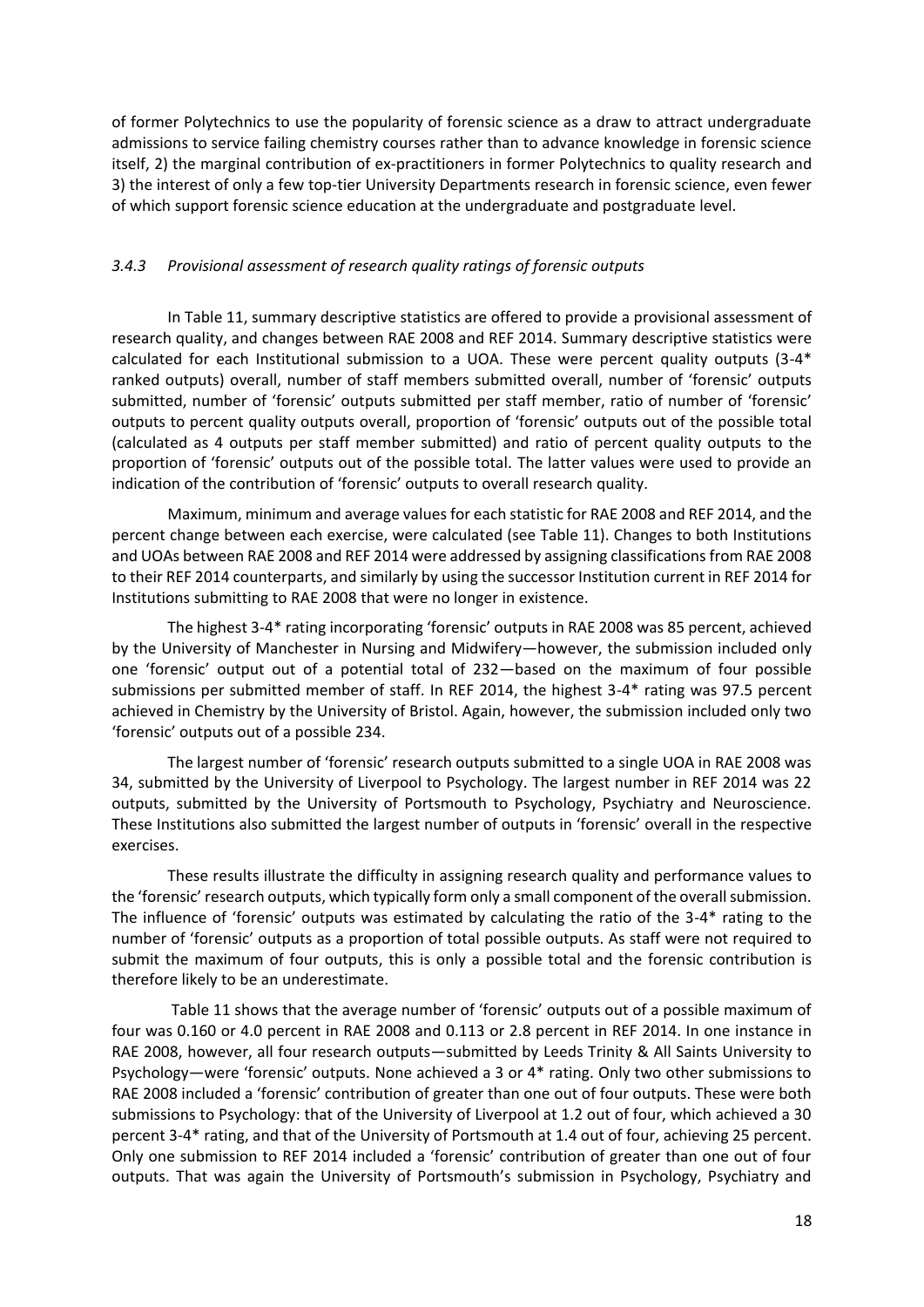Neuroscience at 1.1 'forensic' outputs out of four, with a substantially improved associated 3-4\* rating of 57.3 percent.

These findings show that except in unusual circumstances, it is not possible to directly associate the research quality of 'forensic' research outputs by analysing the values assigned to the overall submissions within which they were included in a meaningful way, as their contribution typically forms too small a component.

Submissions including 'forensic' research outputs are offered in greater detail in Supplementary Table S3. For each Institution the number of UOAs submitted to and number of outputs submitted are totalled. The details of relevant UOA submissions within each Institution where they were made—are listed, including the total number of outputs, total staff and overall research quality (percent 3-4\* ranked outputs) by UOA. It is important to note that these totals are those assigned to the relevant Institution and UOA overall, and not just to the 'forensic' research output submissions, which generally form only a small component of the total.

The results show that the percentage of 3-4\* ratings generally improved between exercises, a finding observed overall as reported by HEFCE (52).

This Table further confirms the exceptionally broad spectrum of UK HEIs making submissions containing 'forensic' research outputs. These include world leading institutions such as Oxford University, Cambridge University, Imperial College London and University College London, and several research-intensive Russell Group Universities. A full range of other Universities and former Polytechnics are also incorporated.

#### *3.5. Comparison with UK outputs submitted to leading forensic science journals*

Numbers and types of outputs published in for leading forensic science periodicals during the RAE 2008 and REF 2014 periods are given in Table 12. It is important to note that the affiliation recorded in online publication databases is typically that of the corresponding author only, and therefore the Table includes only those publications in which UK or United Kingdom appear in the corresponding author's affiliation. The distribution of these publications by organisation type are given in Fig. 2. Provisional allocations of the University affiliated outputs by discipline are given in Table 13.

## *3.6. Sources of under- and over-estimates of quantity of forensic research outputs submitted to the RAE 2008 and REF 2014 exercises*

There are a several potential sources of error leading to the under- and over-estimate of the quantity of research outputs detected using a text-based search. Clearly, not all forensic research outputs will include the term 'forensic' in the article or publication title. Conversely, the term has become a metaphor for methodological rigour and stringency that may have no meaningful connection with the usage concerned with the justice system or courts. Similar qualifications could be made regarding the use of the other text-based search terms: 'archaeology', 'environmental' and so on. These results must be considered in the light of these caveats.

The search term 'forensic science' could have been chosen with the aim of detecting more specific forensic science research in the article or publication titles. This approach would have excluded those phrases in which forensic is used as an adjective, however, which is arguably a more commonly relevant use of the word. Every approach appears to have its own flaws.

In both RAE 2008 and REF 2014, submissions by Research Groups amount to about 26 percent of the overall total. The count of research outputs submitted in association with Research Groups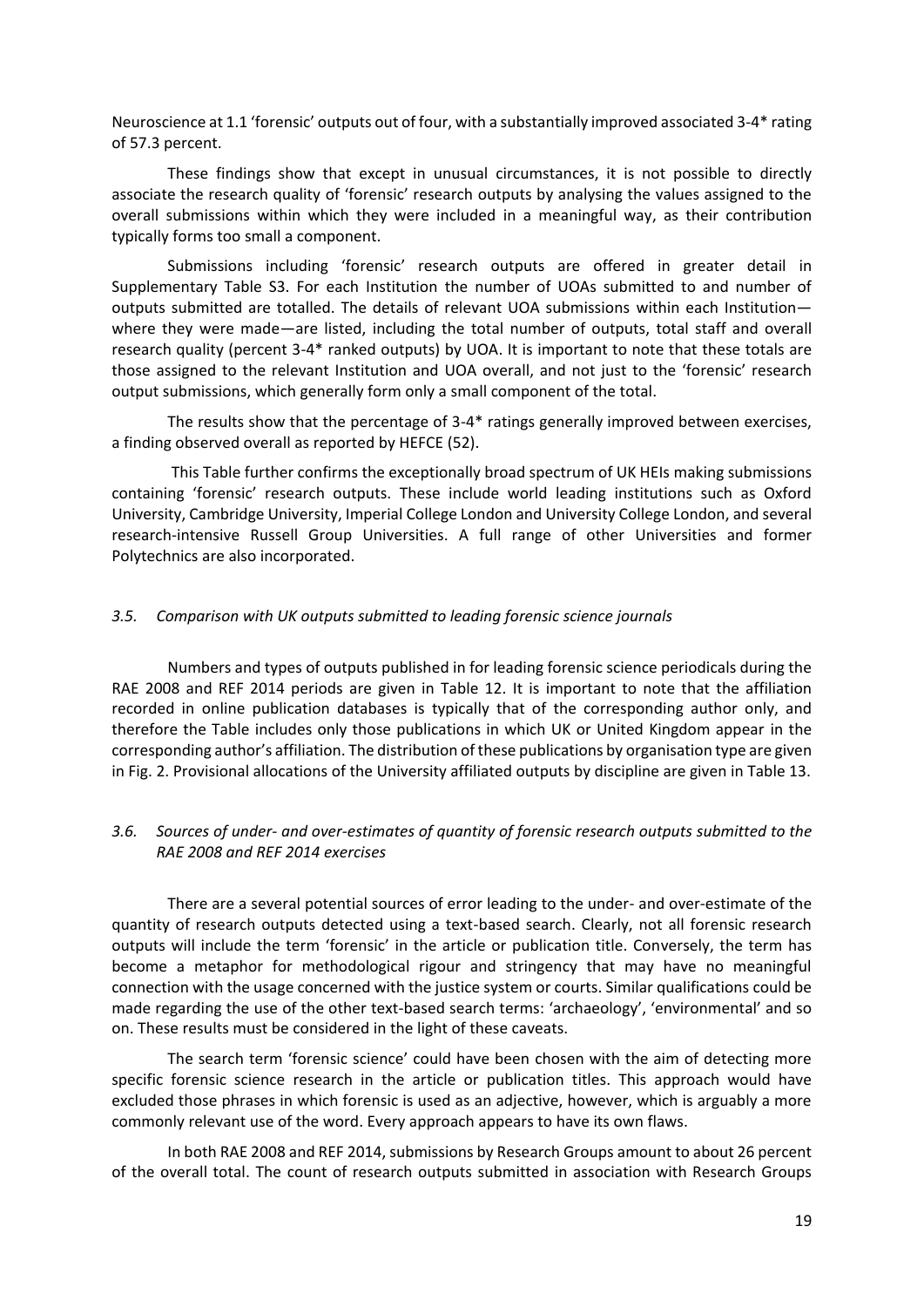offers a provisional means of assessing the proportion of relevant outputs submitted in forensic that do not have 'forensic' in the article or publication title. In RAE 2008, 67 outputs(25 percent) associated with Research Groups did not have 'forensic' in the article or publication title (see Table 5). In REF 2014, the number was 99 (33 percent), including 21 outputs associated with ICS that did not have 'forensic' in their article or publication titles.

## **4. Summary**

The results show that submissions made to RAE 2008 and REF 2014 included a substantial number of 'forensic' research outputs, that grew slightly in total between exercises and did so more significantly in overall proportion.

The overall totals (Table 10) are loosely comparable with submissions made in archaeology and environmental sciences, and pathology, but show greater sustainability. Falls in the totals in archaeology may reflect in the recent decline in the popularity of archaeology among undergraduates, as discussed recently in *The Guardian* newspaper (51). Pathology has seen a long decline in popularity as a speciality choice in medicine (52) and as a component of the educational curriculum in medicine (53). The fall in the total submissions in 'environmental' is surprising given the moral panic associated with 'man made global warming'. The decline is relatively small, however.

The range of disciplines submitting 'forensic' research outputs is broad, reflecting the range of academic disciplines that have relevance to forensic investigation and the courts. While submissions are skewed toward non-traditional forensic subjects, such as Psychology—including, for example, research in cognitive bias, a range of traditional scientific disciplines are represented that incorporate forensic science as it is commonly conceived. Forensic submissions increased between exercises in Biological Sciences and Engineering, and did so markedly in Computer Science. Outputs in submissions made to Chemistry and Physics are disappointingly small, however.

Output types consist predominantly of journal articles (Tables 5 and 9), indicating a strong element of specialist peer review of outputs.

REF 2014 ICS (Tables 7 and 8) show a similar broad distribution, and include many that were highly ranked in quality. This is a valuable observation, as it shows evidence of research quality that is difficult to measure directly in Institutional submissions to UOAs, within which forensic science outputs typically form only a small component. It demonstrates quality in impact of research relevant to forensic science as it is commonly conceived. The results also show the broad range of ICS submitted with 'forensic' somewhere in the text (Fig. 1), and the broad popularity of claims of forensicallyrelevant socio-economic impact amongst University researchers.

Ultimately, the absence of a specific UOA to which forensic science research outputs can be submitted means only indirect and inexact methods such as those used in this study can be applied to the measurement of forensic science's contribution to these research audit exercises. Plans proposed for REF 2021 to invite Institutions to identify—specifically—forensic science outputs during the process of submission, in whichever UOA they are submitted, to permit appropriate assessment were put forward to HEFCE in 2018 (56). While this mechanism is intended to allow more informed assessment of University forensic science research quality, it relies on Universities to identify forensic science research when submitting outputs to other UOAs and is only intended to "generate a quality profile for all forensic science outputs that will be combined in the main panel overview reports with a section on forensic science submissions" (56). Unlike other academic disciplines, forensic science research quality will still not be directly assessed by Institution and UOA in REF 2021. The importance of ICS is planned to grow for REF 2021 (56), however, offering some more opportunity to demonstrate and measure the quality of socio-economic impact of University research relevant to forensic science.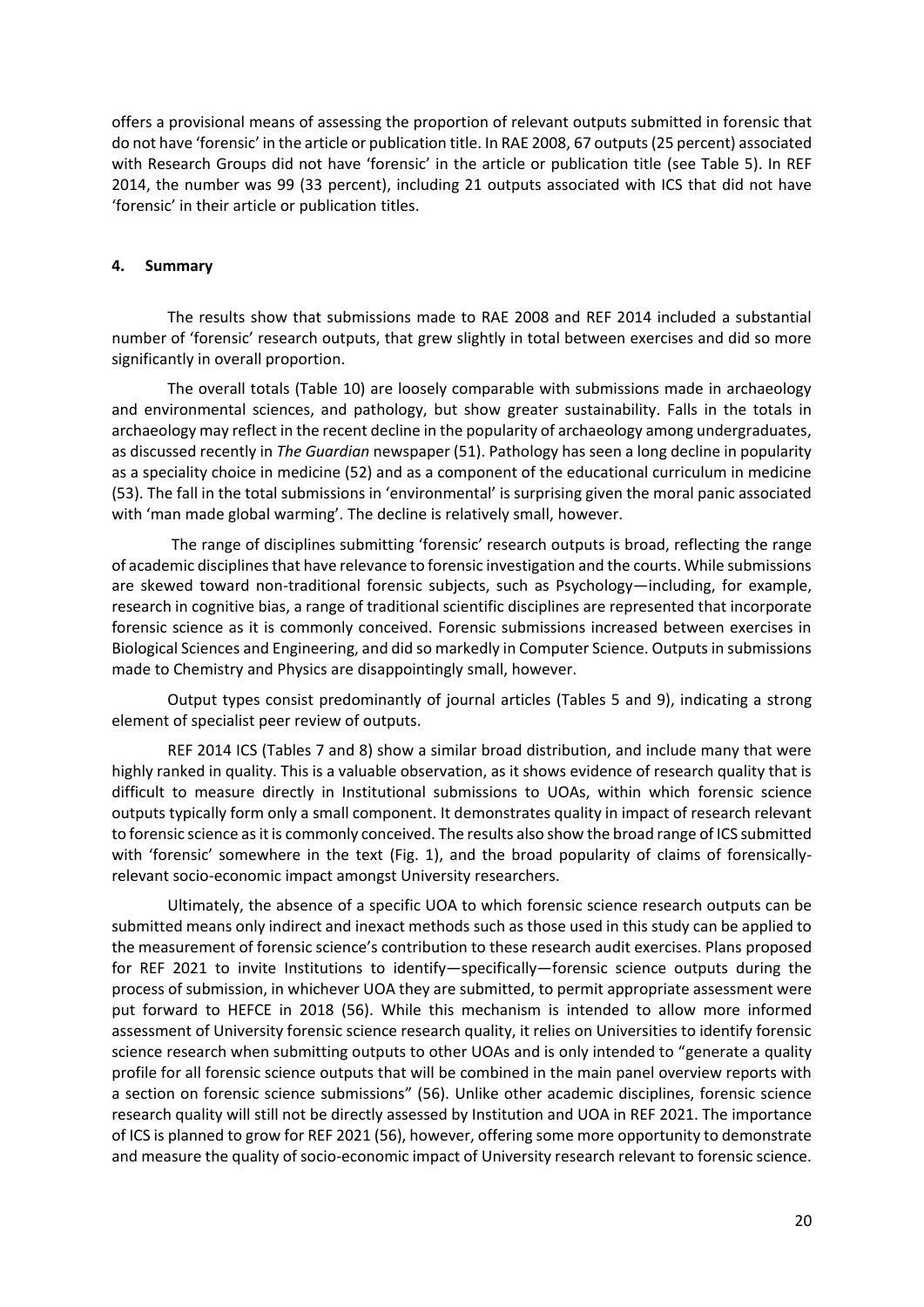It is important, however, to consider certain broader issues in research quality assessment what is being measured, how is it being measured and who is measuring it?

The etymological definition of forensic science—science in the service of the courts—readily incorporates the broad range of basic and complementary sciences that returned 'forensic' outputs to RAE 2008 and REF 2014. A narrower definition considers forensic science to be the application of the basic or natural sciences to criminal investigation, as well as the analysis and interpretation of patterns or marks in specifically forensic contexts. This is arguably the traditional or commonly understood definition. An even more restrictive definition might focus on the latter questions, meaning that forensic science is the unique science of the events and activities of a crime.

A second issue concerns the argument that audits of University research quality do not provide a useful measure of forensic science research quality. Forensic science—as commonly understood—outputs submitted to the audits map only partially onto the Institutions submitting evidence to the Silverman Review of Research and Development in Forensic Science (20), for instance. This was intended to provide a review of UK Universities—and other organisations—that are doing research in the field. This may reflect an acknowledged risk of underestimation in the method used in this study (see 3.5 above)—or that some Universities making submissions regarding their research in forensic science to the Silverman Review did not submit outputs to RAE 2008 or REF 2014. Outputs submitted to RAE 2008 and REF 2014 comprise only a small proportion of UK-affiliated forensic science research outputs submitted to leading forensic science periodicals, however, and the latter include a substantial proportion of outputs produced by non-University public and private sector organisations, which are reflected in the Silverman Review (20).

There may be a valid argument that research published in specialist peer-reviewed journals is evidence enough of quality or that journals operate to different quality standards—for example, an RAE 2008 or REF 2014 1\*-rated output could be considered an interesting and innovative study worthy of publication in a specialist journal, but in an environment of persistent government audits of University research internationally (29) this is not satisfying. Furthermore, it would raise the question as to why University research publications were not returned, given that the benefits in resources and standing are considerable, including a share of a £1.6 billion research funding "QR" pot (57). It also means making highly questionable unique special pleading for forensic science relative to practically every other substantial field of knowledge.

The general issue of the need for a research culture in forensic science has been raised by academic lawyers—e.g. Mnookin et al. (58) and sociologists (59, 60). The Mnookin et al. paper is coauthored by a heterogeneous group representing forensic science, psychology and law. They state: "Our central argument is that the pattern identification disciplines, and forensic science more generally, do not currently possess—and absolutely must develop—an adequate research culture".

In response to Mnookin et al., Margot (61) makes the important point that research must "address primarily forensic science questions—not questions relating to the application of chemistry, biology, statistics, or psychology"—forensic science must become a "fully-recognized discipline with its own territory".

Similarly, Linacre (62) argues for more creative research in Universities, if it is integrated within the wider community, but more explicitly emphasises the need for a balance between high level education and one where this is unnecessary. To some extent, this reflects the reality that in forensic science there is a broad range of intellect and technical competency, much of which is outwith the University sector.

Both Mnookin et al. and Margot appear to acknowledge divides between the pattern identification—orientated disciplines and those forensic sciences embedded within the scientific mainstream, and between University based researchers and practitioners. Margot acknowledges "Most practitioners involved in the analysis of fingermarks, toolmarks, and firearms marks are not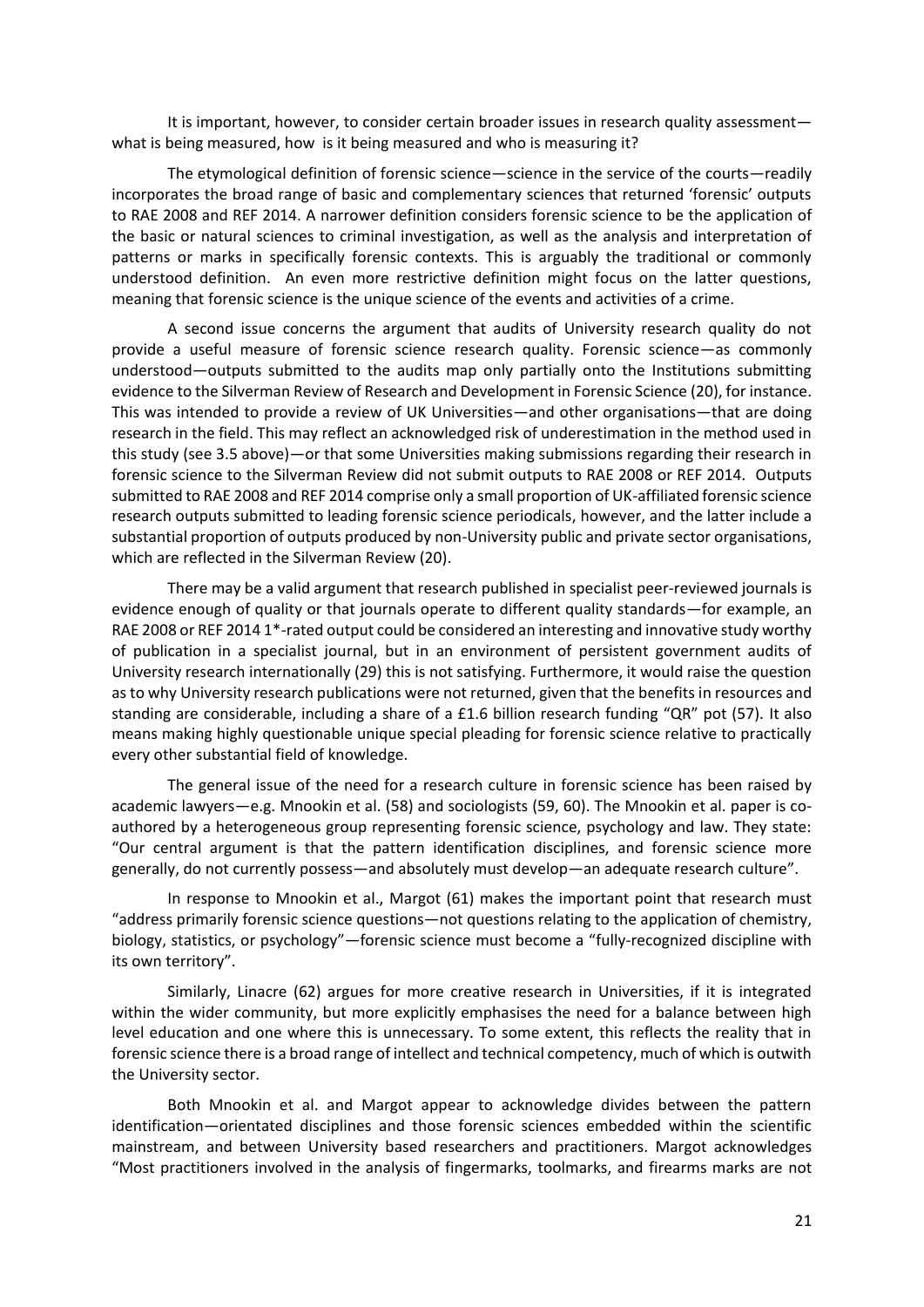scientists and have little, if any, training in science", indicating a demand for more scientific research and education in these subdisciplines. Mnookin et al. make the balanced argument:

"if some relatively small fraction of practitioners were full citizens of both the world of research and the world of practice, it would offer enormously beneficial spillover effects. These practitioner-researcher hybrids could wear two hats by being true insiders in both communities. They would be valuable translators, mediators, and educators in both domains. They could both convey to fellow practitioners the need for a research-based approach and contribute to ensuring that research focuses on areas of genuine and important concern to practitioner".

Of course, this situation already applies in certain contexts—such as European Medico-Legal Institutes—and to forensic pathology and those forensic sciences—such as forensic archaeology, anthropology, ecology and linguistics—whose inhabitants have long been 'citizens of both the world of research and the world of practice'.

Roux et al. (63, 64), focus on the implications for trace evidence, including hairs, fibres, glass, paints and so on. They argue against a focus on sub-disciplinary knowledge at the expense of understanding of evidence of presence and activity at the crime scene, and—acknowledging wider socioeconomic factors—for forensic science research incorporating the whole judicial process from crime scene to court. They also argue for an improved epistemology—for research 'on' forensic science as well as 'for' it—see also Lawless (59) and Cole (60).

Roux et al. (63) further contend that forensic science be applied to "resolution of broader security problems". This reflects the theme of the annual report of the Government Chief Scientific Advisor (21) who recommended going beyond the traditional boundaries into emerging areas such as digital evidence and cybercrime, and broader ones such as environmental protection and product authentication. It is not evident, however, that the Chief Scientific Advisor's report has had any impact on forensic science research in the proposals for REF 2021—or that it was intended to do so, other than to encourage forensic scientists to look beyond their traditional boundaries and basic scientists to demonstrate the impact of their research in the forensic sphere.

In summary, most commentators accept a broad and inclusive understanding of forensic science research, including many complementary fields of knowledge. It is difficult to imagine how such a model could be delivered in the absence of forensic science embedded in the University mainstream, and the findings of this study do reflect a broad range of relevant on-going research activity in the UK Universities.

The importance of University-based forensic science research (see Fig. 2) has grown following the closure of the Forensic Science Service and despite the key recommendation of the Silverman Review that the government frameworks should require forensic science providers to carry out research and development.

Key recommendations of the Silverman Review also include the establishment of forensic science as a key priority for the Research Councils, and for the REF administrators to ensure they appoint assessors from the forensic science providers able to assess claims of impact of academic research. This raises the question as to how real the socio-economic impact in forensic science claimed in the numerous ICS with 'forensic' in the text really is.

The Silverman Review does not recommend a forensic science UOA, and seems to regard developing research by forensic science providers and by basic non-forensic scientists in Universities looking to demonstrate impact as sufficient. It states: "Firstly, by its nature, forensic science involves the application of research in areas right across the disciplinary spectrum. Secondly, although forensic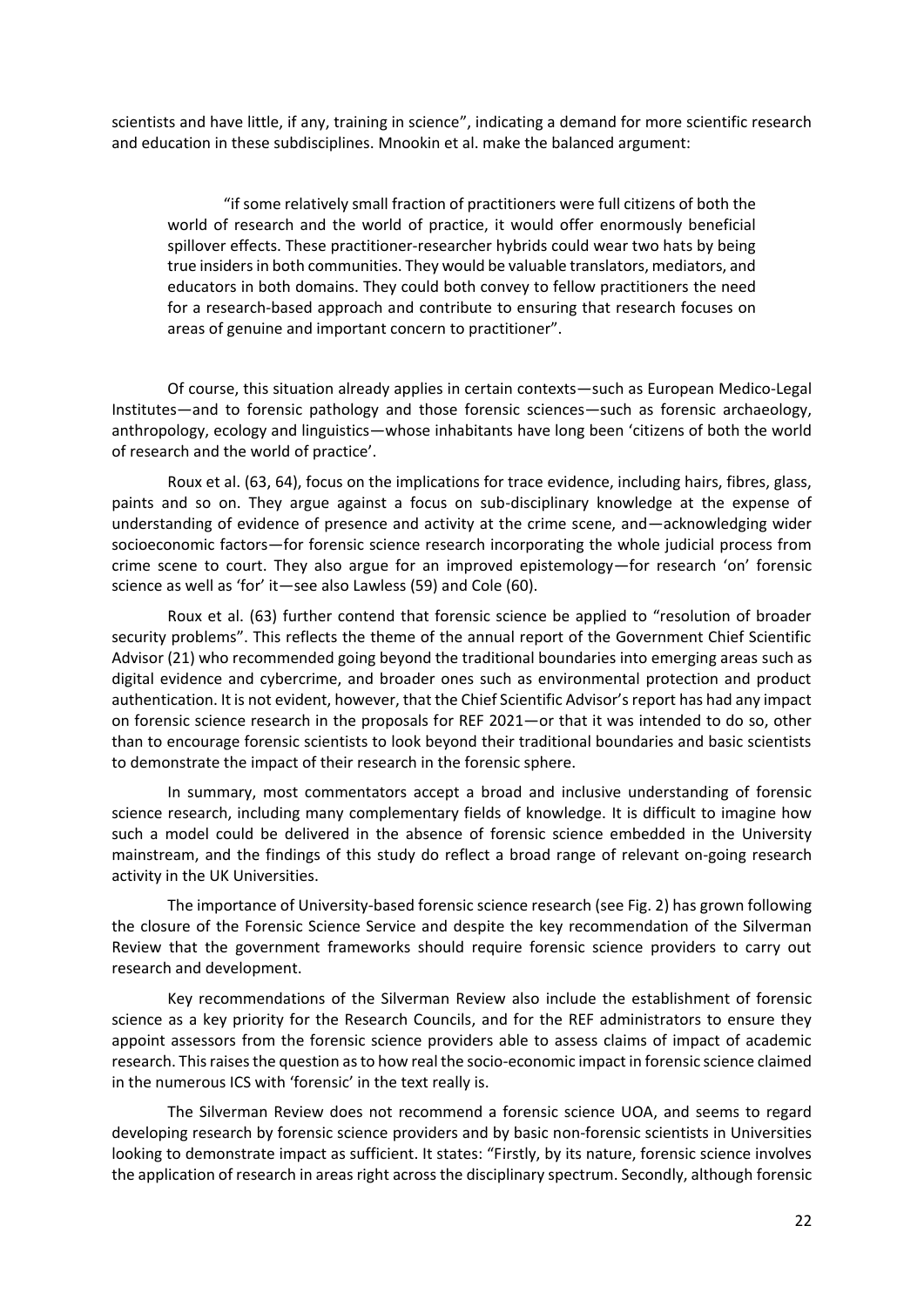science is an important area of work, it does not have sufficient volume of activity to merit a Unit of Assessment of its own".

Archaeology and Environmental Science, for example, also involve research areas across very broad disciplinary spectrums, but they are represented in the REF. This study does show a healthy volume of forensic outputs already submitted to RAE 2008 and REF 2014, supplemented by a growing body of University research published in the leading periodicals, some of which was returned in the audits.

Sadly, it is impossible to see how—in the UK context—the research culture called for by so many commentators (58-64) can be achieved without forensic science being properly included in REF or how solutions demanded in governmental and judicial inquiries reviewed in the Introduction can be met. These include research into economic questions (12) and validity of the sub-disciplines (21, 31, 32), establishment of research centres (19) and budgets (16), and Research Council support (17, 20).

### **5. Conclusions**

The study showed a broad spectrum of forensic research outputs were submitted to RAE 2008 and REF 2014, incorporating the traditional forensic sciences and relevant work in complementary disciplines. These findings further confirm the observations in the Silverman Review and Walport Report that identify the range of relevant research as a strength.

While outputs are skewed to non-traditional forensic subjects, the life sciences, engineering and computing disciplines are well represented. Whereas declining disciplines such as archaeology fell in overall volume, specifically 'forensic' outputs submitted in computer sciences grew by 740 percent. Submissions in chemistry were poor, an observation that is particularly disappointing given the role forensic science plays in supporting chemistry programmes that have recruited many ex-practitioners in recent years.

Due to the structure of these audits, however, all forensic outputs were returned as part of larger submissions, making it very difficult to associate the research quality ratings assigned to forensic outputs specifically. This was less so the case with Impact Case Studies, were submissions are fewer and it was possible to demonstrate highly rated socio-economic impact of clearly forensically relevant research. There were a large number of Impact Case Studies claiming forensic impact, however, and it is not clear whether the assessment panels of REF 2014 were sufficiently equipped to reliably assess these claims.

A study of UK affiliated journal articles published in leading forensic science periodicals over the duration of the two audits showed that the outputs submitted to RAE 2008 and REF 2014 were only a small proportion of the overall total produced. One reason for the disparity is that a substantial proportion of UK affiliated published research in forensic science is not produced by the Universities. This proportion was about 43 percent during the period of RAE 2008, falling to 27 per cent during REF 2014. The amount of University-based research doubled between the two periods, whereas the proportion produced by the private sector and by the Forensic Science Service—which closed in 2012—fell noticeably. Publication volume grew in University departments of forensic science, in chemistry—particularly in geosciences and toxicology, and in forensic archaeology and anthropology (Table 13).

While the number of outputs submitted in digital forensics grew substantially between RAE 2008 and REF 2014, these figures are not reflected in the forensic science journals, suggesting these periodicals are not capturing the growth of output in this area.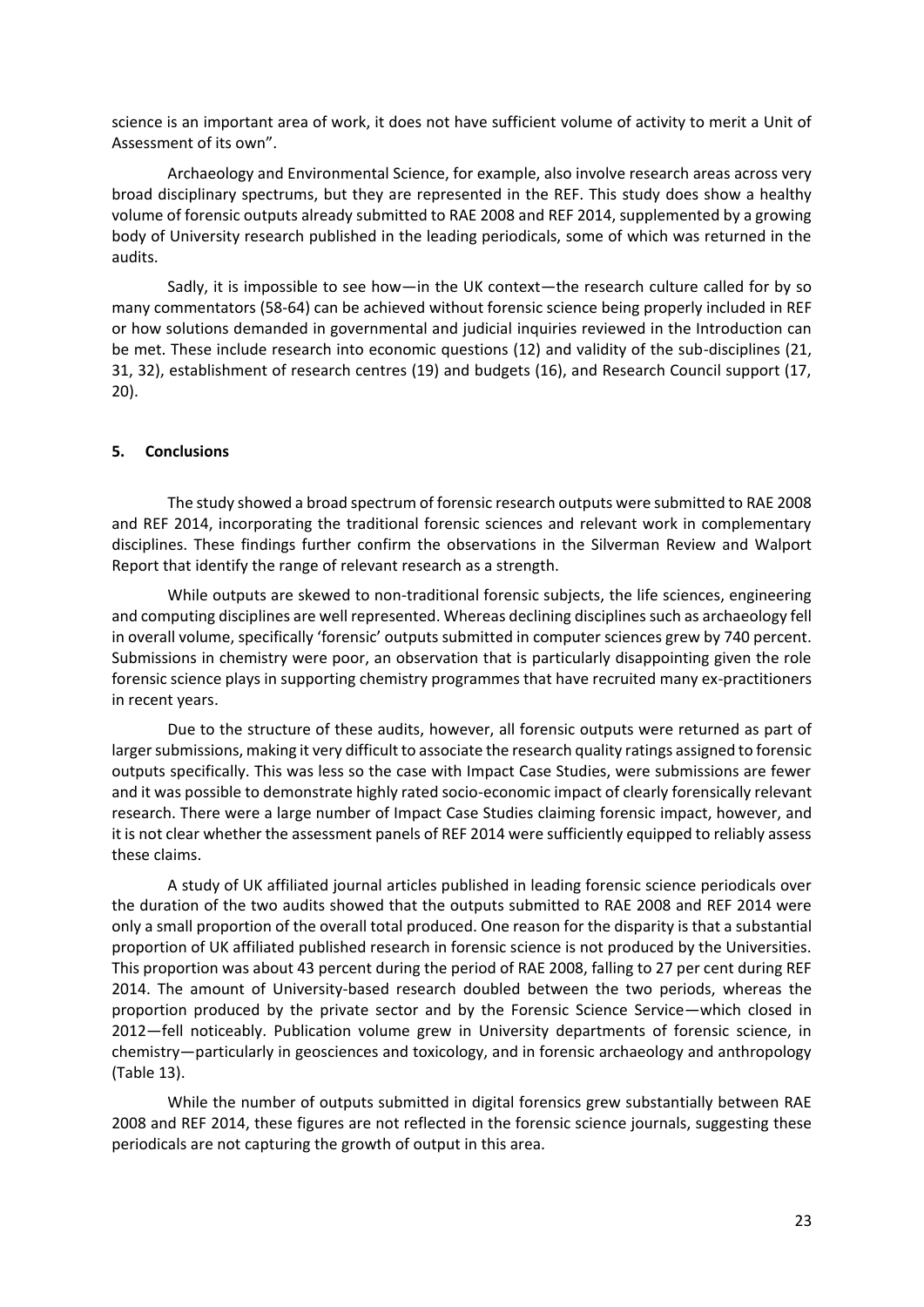This study offers evidence that forensic science does have 'sufficient volume of activity to merit a Unit of Assessment of its own' relative to other disciplines, including those that also comprise research 'across a wide disciplinary spectrum'. This is one of the strengths of forensic science, as it aims ultimately to contribute to public health and safety via crime reduction and prevention.

Without a UOA, specific assessment of the quality of forensic outputs is not possible. Even more seriously, there is no incentive for Universities to invest in research or research active staff in forensic science. Research Councils could offer funding programmes in forensic science, but without a research base to service these calls there will be limited demand—as reflected in two previous Engineering and Physical Sciences Research Council programmes, and few academic forensic scientists available to peer review grant applications and deliverables. It is difficult to see how research dealing with pattern analysis or crime science activity-level evidence alluded to by Margot could be meaningfully submitted and reliably assessed. This is a 'vicious circle'.

The Silverman Review rightly states "The importance of the REF in driving and motivating the research of individual academics and groups, and in setting the agendas of universities, cannot be overestimated". Having a forensic science explicitly incorporated in a UOA would encourage Universities to invest in specifically forensic research, supported by strong academic forensic science programmes and quality research active staff. These staff would be well placed to respond to Research Council funding calls in forensic science and to contribute to meaningful peer review of funding applications and deliverables. Direct assessment of forensic science research quality would provide a 'reality check' of the quality of research in comparison to the mainstream sciences and foster the development of academic work in the specifically-forensic sub-disciplines such as pattern and mark comparison, and analysis of activity level events at the crime scene. It would encourage theoretical and socio-economic studies of forensic science itself. It would also allow forensic science to make an explicit claim for a share of the large 'QR' funding pot. Overall, this would create a 'virtuous circle', which would substantially assist in the development of a forensic science research culture and compensate for the contraction in research produced by private providers, without placing 'all the eggs in one basket'.

Whilst this study focuses on the UK, the implications may be relevant to other jurisdictions where governmental audits of University research quality are undertaken and, ultimately, to the need for forensic science to establish and maintain itself as a peer science in the academy and beyond.

#### **6. References**

- 1. Johnston, N., Politowski, B., Police funding, Briefing Paper Number 7279, 25 February 2016. House of Commons Library, London, 2016 (accessed on 9<sup>th</sup> May 2018 from [http://researchbriefings.files.parliament.uk/documents/CBP-7279/CBP-7279.pdf\)](http://researchbriefings.files.parliament.uk/documents/CBP-7279/CBP-7279.pdf).
- 2. Crown Prosecution Service Annual Report and Accounts 2015–16 (For the period April 2015- March 2016). Her Majesty's Stationary Office, London, 2016 (accessed on 9<sup>th</sup> May 2018 from [https://www.cps.gov.uk/publications/docs/annual\\_report\\_2015\\_16.pdf\)](https://www.cps.gov.uk/publications/docs/annual_report_2015_16.pdf).
- 3. Legal Aid Statistics in England and Wales: October to December 2015. Ministry of Justice, London, 2016 (accessed on 9<sup>th</sup> May 2018 from [https://www.gov.uk/government/uploads/system/uploads/attachment\\_data/file/512577/b](https://www.gov.uk/government/uploads/system/uploads/attachment_data/file/512577/bulletin.pdf) [ulletin.pdf\)](https://www.gov.uk/government/uploads/system/uploads/attachment_data/file/512577/bulletin.pdf).
- 4. National Audit Office Solicitor Survey for Criminal legal aid: Summary Report. National Audit Office, London, 2009 (accessed on 9<sup>th</sup> May 2018 from [https://www.nao.org.uk/wp](https://www.nao.org.uk/wp-content/uploads/2009/11/091029_GfK_Survey.pdf)[content/uploads/2009/11/091029\\_GfK\\_Survey.pdf\)](https://www.nao.org.uk/wp-content/uploads/2009/11/091029_GfK_Survey.pdf).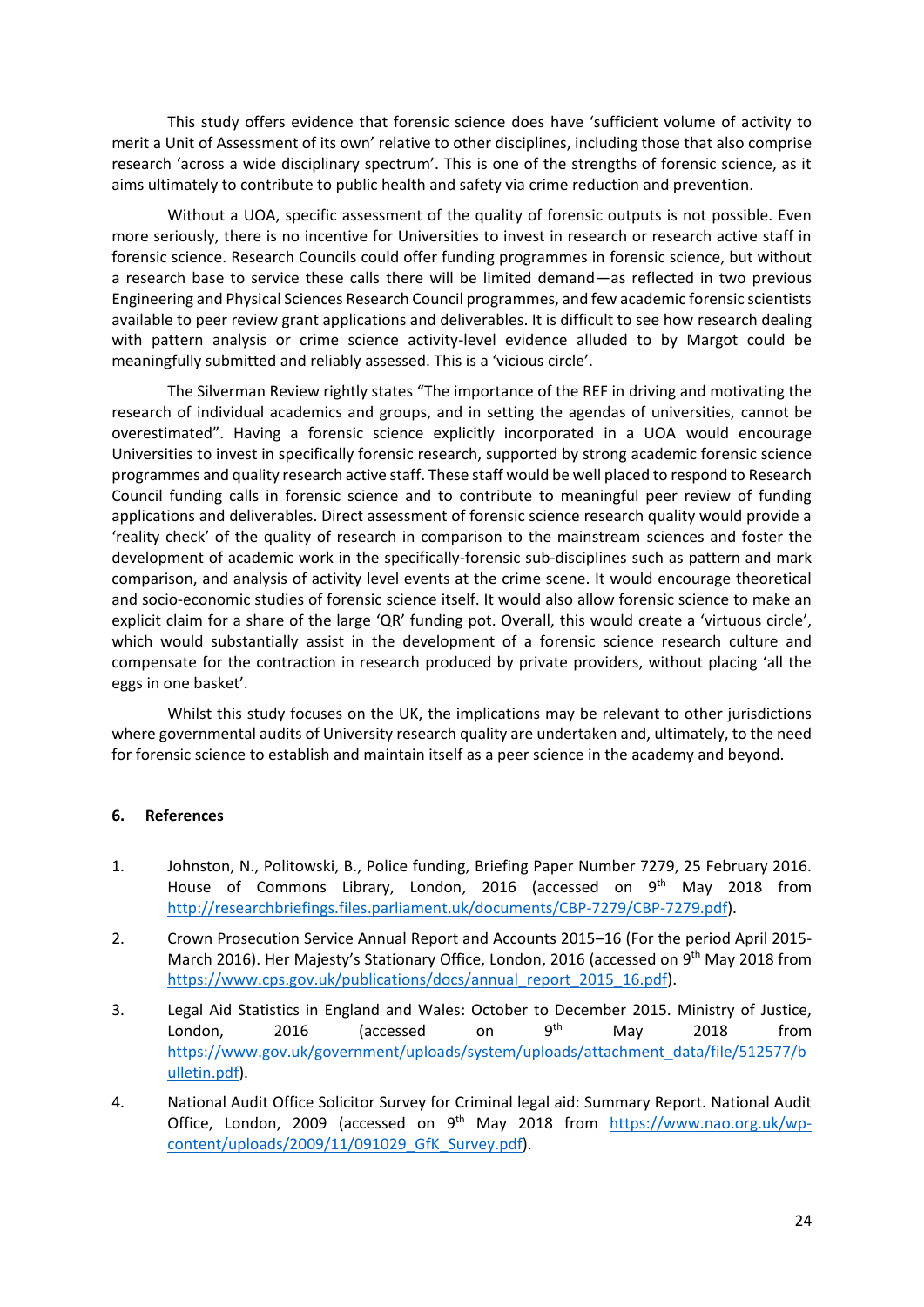- 5. Improving Service Delivery: The Forensic Science Service, Report by the Comptroller and Auditor General, HC 523 Session 2002-2003, 28 March 2003. National Audit Office, London, 2003 (accessed on  $9<sup>th</sup>$ May 2018 from [https://www.nao.org.uk/wp](https://www.nao.org.uk/wp-content/uploads/2003/03/0203523.pdf)[content/uploads/2003/03/0203523.pdf\)](https://www.nao.org.uk/wp-content/uploads/2003/03/0203523.pdf).
- 6. Forensic Science Service to be wound up. BBC News, 14<sup>th</sup> December 2018 (accessed on 9<sup>th</sup> May 2010 from [http://www.bbc.co.uk/news/mobile/uk-11989225\)](http://www.bbc.co.uk/news/mobile/uk-11989225).
- 7. The Home Office's oversight of forensic services: Briefing for the House of Commons Science and Technology Committee, December 2014. National Audit Office, London, 2014 (accessed on 9<sup>th</sup> May 2018 from [https://www.nao.org.uk/wp-content/uploads/2015/01/The-Home-](https://www.nao.org.uk/wp-content/uploads/2015/01/The-Home-Office%E2%80%99s-oversight-of-forensic-services.pdf)[Office%E2%80%99s-oversight-of-forensic-services.pdf\)](https://www.nao.org.uk/wp-content/uploads/2015/01/The-Home-Office%E2%80%99s-oversight-of-forensic-services.pdf).
- 8. Tobin, L., Axe falls on forensics students, The Guardian, 14<sup>th</sup> March 2011 (accessed on 9<sup>th</sup> May 2018 from [https://www.theguardian.com/education/2011/mar/14/forensics-science](https://www.theguardian.com/education/2011/mar/14/forensics-science-students-job-market)[students-job-market\)](https://www.theguardian.com/education/2011/mar/14/forensics-science-students-job-market).
- 9. Probe into Randox Manchester 'manipulated' drug tests data. BBC News, 19th February 2017 (accessed on 9th May 2018 from [http://www.bbc.co.uk/news/uk-england-manchester-](http://www.bbc.co.uk/news/uk-england-manchester-39020384)[39020384\)](http://www.bbc.co.uk/news/uk-england-manchester-39020384).
- 10. Smit, N.M., Morgan, R.M., Lagnado, D.A. A systematic analysis of misleading evidence in unsafe rulings in England and Wales, Science and Justice, 58 (2018) 128-137. <https://doi.org/10.1016/j.scijus.2017.09.005>.
- 11. May, J., Interim Report on the Maguire Case. Her Majesty's Stationary Office, London, 1990 (accessed on 9th May 2018 from [https://assets.publishing.service.gov.uk/government/uploads/system/uploads/attachment\\_](https://assets.publishing.service.gov.uk/government/uploads/system/uploads/attachment_data/file/228724/0556.pdf) [data/file/228724/0556.pdf\)](https://assets.publishing.service.gov.uk/government/uploads/system/uploads/attachment_data/file/228724/0556.pdf).
- 12. The Forensic Science Service, House of Commons Home Affairs Committee Report, HC 26, Her Majesty's Stationary Office, London, 1989.
- 13. McFarland, R., The Review of the Forensic Science Service—A Report. Her Majesty's Stationary Office, London, 2003.
- 14. The Scientific Response to Terrorism, House of Commons Science and Technology Committee Report, HC 415-I. Her Majesty's Stationary Office, London, 2003 (accessed on 9th May 2018 from

[https://www.publications.parliament.uk/pa/cm200203/cmselect/cmsctech/415/415.pdf\)](https://www.publications.parliament.uk/pa/cm200203/cmselect/cmsctech/415/415.pdf).

- 15. Forensic Science on Trial, House of Commons Science and Technology Committee Report, HC 96-I. Her Majesty's Stationary Office, London, 2005 (accessed on 9th May 2018 from [https://www.publications.parliament.uk/pa/cm200405/cmselect/cmsctech/96/96i.pdf\)](https://www.publications.parliament.uk/pa/cm200405/cmselect/cmsctech/96/96i.pdf).
- 16. The Forensic Science Service, House of Commons Science and Technology Committee Report, HC 555. Her Majesty's Stationary Office, London, 2011 (accessed on 9th May 2018 from [https://www.publications.parliament.uk/pa/cm201012/cmselect/cmsctech/855/855.pdf\)](https://www.publications.parliament.uk/pa/cm201012/cmselect/cmsctech/855/855.pdf).
- 17. Forensic science, House of Commons Science and Technology Committee Report, HC 610. Her Majesty's Stationary Office, London, 2013 (accessed on 9th May 2018 from [https://www.publications.parliament.uk/pa/cm201314/cmselect/cmsctech/610/610.pdf\)](https://www.publications.parliament.uk/pa/cm201314/cmselect/cmsctech/610/610.pdf).
- 18. Forensic Science Strategy, House of Commons Science and Technology Committee Report, HC 501. Her Majesty's Stationary Office, London, 2016 (accessed on 9th May 2018 from [https://www.publications.parliament.uk/pa/cm201617/cmselect/cmsctech/501/501.pdf\)](https://www.publications.parliament.uk/pa/cm201617/cmselect/cmsctech/501/501.pdf).
- 19. Runciman Viscount Runciman of Doxford, The Royal Commission on Criminal Justice—Report, Cm 2263. Her Majesty's Stationary Office, London, 1993 (accessed on 9th May 2018 from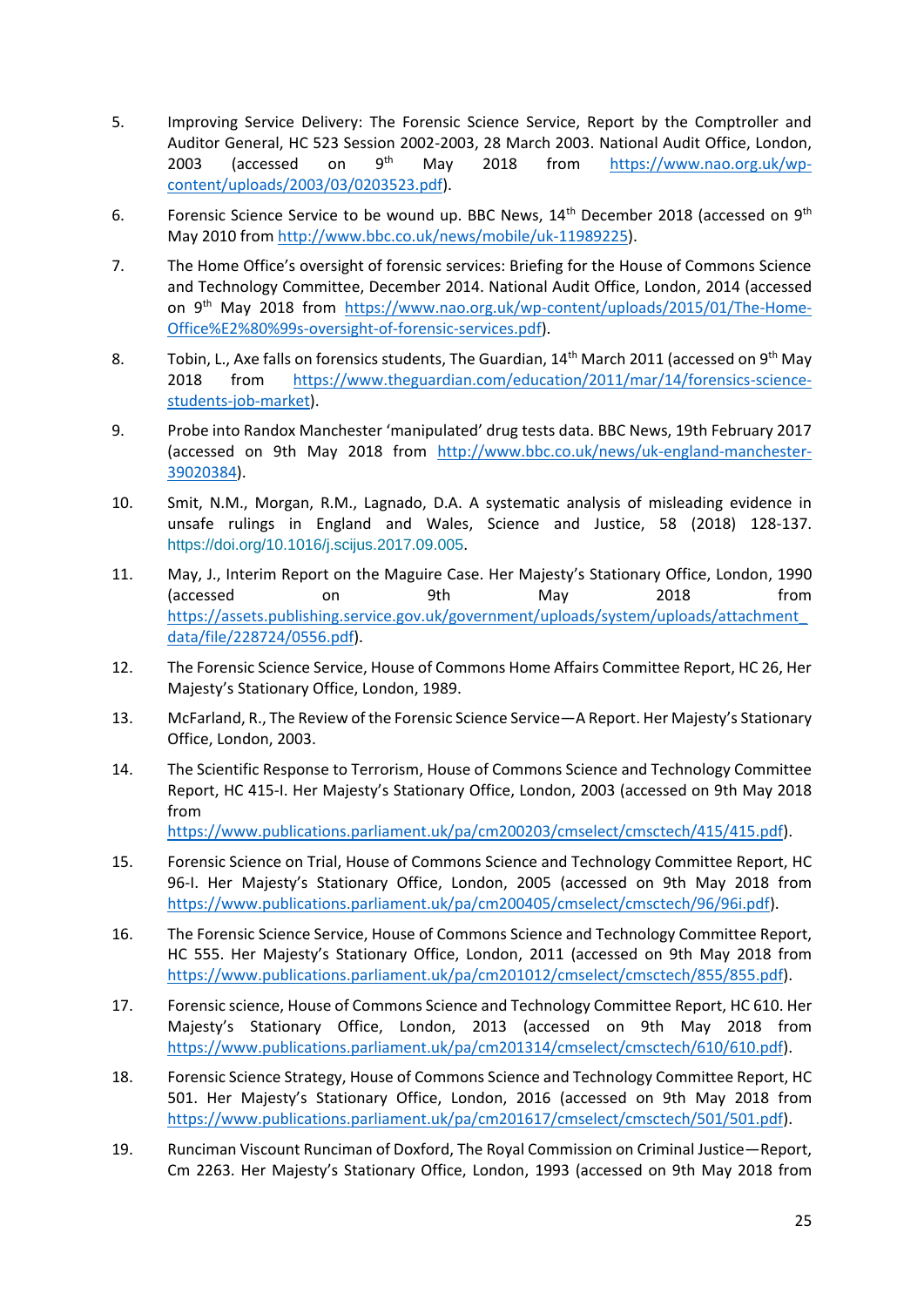[https://www.gov.uk/government/uploads/system/uploads/attachment\\_data/file/271971/2](https://www.gov.uk/government/uploads/system/uploads/attachment_data/file/271971/2263.pdf) [263.pdf\)](https://www.gov.uk/government/uploads/system/uploads/attachment_data/file/271971/2263.pdf).

- 20. Silverman, B., Research and Development in Forensic Science: A Review. Home Office, London, 2011 (accessed on 9th May 2018 from [https://www.gov.uk/government/uploads/system/uploads/attachment\\_data/file/118916/f](https://www.gov.uk/government/uploads/system/uploads/attachment_data/file/118916/forensic-science-review-report.pdf) [orensic-science-review-report.pdf\)](https://www.gov.uk/government/uploads/system/uploads/attachment_data/file/118916/forensic-science-review-report.pdf).
- 21. Leveson, B., Review of Efficiency in Criminal Proceedings. Judiciary of England and Wales, London, 2015 (accessed on 9th May 2018 from [https://www.judiciary.gov.uk/wp](https://www.judiciary.gov.uk/wp-content/uploads/2015/01/review-of-efficiency-in-criminal-proceedings-20151.pdf)[content/uploads/2015/01/review-of-efficiency-in-criminal-proceedings-20151.pdf\)](https://www.judiciary.gov.uk/wp-content/uploads/2015/01/review-of-efficiency-in-criminal-proceedings-20151.pdf).
- 22. Annual Report of the Government Chief Scientific Adviser 2015. Forensic Science and Beyond: Authenticity, Provenance and Assurance, The Government Office for Science, London, 2005 (accessed on 9th May 2018 from [https://assets.publishing.service.gov.uk/government/uploads/system/uploads/attachment\\_](https://assets.publishing.service.gov.uk/government/uploads/system/uploads/attachment_data/file/506461/gs-15-37a-forensic-science-beyond-report.pdf) [data/file/506461/gs-15-37a-forensic-science-beyond-report.pdf\)](https://assets.publishing.service.gov.uk/government/uploads/system/uploads/attachment_data/file/506461/gs-15-37a-forensic-science-beyond-report.pdf).
- 23. Ambage, N. V., The Origins and Development of the Home Office Forensic Science Service, 1931-1967. Unpublished PhD Thesis, University of Lancaster, Lancaster, UK, 1987 (accessed on 9th May 2018 from [http://ethos.bl.uk/OrderDetails.do?uin=uk.bl.ethos.379193\)](http://ethos.bl.uk/OrderDetails.do?uin=uk.bl.ethos.379193).
- 24. Ward, J., Origins and development of forensic medicine and forensic science in England 1823- 1943. Unpublished PhD Thesis, Open University, Milton Keynes, UK, 1993 (accessed on 9th May 2018 from [http://oro.open.ac.uk/18983/1/pdf180.pdf\)](http://oro.open.ac.uk/18983/1/pdf180.pdf).
- 25. Evison, M.P. Departmental review 1991-1998: University of Sheffield, Department of Forensic Pathology, University of Sheffield, Department of Forensic Pathology, 1998 (accessed on 9th May **2018 have a set of the COVID**[https://www.researchgate.net/publication/276026175\\_Departmental\\_review\\_1991-](https://www.researchgate.net/publication/276026175_Departmental_review_1991-1998_University_of_Sheffield_Department_of_Forensic_Pathology) 1998 University of Sheffield Department of Forensic Pathology).
- 26. Forensic body to dissect provision, Times Higher Education,  $10^{th}$  February 2006 (accessed on 9th May 2018 from [https://www.timeshighereducation.com/news/forensic-body-to-dissect](https://www.timeshighereducation.com/news/forensic-body-to-dissect-provision/201244.article)[provision/201244.article\)](https://www.timeshighereducation.com/news/forensic-body-to-dissect-provision/201244.article).
- 27. Educational Accreditation Application Process, Chartered Society of Forensic Sciences UK, 2017 (accessed on 9th May 2018 from [http://www.csofs.org/Accreditation\)](http://www.csofs.org/Accreditation).
- 28. Clark, L., Thousands of students being 'hoodwinked' into taking courses for jobs they will never get, Mail Online, 30<sup>th</sup> August 2012.
- 29. Auranan, M., Nieminen, M., University research funding and publication performance—An international comparison, Research Policy 39 (2010) 822-834. [https://doi.org/10.1016/j.respol.2010.03.003.](https://doi.org/10.1016/j.respol.2010.03.003)
- 30. Butler, E. Public Choice A Primer. Institute of Economic Affairs, London UK, 2012 (accessed on 17th July 2017 from [https://iea.org.uk/wp](https://iea.org.uk/wp-content/uploads/2016/07/IEA%20Public%20Choice%20web%20complete%2029.1.12.pdf)[content/uploads/2016/07/IEA%20Public%20Choice%20web%20complete%2029.1.12.pdf\)](https://iea.org.uk/wp-content/uploads/2016/07/IEA%20Public%20Choice%20web%20complete%2029.1.12.pdf).
- 31. Strengthening Forensic Sciences in the United States: A Path Forward, National Academies of Sciences USA. National Academies Press, Washington DC, 2009 (accessed on 17<sup>th</sup> July 2017 from [https://www.ncjrs.gov/pdffiles1/nij/grants/228091.pdf\)](https://www.ncjrs.gov/pdffiles1/nij/grants/228091.pdf).
- 32. Forensic Science in Criminal Courts: Ensuring Scientific Validity of Feature-Comparison Methods, Report to the President. Executive Office of the President of the United States, President's Council of Advisors on Science and Technology, Washington DC, 2016 (accessed on 17th July 2017 from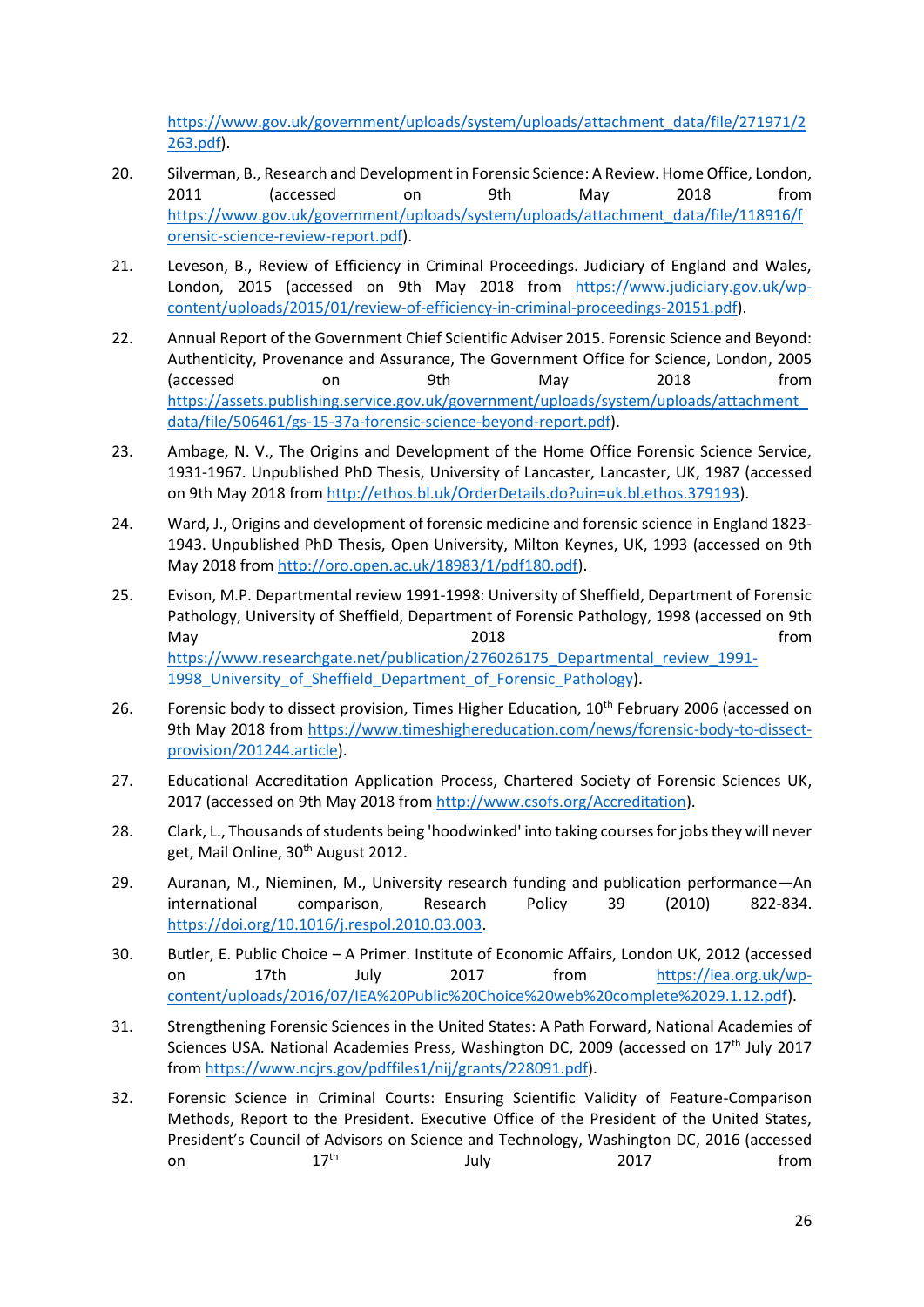[https://obamawhitehouse.archives.gov/sites/default/files/microsites/ostp/PCAST/pcast\\_for](https://obamawhitehouse.archives.gov/sites/default/files/microsites/ostp/PCAST/pcast_forensic_science_report_final.pdf) [ensic\\_science\\_report\\_final.pdf\)](https://obamawhitehouse.archives.gov/sites/default/files/microsites/ostp/PCAST/pcast_forensic_science_report_final.pdf).

- 33. Pullin, A. S., Stewart, G. B., Guidelines for Systematic Review in Conservation and Environmental Management, Conservation Biology 20 (6) (2006) 1647-1656. [http://dx.doi.org/10.1111/j.1523-1739.2006.00485.x.](http://dx.doi.org/10.1111/j.1523-1739.2006.00485.x)
- 34. Belcher, B. M., Rasmussen, K. E., Kemshaw, M. R., Zornes, D. A., Defining and assessing research quality in a transdisciplinary context, Research Evaluation, 25 (2015) 1-17. [http://dx.doi.org/10.1093/reseval/rvv025.](http://dx.doi.org/10.1093/reseval/rvv025)
- 35. <http://www.rae.ac.uk/Submissions/> (accessed 9th May 2018).
- 36. <http://results.ref.ac.uk/Results> (accessed 9<sup>th</sup> May 2018).
- 37. <http://www.rae.ac.uk/submissions/intro.aspx> (accessed 9<sup>th</sup> May 2018).
- 38. <http://www.ref.ac.uk/2014/results/intro/> (accessed 9th May 2018).
- 39. <http://www.rae.ac.uk/aboutus/quality.asp> (accessed 9<sup>th</sup> May 2018).
- 40. <http://www.ref.ac.uk/2014/results/intro/> (accessed 9<sup>th</sup> May 2018).
- 41. <http://www.rae.ac.uk/aboutus/uoa.asp> (accessed 9<sup>th</sup> May 2018).
- 42. <http://www.ref.ac.uk/2014/pubs/2012-01/> (accessed 9<sup>th</sup> May 2018).
- 43. <http://www.rae.ac.uk/submissions/outstore/CSV-ANSI/all%20submissions.zip> (accessed 9<sup>th</sup> May 2018).
- 44. <http://results.ref.ac.uk/DownloadSubmissions/ByForm/REF2> (accessed 9<sup>th</sup> May 2018).
- 45. <http://www.ref.ac.uk/2014/pubs/201401/> (accessed on 9<sup>th</sup> May 2018 as REF 01 2014 results full document.pdf).
- 46. <http://www.rae.ac.uk/submissions/default.aspx> (accessed 9<sup>th</sup> May 2018).
- 47. <http://results.ref.ac.uk/Search> (accessed 9th May 2018).
- 48. <http://impact.ref.ac.uk/CaseStudies/> (accessed 9<sup>th</sup> May 2018).
- 49. <http://www.ref.ac.uk/2014/pubs/2011-02/> (accessed 9th May 2018).
- 50. [http://www.ref.ac.uk/2014/media/ref/content/pub/unitsofassessmentandrecruitmentofexp](http://www.ref.ac.uk/2014/media/ref/content/pub/unitsofassessmentandrecruitmentofexpertpanels/01_10.pdf) [ertpanels/01\\_10.pdf](http://www.ref.ac.uk/2014/media/ref/content/pub/unitsofassessmentandrecruitmentofexpertpanels/01_10.pdf) (accessed 9<sup>th</sup> May 2018).
- 51. <https://www.ncbi.nlm.nih.gov/pubmed/advanced> (accessed 9<sup>th</sup> May 2018).
- 52. <http://www.ref.ac.uk/2014/results/analysis/comparisonwith2008raeresults/> (accessed 9th May 2018).
- 53. Braddick, M., Will he study of archaeology soon become a thing of the past?, The Guardian, 19<sup>th</sup> February 2013 (accessed on 9<sup>th</sup> May 2018 from [https://www.theguardian.com/higher](https://www.theguardian.com/higher-education-network/blog/2013/feb/19/archaeology-funding-student-decline-future)[education-network/blog/2013/feb/19/archaeology-funding-student-decline-future\)](https://www.theguardian.com/higher-education-network/blog/2013/feb/19/archaeology-funding-student-decline-future).
- 54. Reid, W. A., Pathology in the Medical Curriculum in the United Kingdom, Journal of Veterinary Medical Education, 34 (4) (2007) 390-395. [https://doi.org/10.3138/jvme.34.4.390.](https://doi.org/10.3138/jvme.34.4.390)
- 55. Domizio, P., The Changing Role of Pathology in the Undergraduate Curriculum, in: P. Hall, N.A. Wright (Eds.) Understanding Disease: A Centenary Celebration of the Pathological Society. Wiley: London, 2006, pp. 137-152, (accessed on  $9<sup>th</sup>$ May 2018 from [https://www.pathsoc.org/files/history/c12.pdf\)](https://www.pathsoc.org/files/history/c12.pdf).
- 56. [http://www.ref.ac.uk/media/ref%2C2021/downloads/REF%202017\\_04%20Decisions.pdf](http://www.ref.ac.uk/media/ref%2C2021/downloads/REF%202017_04%20Decisions.pdf) (accessed 9th May 2018).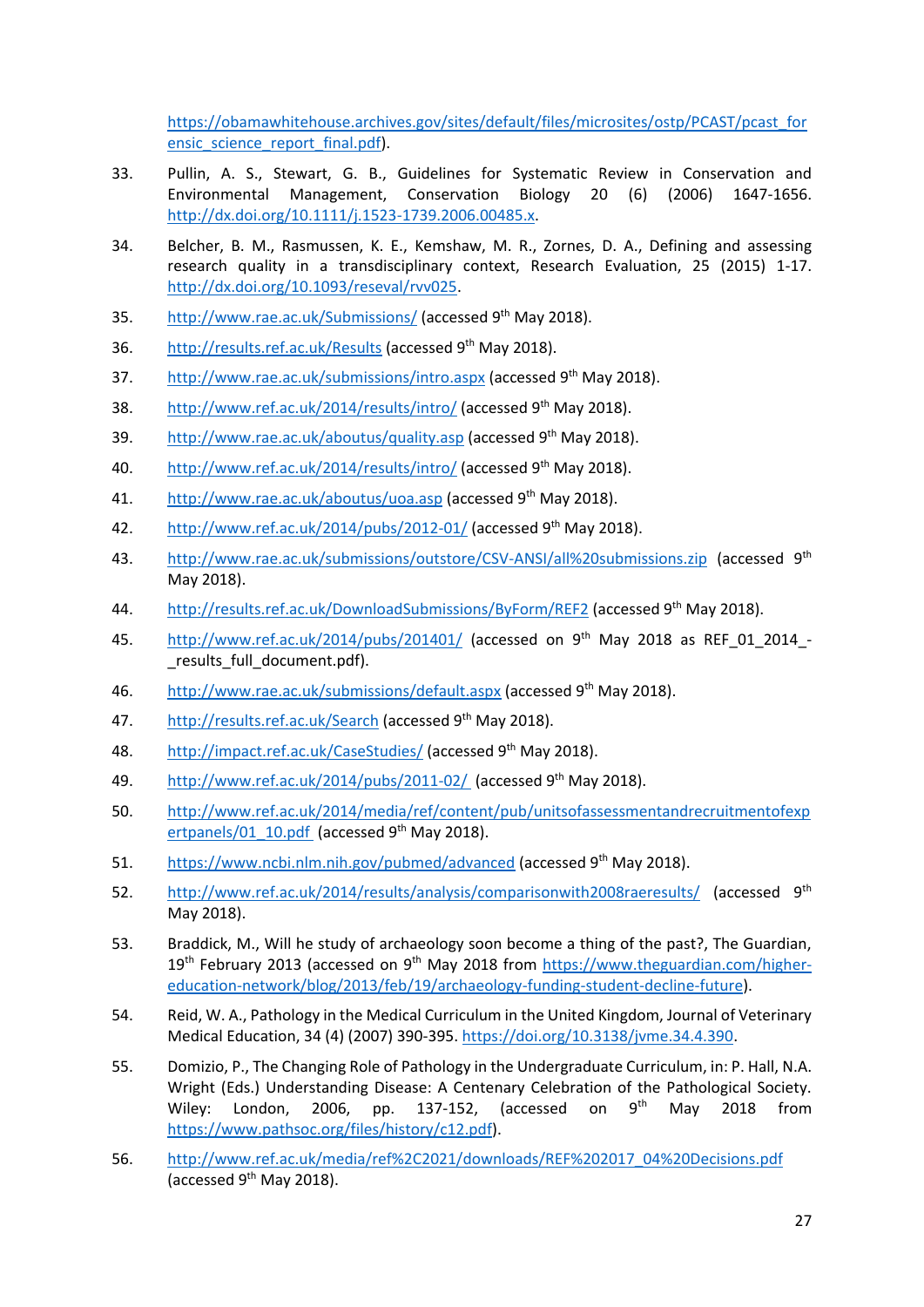- 57. [https://www.timeshighereducation.com/fr/news/ref-2014-winners-who-performed](https://www.timeshighereducation.com/fr/news/ref-2014-winners-who-performed-best/2017591.article)[best/2017591.article](https://www.timeshighereducation.com/fr/news/ref-2014-winners-who-performed-best/2017591.article) (accessed 9<sup>th</sup> May 2018).
- 58. Mnookin, J., Cole, S.A., Dror, I., Fisher, B.A.J., Houck, M., Inman, K., et al., The Need for a Research Culture in the Forensic Sciences, Legal Studies Research Paper No. 5-2011, Pennsylvania State University Law, 2011.
- 59. Lawless, C., Forensic Science A Sociological Introduction. Routledge, London, 2016.
- 60. Cole, S., Forensic culture as epistemic culture: The sociology of forensic science, Studies in History and Philosophy of Biological and Biomedical Sciences, 44(1), (2013) 36-46. [https://doi.org/10.1016/j.shpsc.2012.09.003.](https://doi.org/10.1016/j.shpsc.2012.09.003)
- 61. Margot, P., Commentary on The Need for a Research Culture in the Forensic Sciences, UCLA Law Review, 58 (2011), 789-793 (accessed on  $9<sup>th</sup>$ May 2018 from [https://www.uclalawreview.org/pdf/58-3-5.pdf\)](https://www.uclalawreview.org/pdf/58-3-5.pdf).
- 62. Linacre, A., Towards a research culture in the forensic sciences, Australian Journal of Forensic Sciences, 45(4) (2013) 381-388. [https://doi.org/10.1080/00450618.2012.738246.](https://doi.org/10.1080/00450618.2012.738246)
- 63. Roux, C., Talbot-Wright, B., Robertson, J., Crispino, F., Ribaux, O., The end of the (forensic science) world as we know it? The example of trace evidence, Philosophical Transactions of the Royal Society B, 370 (2015) [https://doi.org/10.1098/rstb.2014.0260.](https://doi.org/10.1098/rstb.2014.0260)
- 64. Roux, C., Crispino, F., Ribaux, O., From Forensics to Forensic Science, Current Issues in Criminal Justice, 7 (2012) (accessed on 9<sup>th</sup> May 2018 from <u>http://www.austlii.edu.au/cgi</u>[bin/viewdoc/au/journals/CICrimJust/2012/16.html\)](http://www.austlii.edu.au/cgi-bin/viewdoc/au/journals/CICrimJust/2012/16.html).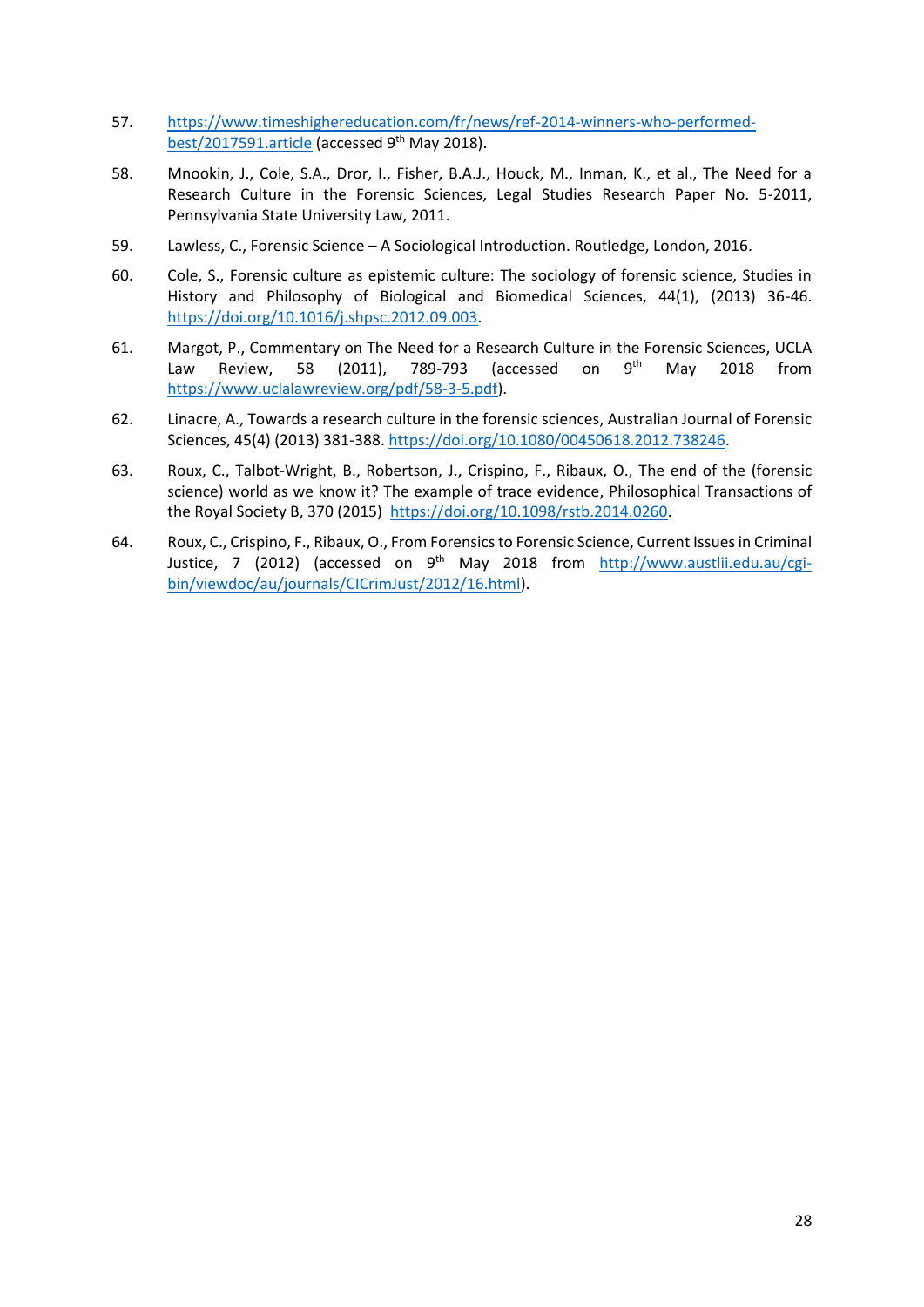# **Figure 1**

Pie chart illustrating the distribution of REF 2014 Impact Case Studies containing 'forensic' in the text by Unit of Assessment (UOAs with fewer than three studies are collated under 'Other', see Methods).

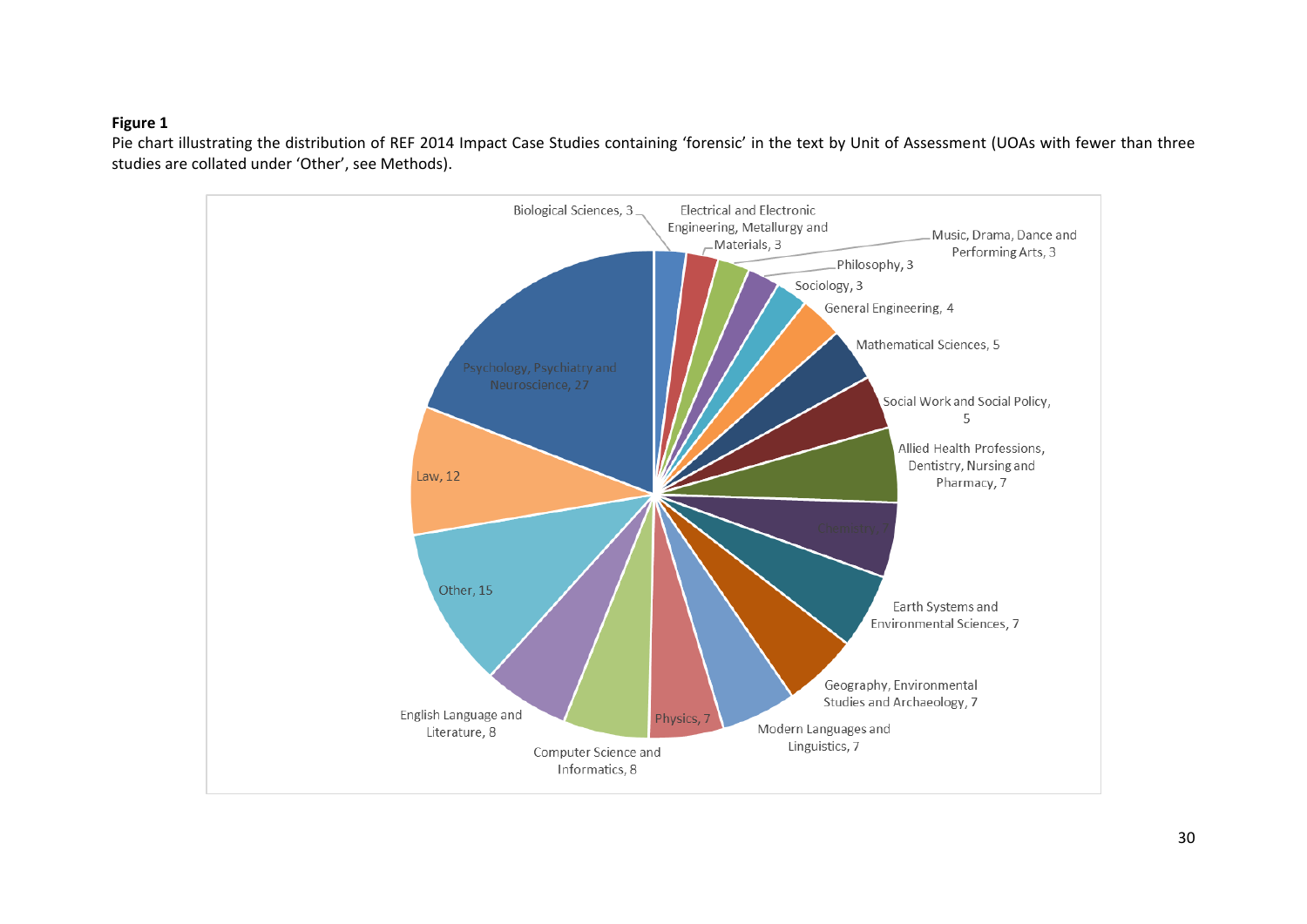# **Figure 2**

Pie charts illustrating the distribution of UK-affiliated publications in four leading forensic science journals during the RAE 2008 and REF 2014 periods by organisation (see Methods)



**REF 2014**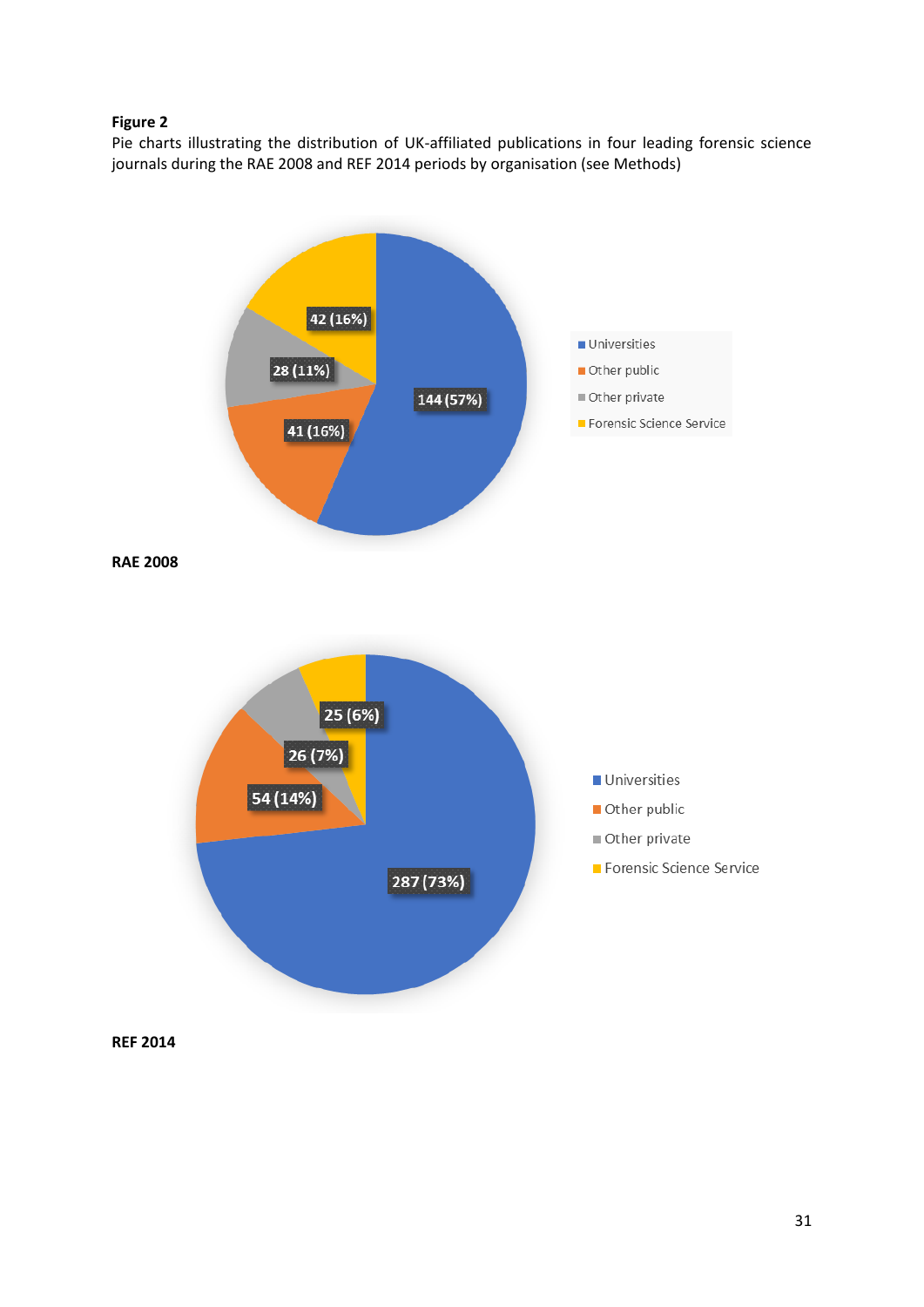|                           |          | <b>Search Term</b> |              |             |              |              |             |              |              |
|---------------------------|----------|--------------------|--------------|-------------|--------------|--------------|-------------|--------------|--------------|
| <b>Spreadsheet Column</b> | Forensic | Archaeologica      | Archeologica | Archaeology | Archeology   | Environmenta | Pathologica | Pathology    | Craniofacial |
| Long title                | 97       | 193                | 2            | 324         | 5            | 1202         | 114         | 148          | 21           |
| Short title               | 13       | 64                 | 0            | 201         | $\mathbf{1}$ | 116          | 1           | $\mathbf{1}$ | 0            |
| Publisher                 | 95       | 301                | 2            | 450         | 0            | 1481         | 0           | 496          | 25           |
| <b>Total outputs</b>      | 186      | 509                | 4            | 886         | 5            | 2584         | 115         | 634          | 45           |

Summary of numbers of records found in searches of all research outputs using various search terms in the Long Title, Short Title and Publisher spreadsheet columns (RAE 2008).

Source: [http://www.rae.ac.uk/submissions/outstore/CSV-ANSI/all%20submissions.zip;](http://www.rae.ac.uk/submissions/outstore/CSV-ANSI/all%20submissions.zip) RA2.csv.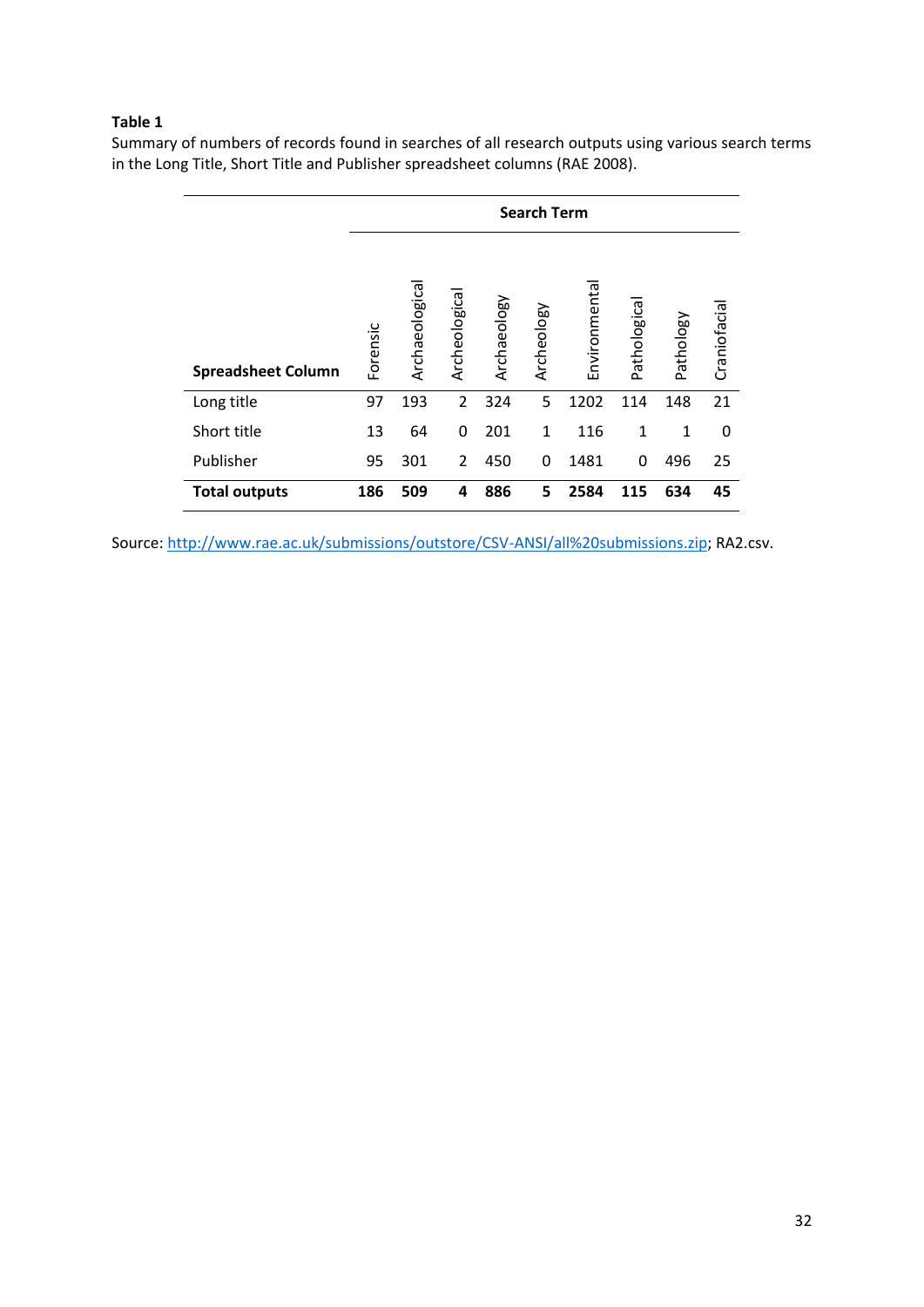|                           |          | <b>Search Term</b> |              |             |            |              |                |           |             |
|---------------------------|----------|--------------------|--------------|-------------|------------|--------------|----------------|-----------|-------------|
| <b>Spreadsheet Column</b> | Forensic | Archaeologica      | Archeologica | Archaeology | Archeology | Environmenta | Pathologica    | Pathology | Craniofacia |
| <b>Title</b>              | 111      | 149                | 3            | 235         | 2          | 1004         | 86             | 218       | 16          |
| Publisher                 | 0        | 28                 | 2            | 70          | 0          | 2            | 0              | 0         | 0           |
| <b>Volume Title</b>       | 100      | 213                | 0            | 335         | 1          | 1477         | $\overline{2}$ | 296       | 9           |
| <b>Total outputs</b>      | 197      | 365                | 5            | 581         | 3          | 2348         | 88             | 504       | 24          |

Summary of numbers of records found in searches of all research outputs using various search terms in the Title, Publisher and Volume Title spreadsheet columns (REF 2014).

Source: [http://results.ref.ac.uk/DownloadSubmissions/ByForm/REF2.](http://results.ref.ac.uk/DownloadSubmissions/ByForm/REF2)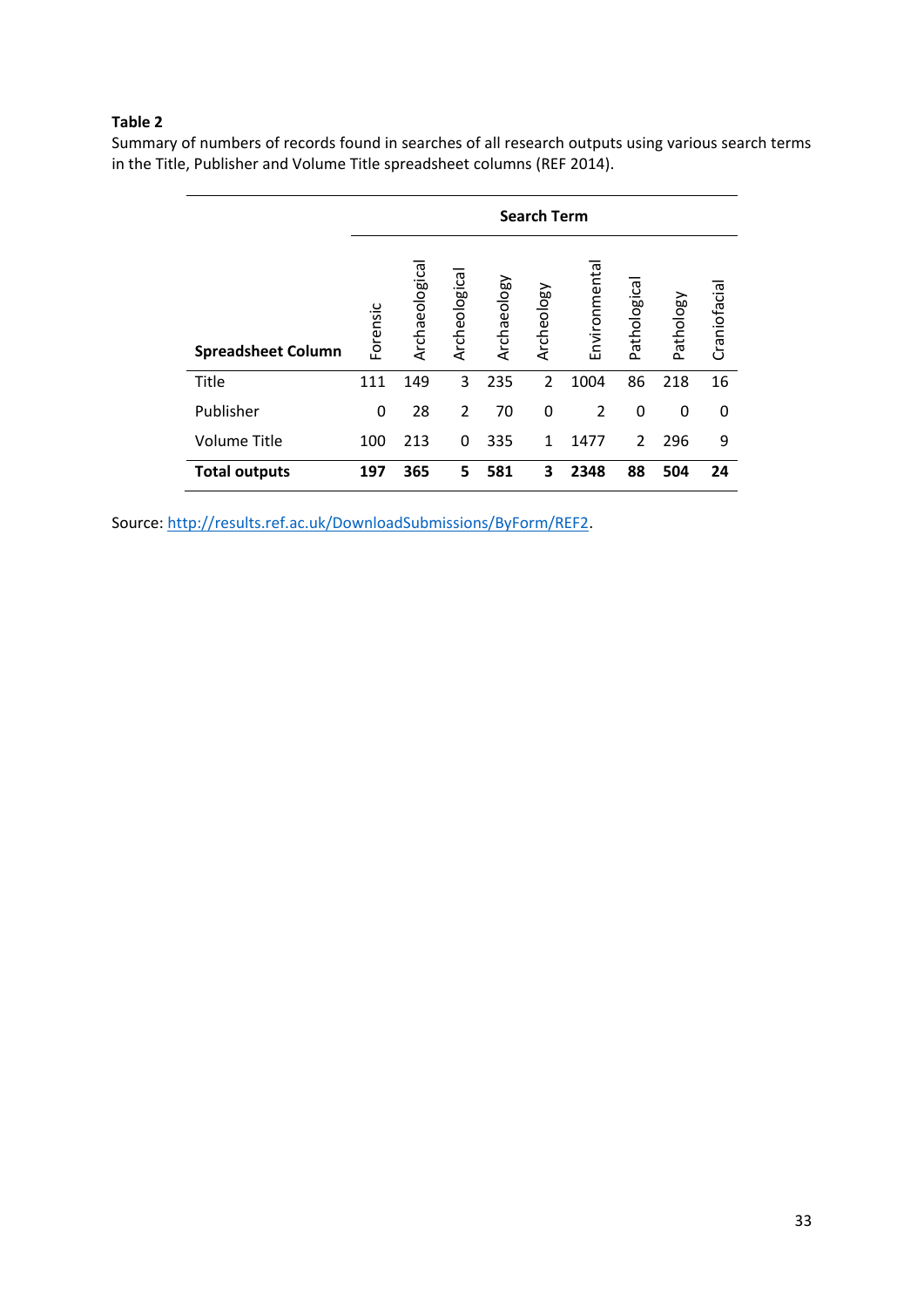Summary of numbers of research groups found in searches of all research group names using various search terms.

|                 | <b>Search Term</b> |               |              |             |            |              |             |           |             |
|-----------------|--------------------|---------------|--------------|-------------|------------|--------------|-------------|-----------|-------------|
| <b>Exercise</b> | Forensic           | Archaeologica | Archeologica | Archaeology | Archeology | Environmenta | Pathologica | Pathology | Craniofacia |
| <b>RAE2008</b>  | 6                  | O             | U            | 8           | 2          | 80           | O           | 12        | 1           |
| <b>REF2014</b>  | 9                  | 2             | 0            | 8           | 0          | 61           | 0           | 3         | 1           |

Sources: [http://www.rae.ac.uk/submissions/outstore/CSV-ANSI/all%20submissions.zip;](http://www.rae.ac.uk/submissions/outstore/CSV-ANSI/all%20submissions.zip) RA2.csv and [http://results.ref.ac.uk/DownloadSubmissions/ByForm/REF2.](http://results.ref.ac.uk/DownloadSubmissions/ByForm/REF2)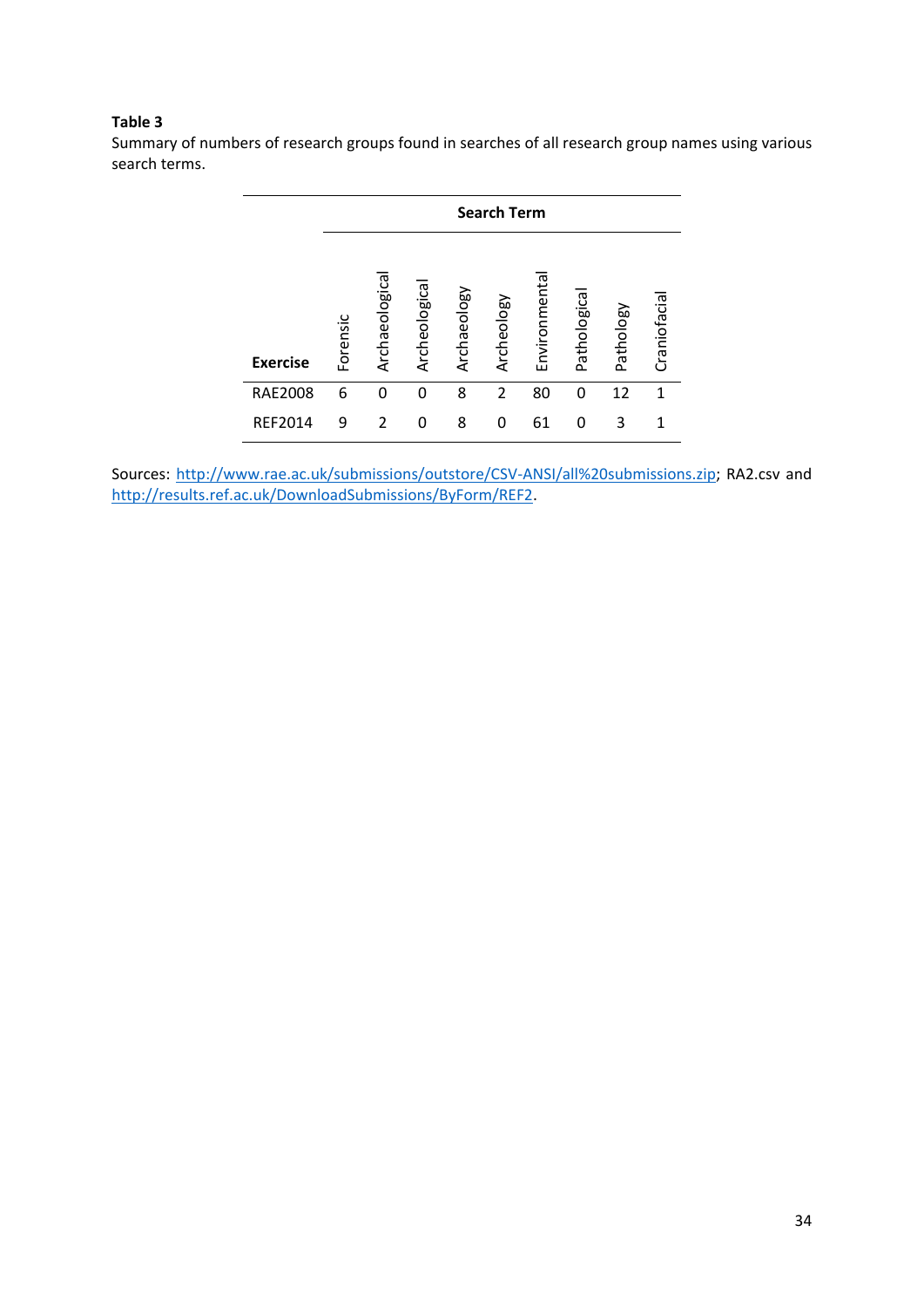Research groups found in searches of the spreadsheet Research Group Name column using the term 'forensic' (RAE 2008).

| <b>Institution</b>               | <b>Unit of Assessment</b>                        | <b>Research Group</b>                          |
|----------------------------------|--------------------------------------------------|------------------------------------------------|
| Leeds Trinity & All Saints       | Psychology                                       | Forensic Psychology Group                      |
| Anglia Ruskin University         | Geography and Environmental Studies              | <b>Forensic Science</b>                        |
| University of Portsmouth         | Psychology                                       | The Centre for Research in Forensic Psychology |
| University of Leicester          | <b>Other Hospital Based Clinical Subjects</b>    | <b>Forensic Pathology</b>                      |
| University of Liverpool          | Psychology                                       | Applied Social and Forensic Psychology         |
| Queen Mary, University of London | Psychiatry, Neuroscience and Clinical Psychology | <b>Forensic Mental Health</b>                  |

Source: [http://www.rae.ac.uk/submissions/outstore/CSV-ANSI/all%20submissions.zip;](http://www.rae.ac.uk/submissions/outstore/CSV-ANSI/all%20submissions.zip) ResearchGroup.csv.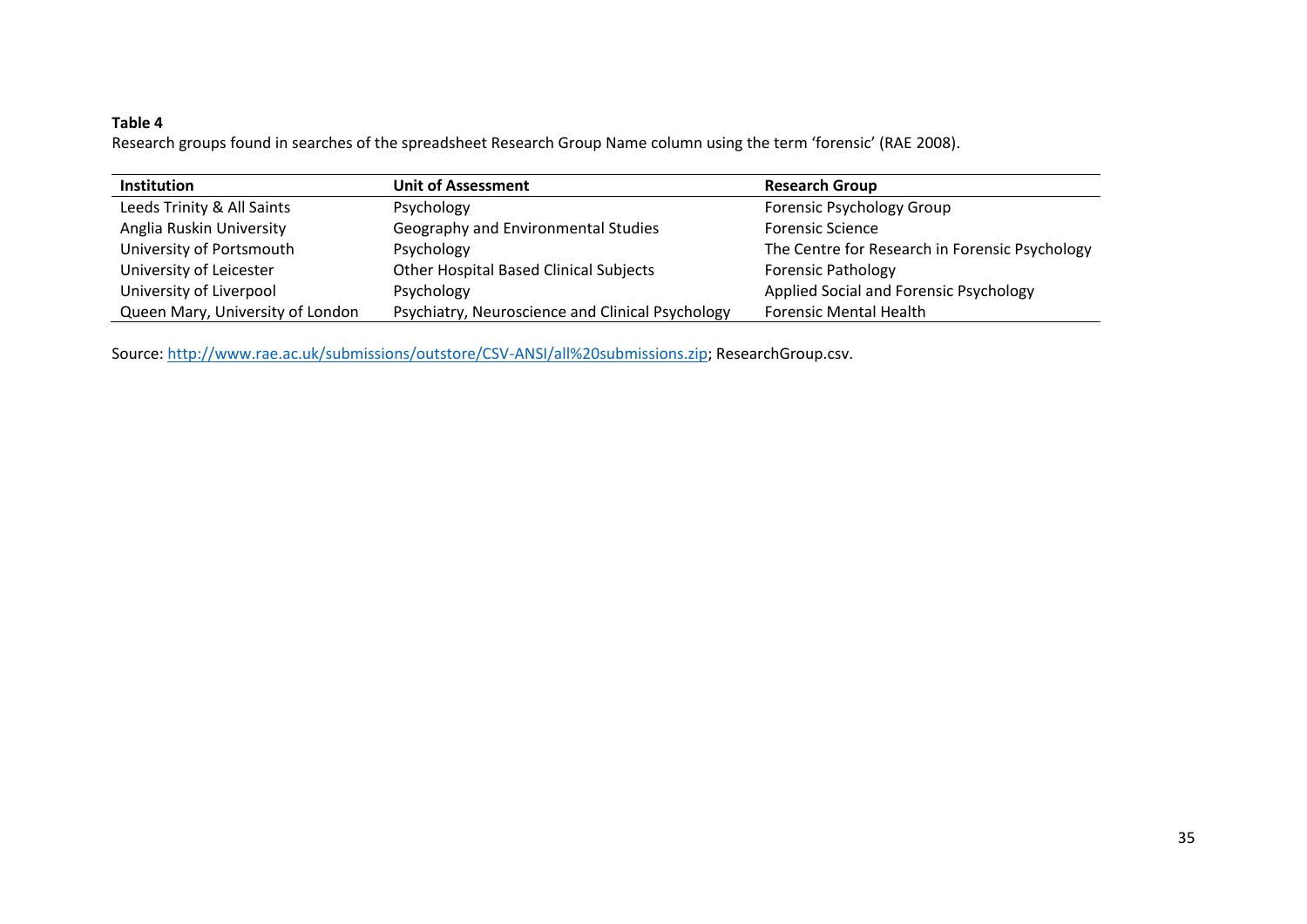Summary of forensic outputs submitted to RAE 2008 by output type.

|    |                                   | <b>Outputs submitted with</b><br>'forensic' in the article or | <b>Additional outputs</b><br>submitted by forensic<br>research groups, located | <b>Additional outputs</b><br>submitted by forensic<br>research groups, located |                               |
|----|-----------------------------------|---------------------------------------------------------------|--------------------------------------------------------------------------------|--------------------------------------------------------------------------------|-------------------------------|
|    | <b>Output Type</b>                | volume title                                                  | by research group code                                                         | manually                                                                       | <b>Total Forensic Outputs</b> |
| A  | Authored book                     |                                                               |                                                                                |                                                                                |                               |
| B. | Edited book                       |                                                               |                                                                                |                                                                                |                               |
|    | Chapter in book                   |                                                               |                                                                                |                                                                                |                               |
| D. | Journal article                   | 151                                                           | 55                                                                             |                                                                                | 210                           |
|    | Conference contribution           |                                                               |                                                                                |                                                                                |                               |
| H  | Website content                   |                                                               |                                                                                |                                                                                |                               |
| N. | Research report for external body |                                                               |                                                                                |                                                                                |                               |
| R. | Scholarly edition                 |                                                               |                                                                                |                                                                                |                               |
|    | Other form of assessable output   |                                                               |                                                                                |                                                                                |                               |
|    | <b>Total Forensic Outputs</b>     | 186                                                           | 63                                                                             |                                                                                | 253                           |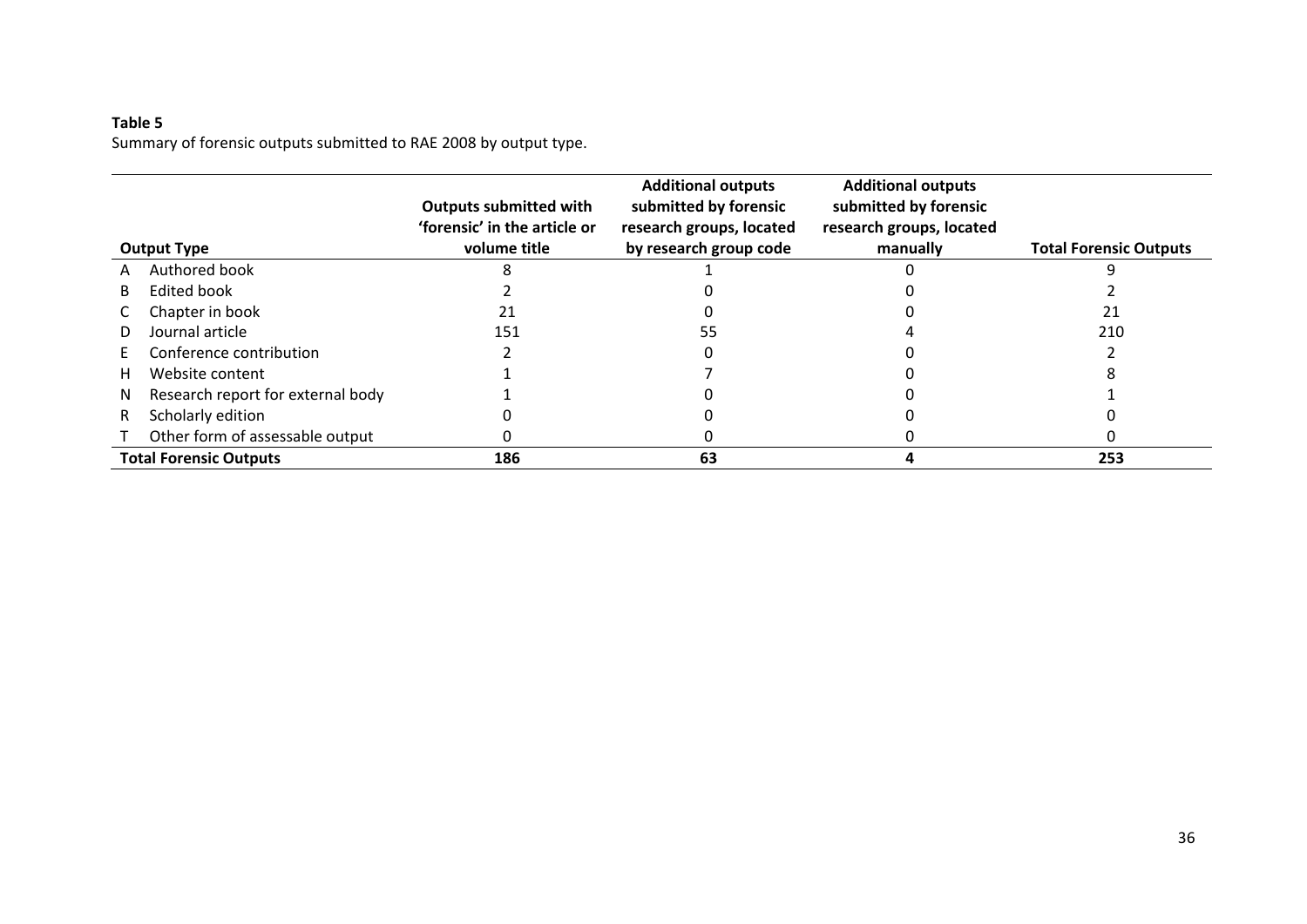Research groups and Impact Case Studies (ICS) found in searches of the spreadsheet Research Group Name column using the term 'forensic' (REF 2014).

| <b>Institution</b>               | <b>Unit of Assessment</b>               | <b>Research Group</b>                 | ICS. | <b>Forensic ICS</b> | <b>Forensic ICS %</b> |
|----------------------------------|-----------------------------------------|---------------------------------------|------|---------------------|-----------------------|
| <b>Middlesex University</b>      | Psychology, Psychiatry and Neuroscience | <b>Forensic Psychology</b>            |      |                     |                       |
| University of Birmingham         | Psychology, Psychiatry and Neuroscience | <b>Forensic Psychology</b>            |      |                     | 40                    |
| University of Liverpool          | Psychology, Psychiatry and Neuroscience | Forensic and Investigative Psychology | 4    |                     | 25                    |
| University of Central Lancashire | Psychology, Psychiatry and Neuroscience | <b>Forensic Psychology</b>            |      |                     | 67                    |
| University of Huddersfield       | <b>Biological Sciences</b>              | <b>Forensic Biology</b>               |      |                     |                       |
| University of Kent               | Psychology, Psychiatry and Neuroscience | <b>Forensic Psychology</b>            |      |                     | 75                    |
| University of Lincoln            | Psychology, Psychiatry and Neuroscience | <b>Forensic and Clinical</b>          |      |                     |                       |
| University of Portsmouth         | Psychology, Psychiatry and Neuroscience | <b>Forensic Psychology</b>            |      |                     | 50                    |
| University of Surrey             | <b>Computer Science and Informatics</b> | Multimedia and Forensics (MSF)        |      |                     |                       |

Source: [http://results.ref.ac.uk/DownloadSubmissions/ByForm/REF2.](http://results.ref.ac.uk/DownloadSubmissions/ByForm/REF2)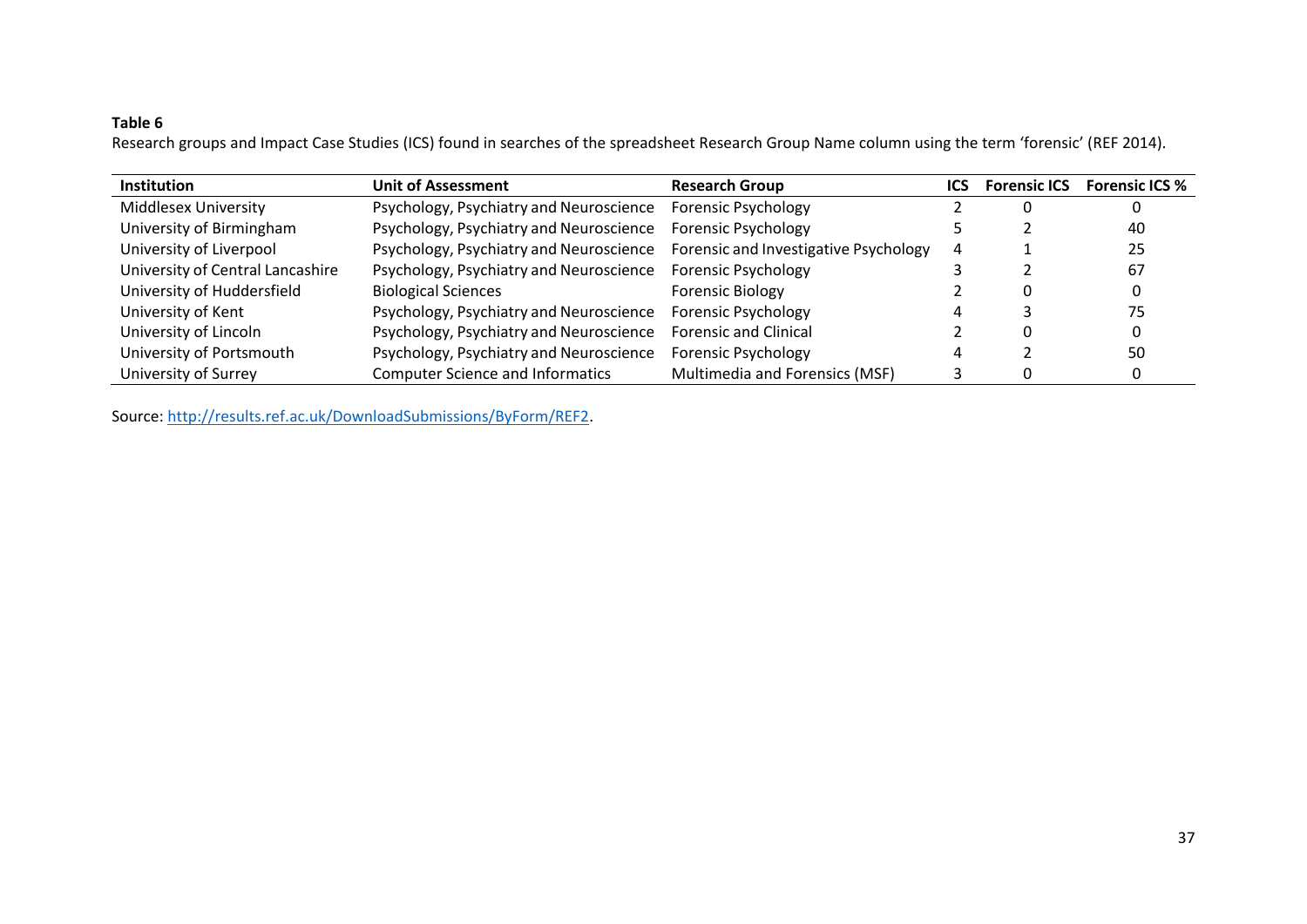Impact Case Studies submitted via research groups with 'forensic' in the research group name (REF2014), with number of associated forensic outputs, total studies submitted to the associated institutional submission / unit of assessment and research quality profile assigned.

|                                  |                                            |                                                                                                                                                                                                        | <b>Forensic</b> | <b>Total</b>   | $3 - 4*$ |
|----------------------------------|--------------------------------------------|--------------------------------------------------------------------------------------------------------------------------------------------------------------------------------------------------------|-----------------|----------------|----------|
| Institution                      | <b>Unit of Assessment</b>                  | <b>Impact Case Study Title</b>                                                                                                                                                                         | <b>Outputs</b>  | <b>Studies</b> | Rating   |
| University of Birmingham         | Psychology, Psychiatry and<br>Neuroscience | Sex offenders- Ensuring public safety and improving<br>the effectiveness of treatment through the<br>development of an algorithm to match sex offenders<br>with appropriate probation-based treatment* |                 | 5              | 100      |
| University of Central Lancashire | Psychology, Psychiatry and<br>Neuroscience | Developing policies and procedures for managing<br>bullying and aggression in secure services*                                                                                                         | $\mathbf{1}$    | 3              | 100      |
| University of Central Lancashire | Psychology, Psychiatry and<br>Neuroscience | Providing software, training and support to the police<br>to allow them to identify criminal suspects using<br>facial-composite images*                                                                | 3               | 3              | 100      |
| University of Kent               | Psychology, Psychiatry and<br>Neuroscience | Developing assessment and treatment practices for<br>female sexual offenders*                                                                                                                          | $\mathbf{1}$    | 4              | 100      |
| University of Kent               | Psychology, Psychiatry and<br>Neuroscience | The benefits of polygraph testing for sexual<br>offenders*                                                                                                                                             | 0               | 4              | 100      |
| University of Kent               | Psychology, Psychiatry and<br>Neuroscience | The first comprehensive theory-based treatment of<br>firesetting*                                                                                                                                      | $\mathbf{1}$    | 4              | 100      |
| University of Liverpool          | Psychology, Psychiatry and<br>Neuroscience | Providing Evidence Based Solutions in Criminal Justice<br>and Critical Incidents*                                                                                                                      | 5               | 4              | 100      |
| University of Portsmouth         | Psychology, Psychiatry and<br>Neuroscience | Cognitive research leads to improved lie detection<br>processes and training adopted by professionals in<br>forensic, intelligence, security and commercial<br>settings*                               | $\overline{2}$  | 3              | 100      |
| University of Portsmouth         | Psychology, Psychiatry and<br>Neuroscience | Promoting justice, protecting victims and supporting<br>witnesses- The impact of the Self-Administered<br>Interview (SAIC) in investigative contexts*                                                  | $\overline{2}$  | 3              | 100      |

Source: [http://results.ref.ac.uk/Results.](http://results.ref.ac.uk/Results)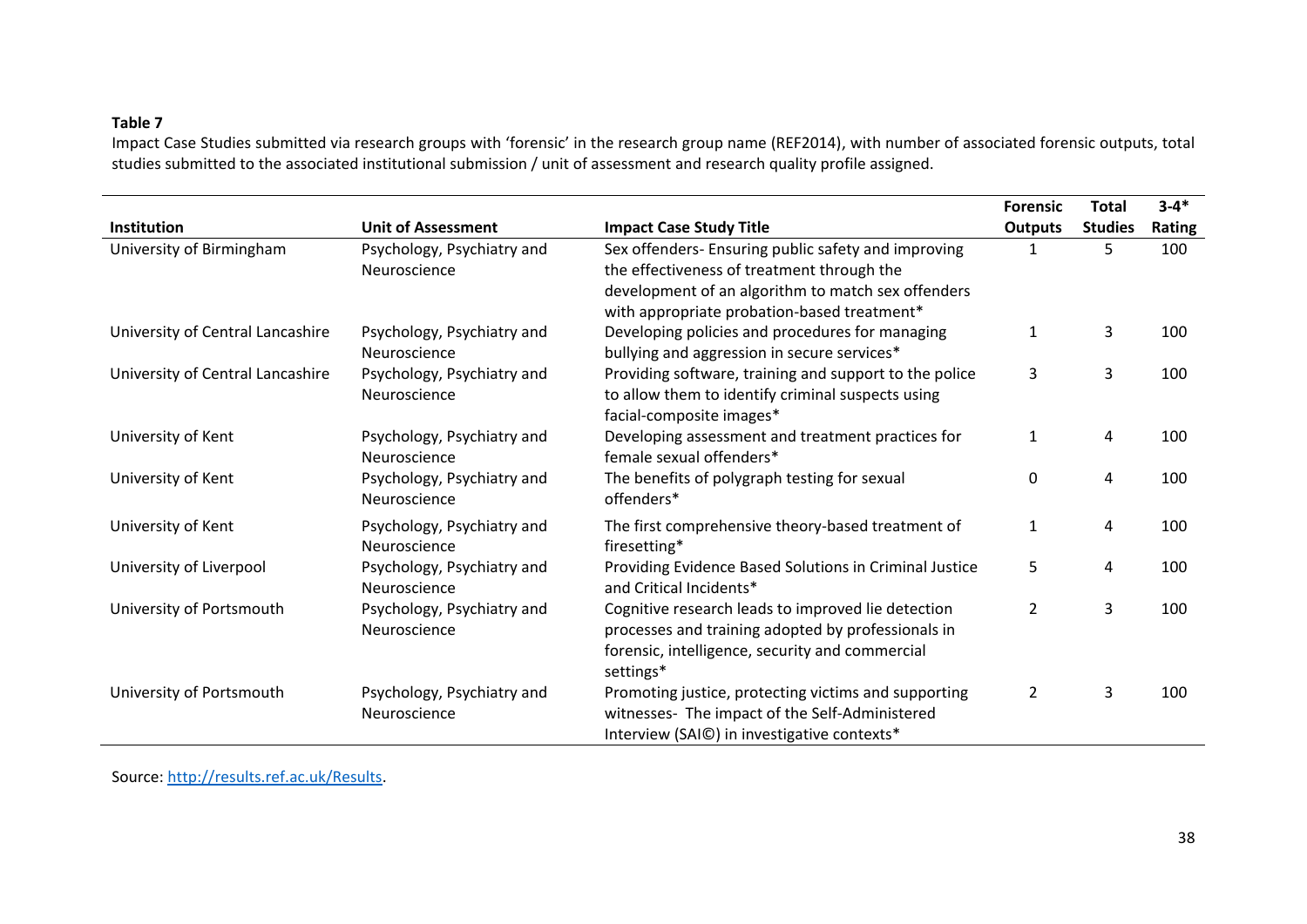Impact Case Studies with 'forensic' in the title (REF 2014) with number of associated forensic outputs, total studies submitted to the associated institutional submission / unit of assessment and research quality profile assigned.

|                                     |                                                            |                                                                                                                                                                        | <b>Forensic</b> | <b>Total</b>   | $3 - 4*$      |
|-------------------------------------|------------------------------------------------------------|------------------------------------------------------------------------------------------------------------------------------------------------------------------------|-----------------|----------------|---------------|
| Institution                         | <b>Unit of Assessment</b>                                  | <b>Impact Case Study Title</b>                                                                                                                                         | <b>Outputs</b>  | <b>Studies</b> | <b>Rating</b> |
| <b>Aston University</b>             | Modern Languages and<br>Linguistics                        | Forensic linguistics-improving the delivery of justice                                                                                                                 | 1               | 3              | 73.3          |
| <b>Bangor University</b>            | Earth Systems and Environmental<br><b>Sciences</b>         | New DNA forensics tools improve sustainable<br>fisheries management and reduce wildlife crime                                                                          | 3               | 5              | 90.0          |
| <b>City University London</b>       | <b>Mathematical Sciences</b>                               | FINEX- A probabilistic expert system for forensic<br>identification                                                                                                    | 1               | 3              | 80.0          |
| Imperial College London             | <b>Biological Sciences</b>                                 | Revolutionising 'omics and forensics research-<br>conception and development of Q-TOF mass<br>spectrometry                                                             | $\mathbf 0$     | 11             | 92.7          |
| <b>Keele University</b>             | Computer Science and<br><b>Informatics</b>                 | Classification within forensic datasets                                                                                                                                | 1               | $\overline{2}$ | 40.0          |
| Leeds Beckett University            | Architecture, Built Environment<br>and Planning            | Improving the as-constructed energy performance of<br>dwellings through building forensics                                                                             | $\overline{2}$  | 3              | 36.7          |
| Liverpool John Moores<br>University | Law                                                        | Improving The Commissioning and Production of<br>Psychiatric Reports for Sentencing and The Training<br>of Forensic Psychiatrists Through Good Practice<br>Guidance    |                 | $\overline{2}$ | 100.0         |
| Queen Mary University of<br>London  | Geography, Environmental<br><b>Studies and Archaeology</b> | Regulating the forensic use of bioinformation                                                                                                                          | $\mathbf{1}$    | 4              | 80.0          |
| <b>Queen's University Belfast</b>   | Geography, Environmental<br><b>Studies and Archaeology</b> | Investigating Crime- Geoforensics at Work                                                                                                                              | $\mathbf{1}$    | 4              | 50.0          |
| University of Bristol               | Chemistry                                                  | CH6- Molecular and Isotope 'Fingerprinting' to<br>Enhance Food Quality Assurance, Forensic<br>Approaches and Wider Public Interest in Chemistry<br>through Archaeology | $\overline{2}$  | 5              | 88.6          |
| University of Dundee                | Art and Design: History, Practice<br>and Theory            | Craniofacial Depiction for Forensic Identification and<br>Archaeological Investigation                                                                                 |                 | 5              | 100.0         |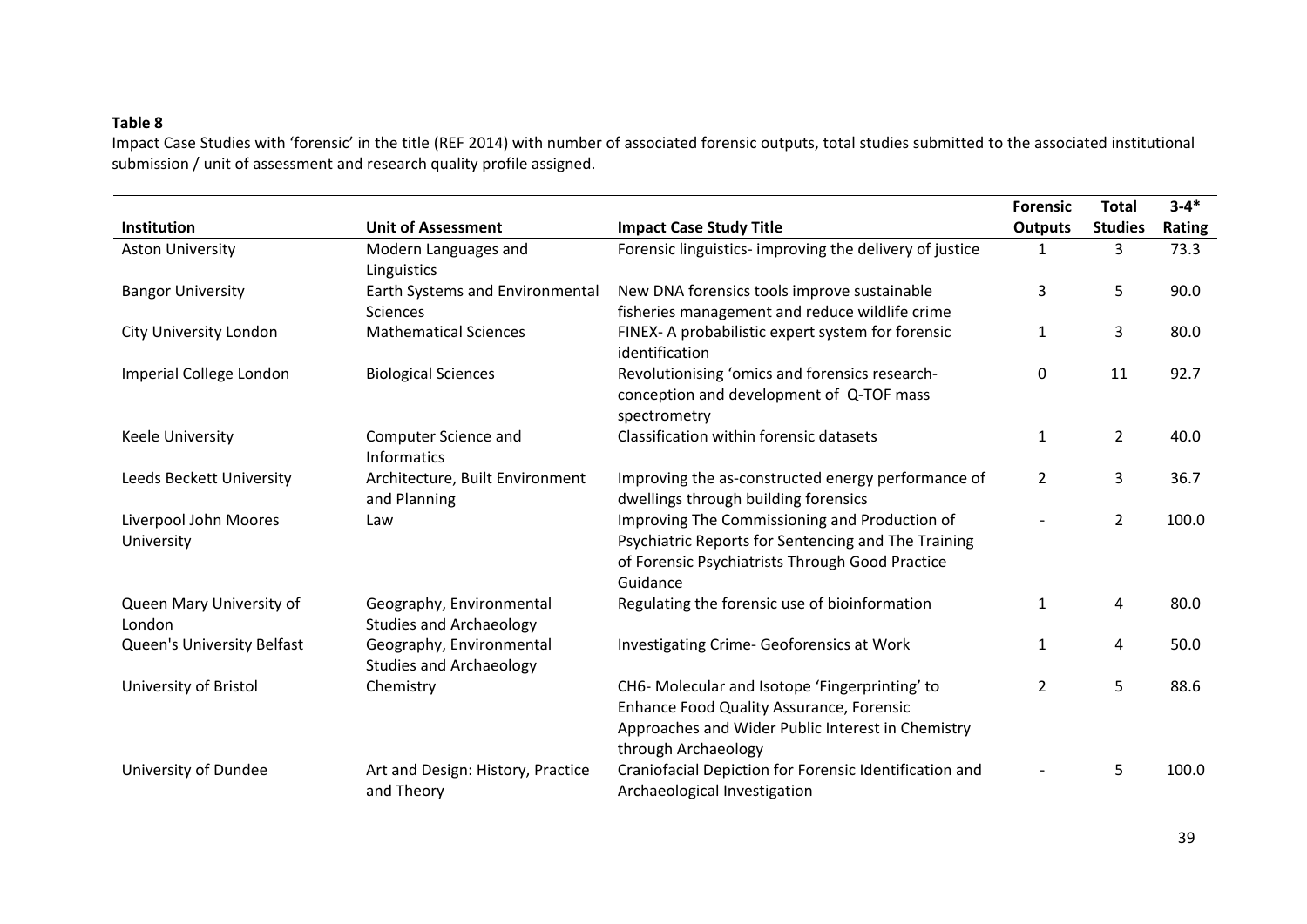| University of Edinburgh(joint<br>submission with Heriot-Watt<br>University*) | <b>Mathematical Sciences</b>                       | Bayesian statistical methods applied to the<br>quantification of forensic evidence                                                                                      |              | 10           | 84.0  |
|------------------------------------------------------------------------------|----------------------------------------------------|-------------------------------------------------------------------------------------------------------------------------------------------------------------------------|--------------|--------------|-------|
| University of Glasgow                                                        | Earth Systems and Environmental<br><b>Sciences</b> | Forensic, Cultural and Renewable Energy Impacts of<br>Radiocarbon                                                                                                       |              | 4            | 80.0  |
| University of Leicester                                                      | <b>Biological Sciences</b>                         | Tools for analysing human Y-chromosome diversity-<br>impact of DNA testing on the development of genetic<br>genealogy and male-specific forensic analysis               | $\mathbf{1}$ | 4            | 80.0  |
| University of Leicester                                                      | Earth Systems and Environmental<br><b>Sciences</b> | Uranium isotope 'forensic' testing in relation to Gulf<br>War Illness                                                                                                   | 1            | 4            | 80.0  |
| University of Portsmouth                                                     | Psychology, Psychiatry and<br>Neuroscience         | Cognitive research leads to improved lie detection<br>processes and training adopted by professionals in<br>forensic, intelligence, security and commercial<br>settings |              | 3            | 100.0 |
| University of Warwick                                                        | <b>Biological Sciences</b>                         | A Novel Way to Detect Infection Status of Wildlife<br>likely to have Bovine Tuberculosis ('Badger Infection<br>Forensics')                                              |              | 5.           | 84.0  |
| University of York                                                           | Modern Languages and<br>Linguistics                | LAN01 - Forensic speaker comparison                                                                                                                                     | 4            | $\mathbf{1}$ | 100.0 |

Source: [http://results.ref.ac.uk/Search?uoaId=&orgId=&formId=REF3b&searchText=Forensic.](http://results.ref.ac.uk/Search?uoaId=&orgId=&formId=REF3b&searchText=Forensic)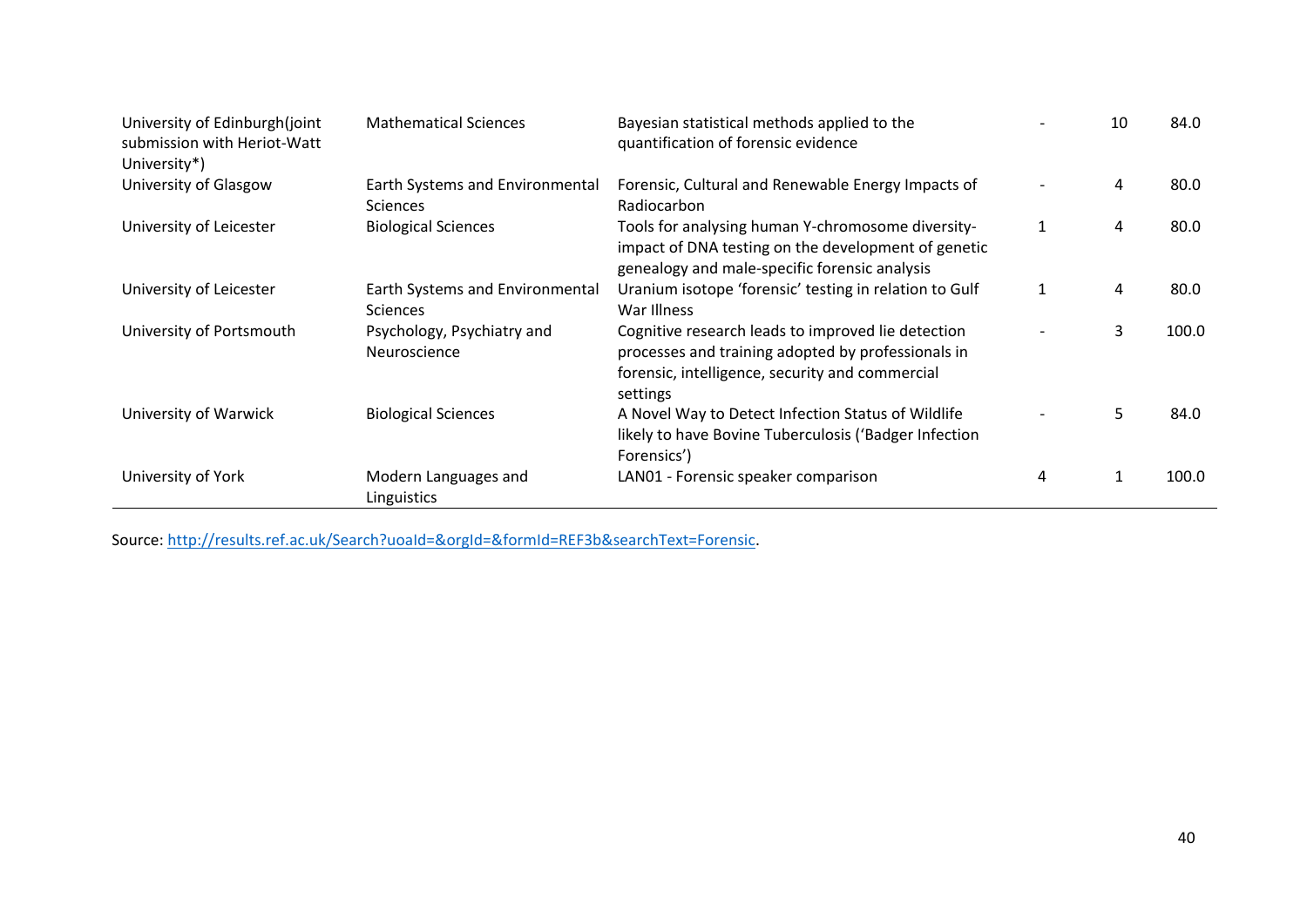# **Table 9** Summary of forensic outputs submitted to REF 2014 by output type.

|                                     | <b>Outputs</b><br>submitted with<br>'forensic' in the<br>article or | <b>Additional</b><br>outputs<br>submitted by<br>forensic<br>research groups,<br>located by index | <b>Additional</b><br>outputs<br>submitted by<br>forensic<br>research groups,<br><b>located</b> | <b>Additional</b><br>outputs from<br>impact case<br>studies located<br>manually via<br>submissions<br>associated with<br>forensic | <b>Additional</b><br>outputs<br>submitted as<br>part of 'forensic'<br>impact case | <b>Total Forensic</b> |
|-------------------------------------|---------------------------------------------------------------------|--------------------------------------------------------------------------------------------------|------------------------------------------------------------------------------------------------|-----------------------------------------------------------------------------------------------------------------------------------|-----------------------------------------------------------------------------------|-----------------------|
| <b>Output Type</b>                  | volume title                                                        | code                                                                                             | manually                                                                                       | research groups                                                                                                                   | studies                                                                           | <b>Outputs</b>        |
| A Authored book                     | 10                                                                  |                                                                                                  |                                                                                                |                                                                                                                                   |                                                                                   | 13                    |
| <b>B</b> Edited book                |                                                                     |                                                                                                  |                                                                                                |                                                                                                                                   |                                                                                   |                       |
| C Chapter in book                   |                                                                     |                                                                                                  |                                                                                                |                                                                                                                                   |                                                                                   |                       |
| D Journal article                   | 173                                                                 | 41                                                                                               | 35                                                                                             | 5                                                                                                                                 | q                                                                                 | 263                   |
| E Conference contribution           |                                                                     |                                                                                                  |                                                                                                |                                                                                                                                   |                                                                                   |                       |
| H Website content                   |                                                                     |                                                                                                  |                                                                                                |                                                                                                                                   |                                                                                   |                       |
| N Research report for external body |                                                                     |                                                                                                  |                                                                                                |                                                                                                                                   |                                                                                   |                       |
| R Scholarly edition                 |                                                                     |                                                                                                  |                                                                                                |                                                                                                                                   |                                                                                   |                       |
| T Other form of assessable output   |                                                                     |                                                                                                  |                                                                                                |                                                                                                                                   |                                                                                   |                       |
| <b>Total Forensic Outputs</b>       | 197                                                                 | 41                                                                                               | 37                                                                                             |                                                                                                                                   | 16                                                                                | 296                   |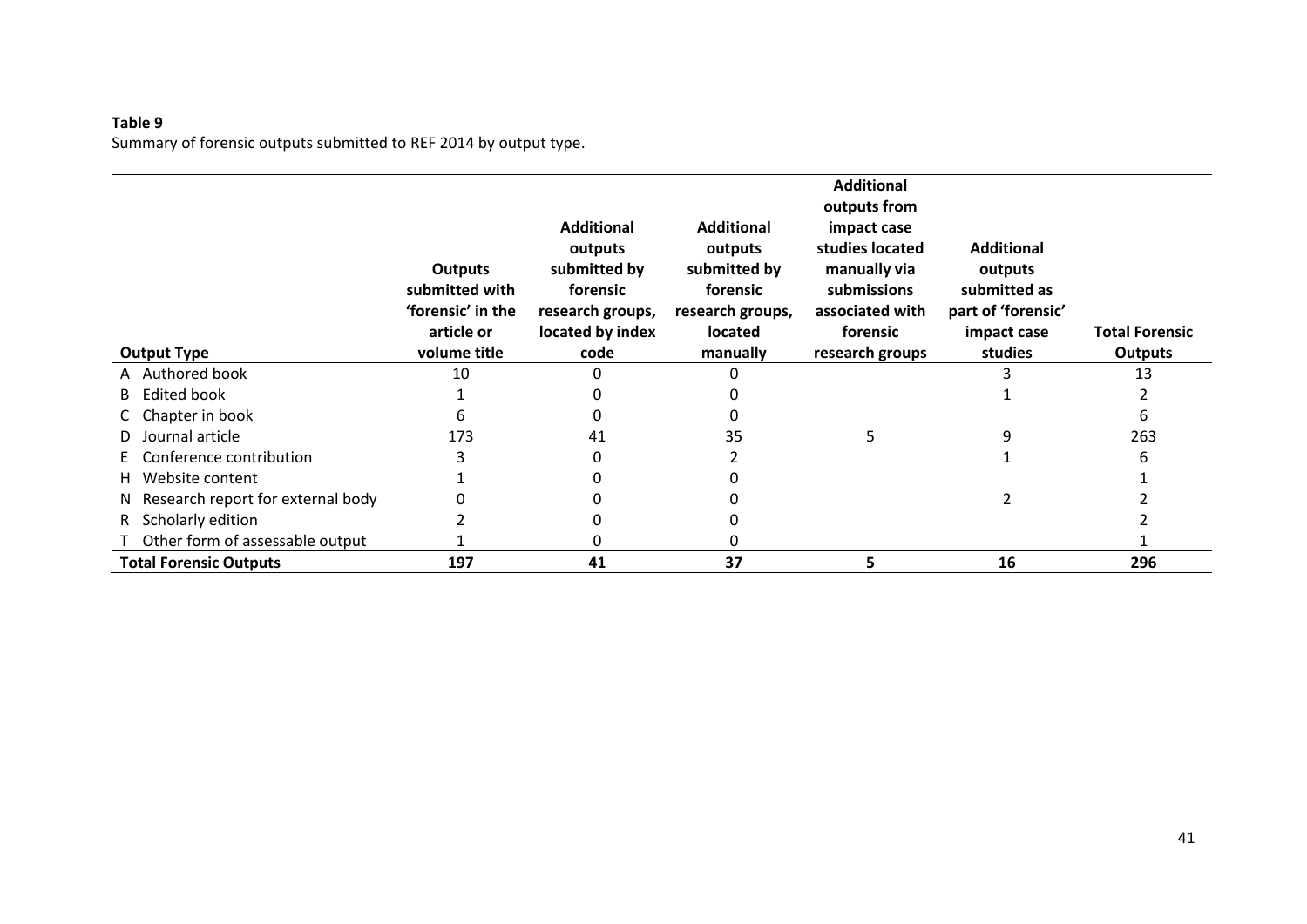Forensic submissions to RAE2008 and REF2014 by Unit of Assessment based on REF2014 classifications.

| Unit of Assessment (RAE 2008)                  | <b>Institutions</b> | <b>Outputs</b> | Unit of Assessment (REF 2014)                     | <b>Institutions</b> | <b>Outputs</b> |
|------------------------------------------------|---------------------|----------------|---------------------------------------------------|---------------------|----------------|
| Precursors to REF 2014 Unit                    |                     |                | <b>Clinical Medicine</b>                          |                     |                |
| Precursors to REF 2014 Unit                    |                     |                | Public Health, Health Services and Primary Care   | 2                   | 2              |
| <b>Nursing and Midwifery</b>                   |                     |                | Allied Health Professions, Dentistry, Nursing and |                     |                |
|                                                | 17                  | 30             | Pharmacy                                          | 11                  | 30             |
| Psychology                                     | 20                  | 90             | Psychology, Psychiatry and Neuroscience           | 15                  | 82             |
| <b>Biological Sciences</b>                     | 2                   | 4              | <b>Biological Sciences</b>                        | 6                   | 14             |
| Agriculture, Veterinary and Food Science       |                     |                | Agriculture, Veterinary and Food Science          | 1                   |                |
| Earth Systems and Environmental Sciences       | 1                   | 1              | Earth Systems and Environmental Sciences          | 3                   | 5              |
| Chemistry                                      | $\overline{2}$      | 5              | Chemistry                                         | 2                   | 3              |
| Physics                                        |                     |                | Physics                                           |                     | 2              |
| <b>Statistics and Operational Research</b>     | 5                   | 5              | <b>Mathematical Sciences</b>                      | 2                   | 2              |
| <b>Computer Science and Informatics</b>        | 5                   | 5              | <b>Computer Science and Informatics</b>           | 18                  | 37             |
| Mechanical, Aeronautical and Manufacturing     |                     |                | Aeronautical, Mechanical, Chemical and            |                     |                |
| Engineering                                    | $\overline{2}$      | 4              | <b>Manufacturing Engineering</b>                  | 3                   | 9              |
| <b>Electrical and Electronic Engineering</b>   |                     |                | Electrical and Electronic Engineering, Metallurgy |                     |                |
|                                                | 4                   | 4              | and Materials                                     | 3                   |                |
| <b>Civil Engineering</b>                       | 1                   | 1              | Civil and Construction Engineering                |                     |                |
| General Engineering and Mineral & Mining       |                     |                | <b>General Engineering</b>                        |                     |                |
| Engineering                                    | 2                   | 3              |                                                   | 9                   | 13             |
| Architecture and the Built Environment         |                     |                | Architecture, Built Environment and Planning      | 2                   | 3              |
| Geography and Environmental Studies            |                     |                | Geography, Environmental Studies and              |                     |                |
|                                                | 12                  | 32             | Archaeology                                       | 6                   | 12             |
| <b>Business and Management Studies</b>         | 4                   | 6              | <b>Business and Management Studies</b>            |                     | 4              |
| Law                                            | 6                   | 7              | Law                                               |                     | 16             |
| Social Work and Social Policy & Administration | 13                  | 23             | Social Work and Social Policy                     | 13                  | 27             |
| Sociology                                      | 9                   | 11             | Sociology                                         | 3                   | 3              |
| Anthropology                                   |                     | 1              | Anthropology and Development Studies              |                     |                |
| Education                                      |                     | 1              | Education                                         | 1                   | 1              |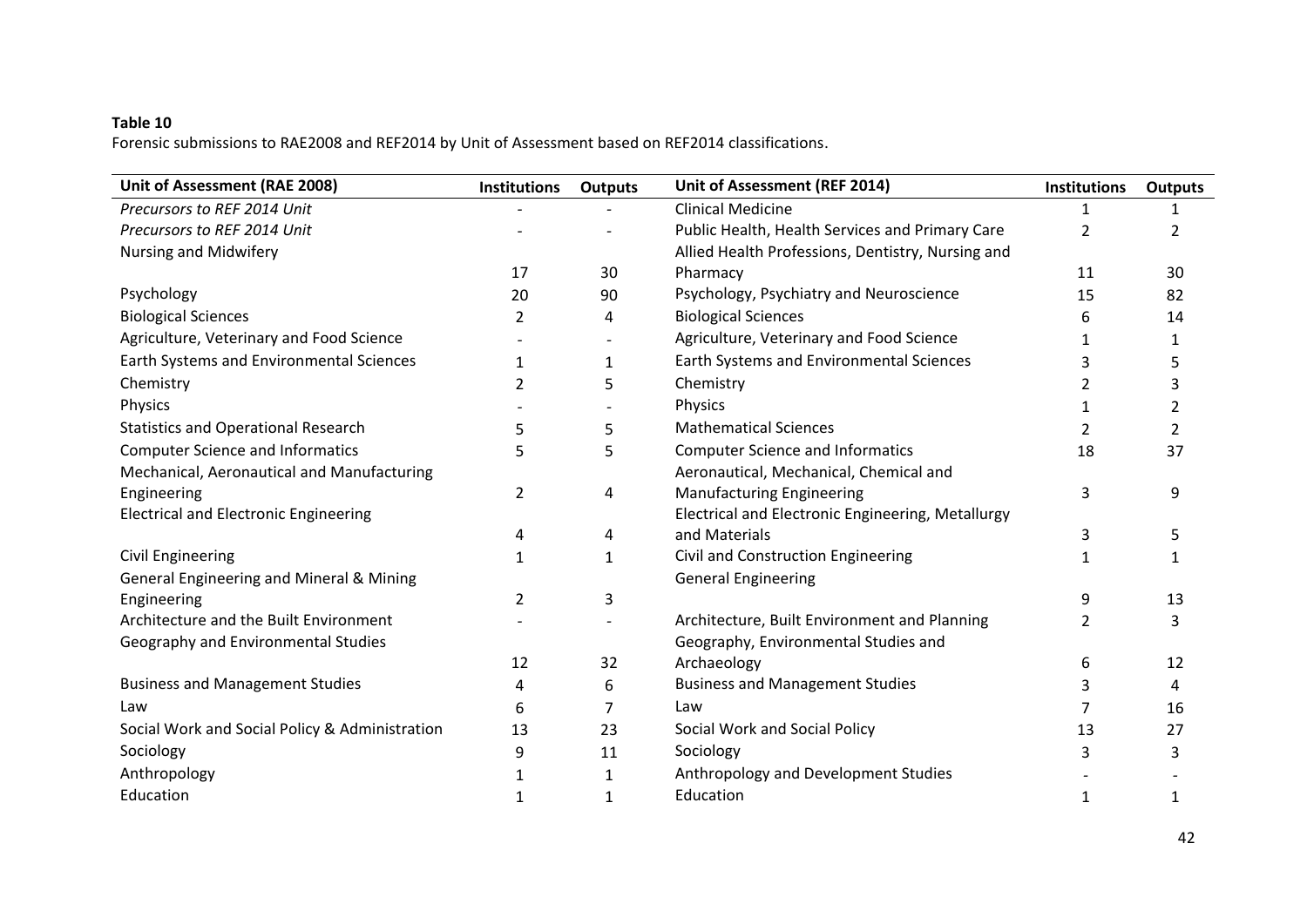| Linguistics                               |     |     | Modern Languages and Linguistics             |     | 8   |
|-------------------------------------------|-----|-----|----------------------------------------------|-----|-----|
| English Language and Literature           |     |     | English Language and Literature              |     |     |
| History                                   |     |     | History                                      |     |     |
| Theology, Divinity and Religious Studies  |     |     | Theology and Religeous Studies               |     |     |
| Art and Design                            |     |     | Art and Design: History, Practice and Theory |     |     |
| Music                                     |     |     | Music, Drama, Dance and Performing Arts      |     |     |
| Communication, Cultural and Media Studies |     |     | Communication, Cultural and Media Studies,   |     |     |
|                                           |     |     | Library and Information Management           |     |     |
| Total                                     | 118 | 253 |                                              | 129 | 296 |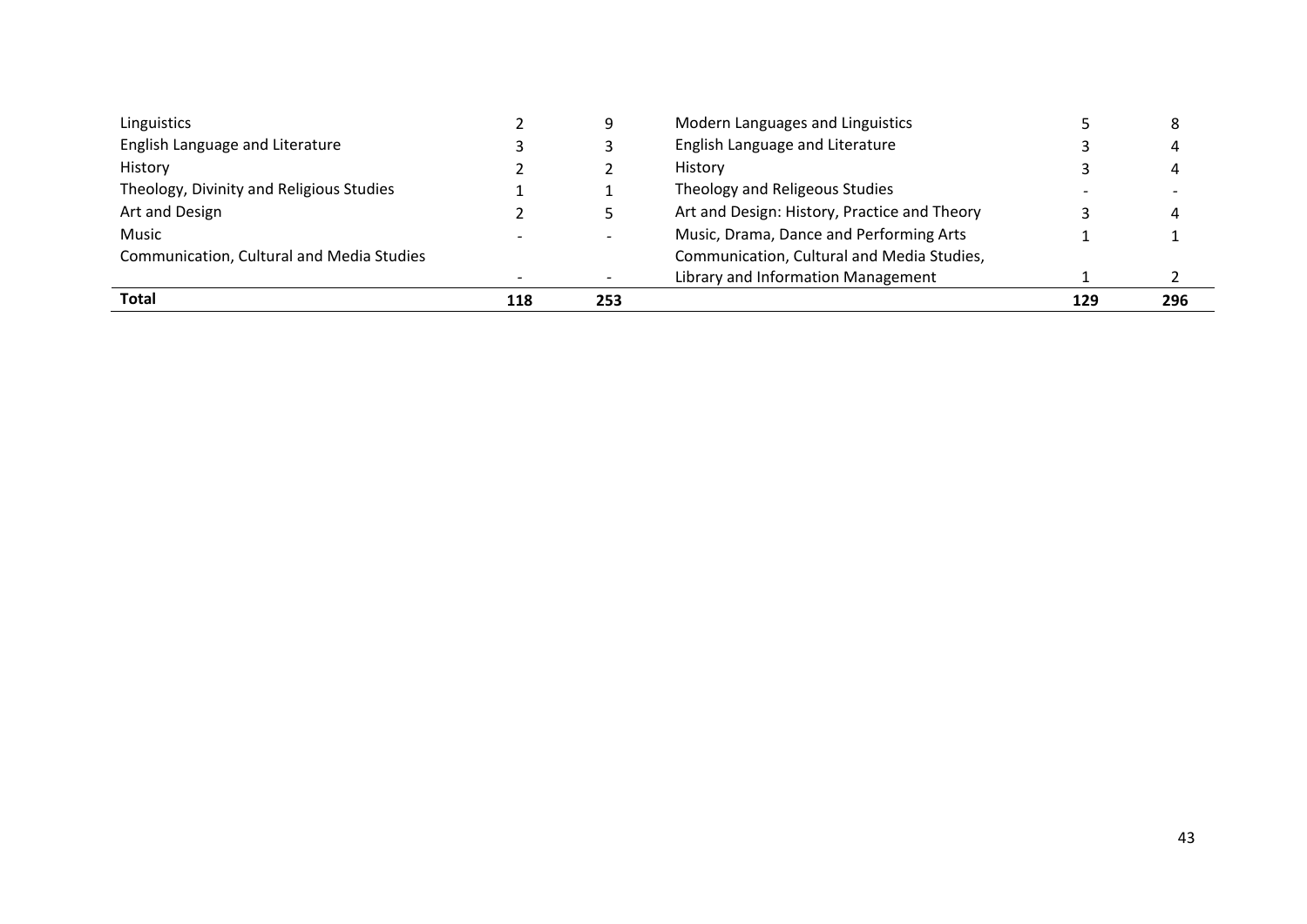Summary descriptive statistics of RAE 2008 and REF 2014 forensic research output submissions, and research quality profile and staff head count numbers assigned to the associated institutional submission / unit of assessment.

|                                       | <b>RAE 2008</b> |                |         |                | <b>REF 2014</b> |         |                | <b>Change (Percent)</b>  |          |  |  |
|---------------------------------------|-----------------|----------------|---------|----------------|-----------------|---------|----------------|--------------------------|----------|--|--|
|                                       | <b>Maximum</b>  | <b>Minimum</b> | Average | <b>Maximum</b> | <b>Minimum</b>  | Average | <b>Maximum</b> | <b>Minimum</b>           | Average  |  |  |
| Percent Quality Outputs (3-4* ranked) | 85.00           | 0.00           | 46.75   | 97.50          | 14.80           | 64.91   | 14.71          | $\overline{\phantom{a}}$ | 38.84    |  |  |
| <b>Staff Members</b>                  | 214.59          | 1.00           | 34.64   | 219.00         |                 | 37.52   | 2.06           | 400.00                   | 8.33     |  |  |
| <b>Forensic Outputs</b>               | 34              |                | 2.16    | 22             |                 | 2.29    | $-35.29$       | 0.00                     | 6.11     |  |  |
| <b>Forensic Outputs/Staff Member</b>  | 4.000           | 0.005          | 0.160   | 1.106          | 0.005           | 0.113   | $-72.36$       | $-2.01$                  | $-29.70$ |  |  |
| Forensic Outputs/ Percent Quality     | 1.133           | 0.000          | 0.069   | 0.384          | 0.010           | 0.041   | $-66.12$       | $\overline{\phantom{0}}$ | $-40.49$ |  |  |
| Outputs                               |                 |                |         |                |                 |         |                |                          |          |  |  |
| Forensic Contribution <sup>+</sup>    | 1.000           | 0.001          | 0.040   | 0.276          | 0.001           | 0.028   | $-72.36$       | $-2.01$                  | $-29.70$ |  |  |
| Forensic Outputs to 3-4* Ranking (%)# | 10.714          | 0.000          | 1.078   | 15.84          | 0.080           | 1.559   | 47.81          | $\overline{\phantom{0}}$ | 44.53    |  |  |

† Proportion of 'forensic' outputs out of the possible total (calculated as 4 outputs per staff member submitted)

‡ Ratio (%) of percent quality outputs to the proportion of 'forensic' outputs out of the possible total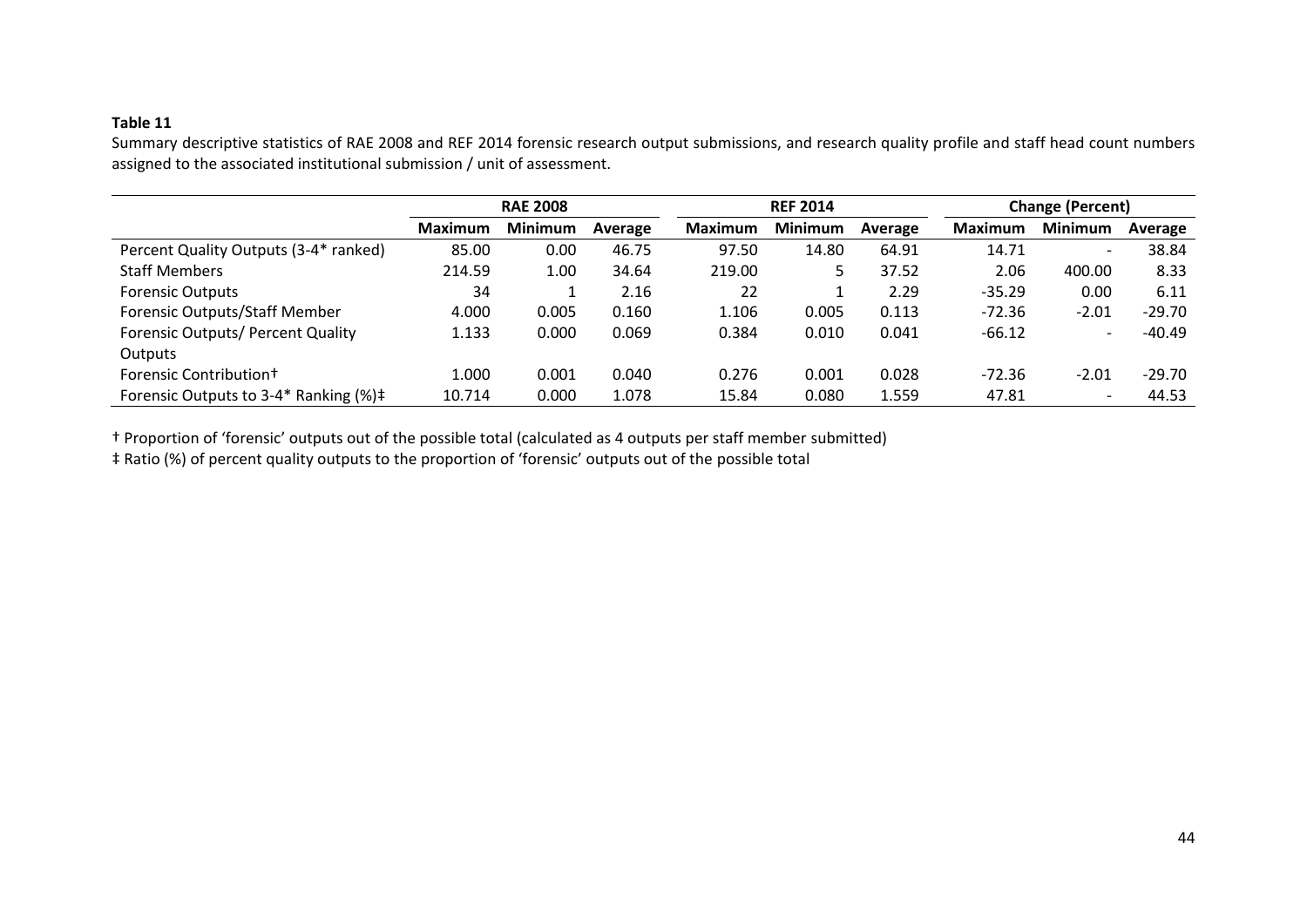Summary of outputs submitted to four leading forensic science periodical journals during the RAE 2008 and REF 2014 periods by output type.

|                               |                 | RAE 2008 Period |                 |                |              |                      | REF 2014 Period |                 |                |              |
|-------------------------------|-----------------|-----------------|-----------------|----------------|--------------|----------------------|-----------------|-----------------|----------------|--------------|
|                               |                 | <b>Forensic</b> | Journal         |                |              |                      | <b>Forensic</b> | Journal         |                |              |
|                               | <b>Forensic</b> | <b>Science</b>  | <b>of</b>       | <b>Science</b> |              | <b>Forensic</b>      | <b>Science</b>  | <b>of</b>       | <b>Science</b> |              |
|                               | <b>Science</b>  | International:  | <b>Forensic</b> | &              |              | <b>Science</b>       | International:  | <b>Forensic</b> | &              |              |
| <b>Discipline</b>             | International   | <b>Genetics</b> | <b>Sciences</b> | <b>Justice</b> | <b>Total</b> | <b>International</b> | <b>Genetics</b> | <b>Sciences</b> | <b>Justice</b> | <b>Total</b> |
| Case Reports                  | 4               |                 | 2               | ົ              | 8            | 15                   |                 | 6               | 3              | 25           |
| <b>Clinical Trial</b>         |                 |                 |                 | 0              |              |                      |                 | 0               | 0              |              |
| Comparative Study             | 10              |                 | 5               | 0              | 17           | 8                    |                 | 8               | 6              | 27           |
| Correction                    |                 |                 | 0               |                |              |                      |                 |                 |                |              |
| <b>Evaluation Studies</b>     | 4               |                 | 0               | $\Omega$       | 4            |                      |                 | $\Omega$        |                |              |
| <b>Historical Article</b>     | 0               |                 | 0               |                |              |                      |                 | 0               |                |              |
| Journal Articles              | 114             | 6               | 47              | 55             | 222          | 128                  | 39              | 84              | 84             | 335          |
| <b>Total Forensic Outputs</b> | 134             | 8               | 55              | 58             | 255          | 152                  | 47              | 98              | 95             | 392          |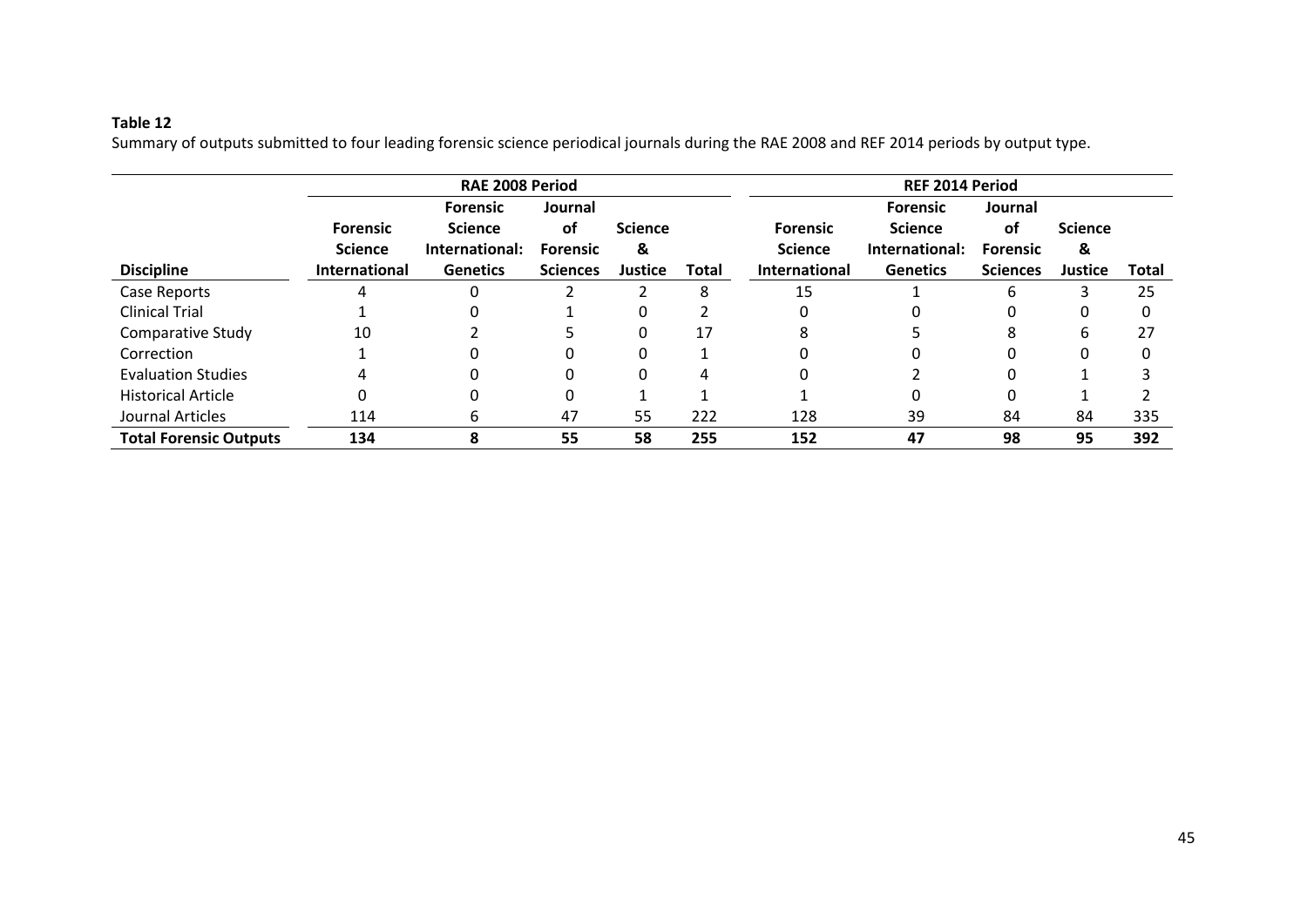Summary of UK affiliated outputs submitted to four leading forensic science periodical journals during the RAE 2008 and REF 2014 periods by discipline.

| <b>Discipline</b>                 | <b>RAE 2008</b> | <b>REF 2014</b> |
|-----------------------------------|-----------------|-----------------|
| Anthropology and Archaeology      | 12              | 23              |
| <b>Applied Sciences</b>           | $\overline{2}$  | 15              |
| <b>Biosciences</b>                | 25              | 22              |
| <b>Chemistry and Toxicology</b>   | 15              | 57              |
| <b>Computer Science</b>           | 1               | 2               |
| Dentistry                         | 18              |                 |
| Engineering                       | 9               | 9               |
| Forensic Medicine                 | 20              | 13              |
| Forensic Science                  | 17              | 94              |
| Geography and Environment         | 10              | 16              |
| <b>Mathematics and Statistics</b> | 11              | 6               |
| Psychology                        | 3               | 19              |
| <b>Social Sciences</b>            | 1               | 4               |
| <b>Total UK Outputs</b>           | 144             | 287             |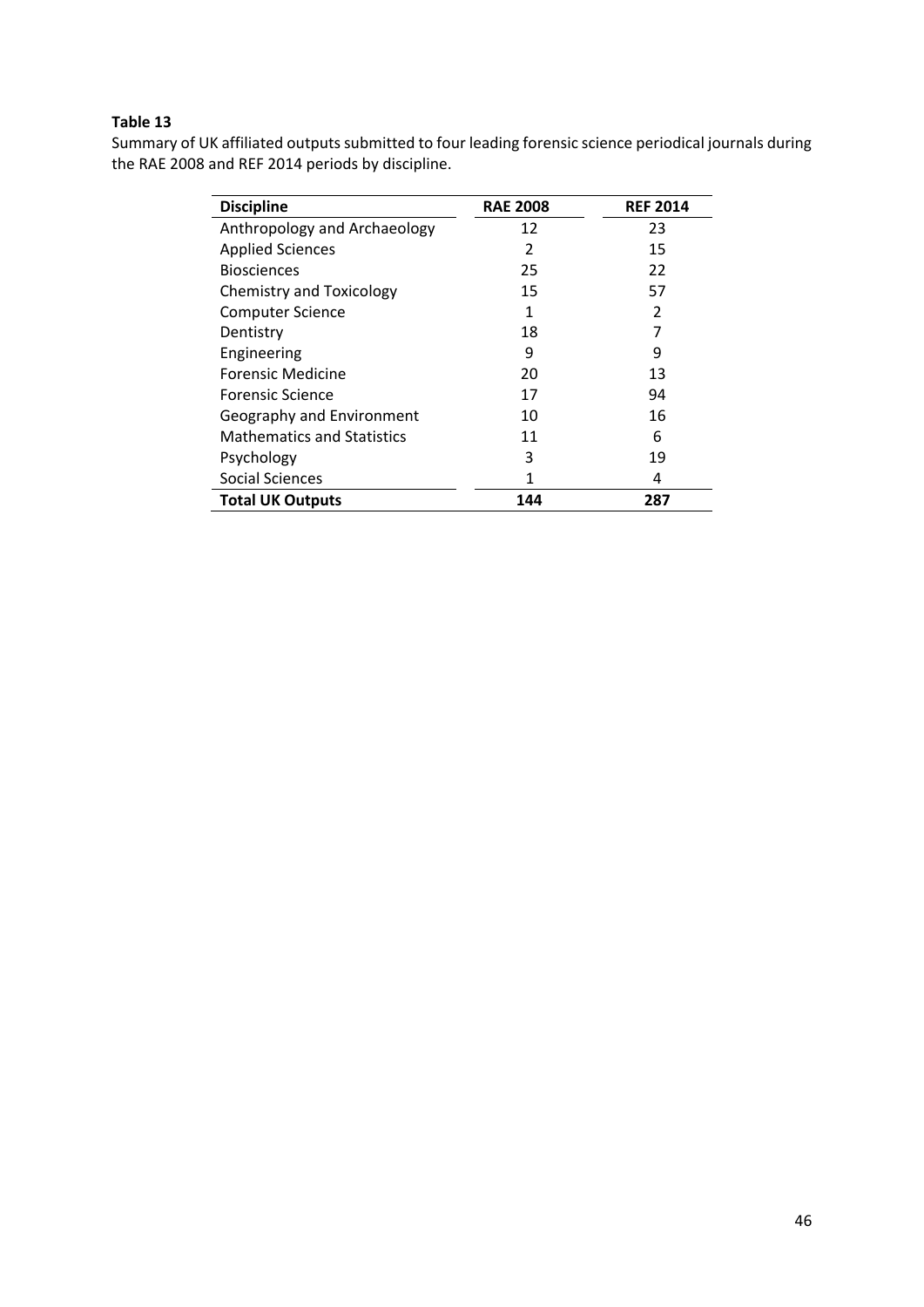# **Table S1**

Table of Comma Separated Value (CSV) files downloaded as part of the RAE 2008 submission and results data.

| <b>File Name</b>       | <b>Description</b>                                                                              |
|------------------------|-------------------------------------------------------------------------------------------------|
| Institution.csv        | Indexed table of institutions making submissions to RAE2008                                     |
| JointSubmission.csv    | Indexed table of submissions made jointly by pairs or groups of institutions                    |
| MultipleSubmission.csv | Indexed table of institutions making more than one submission to a single<br>unit of assessment |
| OutputType.csv         | Indexed table of classifications of outputs submitted                                           |
| Profile.csv            | Indexed table of results of RAE rating profiles for each submission                             |
| RAO.csv                | Indexed table of staff profiles associated with each submission                                 |
| RA1.csv                | Indexed table of staff associated with each submission                                          |
| RA2.csv                | Table of outputs submitted indexed by institution, joint submission, multiple                   |
|                        | submission, unit of assessment, output type, and research group codes                           |
| RA3a.csv               | Indexed table of research staff and students associated with each submission                    |
| RA3b.csv               | Indexed table of research studentships associated with each submission                          |
| RA3bSource.csv         | Indexed table of research studentship funding sources                                           |
| RA4.csv                | Indexed table of research funding income associated with each submission                        |
| RA4Source.csv          | Indexed table of research funding sources                                                       |
| ResearchGroup.csv      | Indexed table of research groups submitted                                                      |
| UnitOfAssessment.csv   | Indexed table of units of assessment                                                            |

Source: [http://www.rae.ac.uk/submissions/outstore/CSV-ANSI/all%20submissions.zip.](http://www.rae.ac.uk/submissions/outstore/CSV-ANSI/all%20submissions.zip)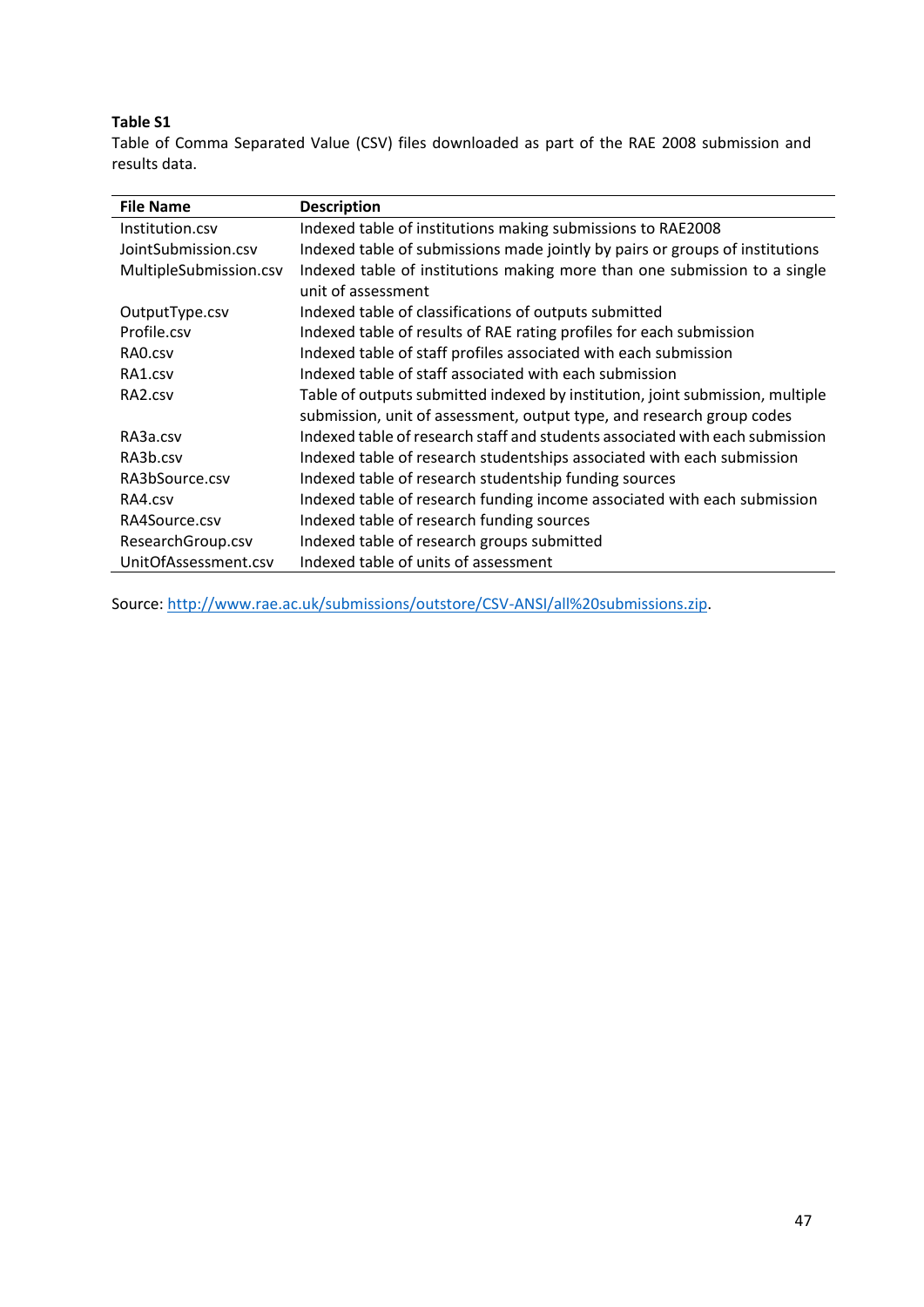# **Table S2**

| <b>Description</b>                                                            |
|-------------------------------------------------------------------------------|
| Table of outputs submitted, indexed by joint submission, institution, unit of |
| assessment, output type, research group, submission and submission profile    |
| codes                                                                         |
| Indexed look-up table of submissions made jointly by pairs or groups of       |
| institutions                                                                  |
| Indexed look -up table of institutions making submissions to REF2014          |
| Indexed look -up table of units of assessment                                 |
| Indexed look -up table of classifications of outputs submitted                |
| Indexed look -up table of research groups submitted                           |
| Indexed look -up table of submissions made by each institution including      |
| joint and multiple submissions                                                |
| Indexed look -up table of results of REF2014 rating profiles for each         |
| submission                                                                    |
| Indexed look -up table of number of FTE Category 4 staff submitted by each    |
| institution to each unit of assessment                                        |
|                                                                               |

Table of worksheets included as part of the REF 2014 submission and results data.

Source: [http://results.ref.ac.uk/DownloadFile/Form/REF2/excel.](http://results.ref.ac.uk/DownloadFile/Form/REF2/excel)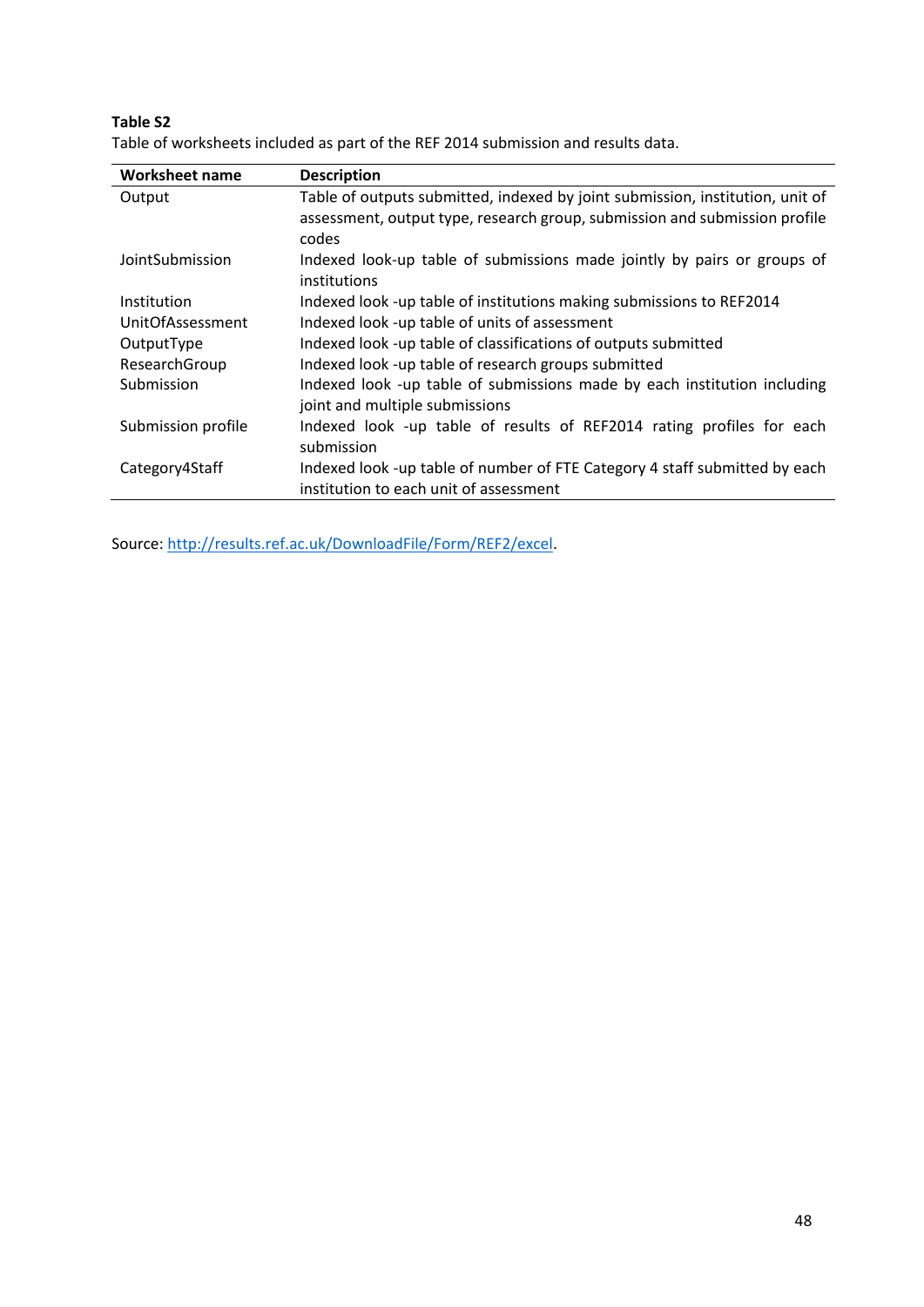**Table S3. Forensic submissions to RAE2008 and REF2014 by Institution and Unit of Assessment based on REF2014 classifications, with associated staff head count and research quality profile assigned.**

| <b>RAE Unit of Assessment</b>                     |                |                | #UOAs #Outs #Staff #4-3* |    | <b>REF Unit of Assessment</b>                                       |                | #UOAs #Outs    |               |  |
|---------------------------------------------------|----------------|----------------|--------------------------|----|---------------------------------------------------------------------|----------------|----------------|---------------|--|
| 44 Psychology                                     |                | 1              | 4.0                      | 45 |                                                                     |                |                |               |  |
| 32 Geography and Environmental Studies            |                | 4              | 8.4                      | 20 | $\sim$                                                              |                |                |               |  |
|                                                   |                |                |                          |    | 20 Law                                                              |                | 3              | 10.2 30.6     |  |
|                                                   |                |                |                          |    | 35 Music, Drama, Dance and Performing Arts                          |                | $\mathbf{1}$   | 13.8 27.7     |  |
| Anglia Ruskin University                          | $\overline{2}$ | 5              |                          |    |                                                                     | $\overline{2}$ | $\overline{4}$ |               |  |
|                                                   |                |                |                          |    | 11 Computer Science and Informatics                                 |                | $\mathbf{1}$   | 52.9<br>18.2  |  |
| <b>50 European Studies</b>                        |                |                | 3, 33.1                  | 20 | 28 Modern Languages and Linguistics                                 |                | 1              | 18.5<br>49.2  |  |
| <b>Aston University</b>                           | 1              | 3              |                          |    |                                                                     | $\overline{2}$ | $\overline{2}$ |               |  |
| $\sim$                                            |                |                |                          |    | 11 Computer Science and Informatics                                 |                | $\mathbf{1}$   | 34.6 43.1     |  |
| University of Bedfordshire                        |                |                |                          |    |                                                                     | $\mathbf{1}$   | $\mathbf{1}$   |               |  |
|                                                   |                |                |                          |    | 20 Law                                                              |                | $\mathbf{1}$   | 27.2 70.0     |  |
| 41 Sociology                                      |                |                | 2 24.6                   | 35 |                                                                     |                |                |               |  |
| <b>Birkbeck College</b>                           | $\mathbf{1}$   | $\overline{2}$ |                          |    |                                                                     | $\mathbf{1}$   | $\mathbf{1}$   |               |  |
| 44 Psychology                                     |                | $\overline{2}$ | 45.1                     | 80 | 4 Psychology, Psychiatry and Neuroscience                           |                | 11             | 40.8 82.4     |  |
| 33 Archaeology                                    |                | $\overline{2}$ | 18.2                     | 50 | $\sim$                                                              |                |                |               |  |
| University of Birmingham                          | $\overline{2}$ | 4              |                          |    |                                                                     | 1              | 11             |               |  |
| 40 Social Work and Social Policy & Administration |                | $\mathbf{1}$   | 6.0                      | 20 |                                                                     |                |                |               |  |
| Birmingham City University                        | $\mathbf{1}$   | $\mathbf 1$    |                          |    |                                                                     |                |                |               |  |
| $\sim$                                            |                |                |                          |    | 4 Psychology, Psychiatry and Neuroscience                           |                | $\mathbf{1}$   | 5.3 29.2      |  |
| University of Bolton                              |                |                |                          |    |                                                                     | $\mathbf{1}$   | $\mathbf{1}$   |               |  |
|                                                   |                |                |                          |    | 3 Allied Health Professions, Dentistry, Nursing and Pharmacy        |                | $\overline{2}$ | 21.4<br>49.4  |  |
| 33 Archaeology                                    |                | 3              | 7.5                      | 35 | 17 Geography, Environmental Studies and Archaeology                 |                | $\overline{2}$ | 29.5<br>55.6  |  |
| <b>Bournemouth University</b>                     | $\mathbf{1}$   | $\overline{3}$ |                          |    |                                                                     | $\overline{2}$ | $\overline{4}$ |               |  |
| 13 Pharmacy                                       |                | $\mathbf{1}$   | 20.0                     | 55 |                                                                     |                |                |               |  |
| 33 Archaeology                                    |                | 6              | 20.0                     | 50 | 17 Geography, Environmental Studies and Archaeology                 |                | $\mathbf{1}$   | 12.8 56.1     |  |
| University of Bradford                            | $\overline{2}$ | $\overline{7}$ |                          |    |                                                                     | $\mathbf{1}$   | $\mathbf{1}$   |               |  |
|                                                   |                |                |                          |    | 8 Chemistry                                                         |                | $\overline{2}$ | 58.6<br>97.5  |  |
|                                                   |                |                |                          |    | 10 Mathematical Sciences                                            |                | $\mathbf{1}$   | 83.5<br>81.2  |  |
|                                                   |                |                |                          |    | 15 General Engineering                                              |                | $\mathbf{1}$   | 123.4<br>91.9 |  |
| University of Bristol                             |                |                |                          |    |                                                                     | 3              | 4              |               |  |
|                                                   |                |                |                          |    | 12 Aeronautical, Mechanical, Chemical and Manufacturing Engineering |                | $\mathbf{1}$   | 63.3<br>64.3  |  |
|                                                   |                |                |                          |    | 15 General Engineering                                              |                | $\mathbf{1}$   | 63.5<br>59.7  |  |
| <b>Brunel University London</b>                   |                |                |                          |    |                                                                     | $\overline{2}$ | $\overline{2}$ |               |  |
|                                                   |                |                |                          |    | 4 Psychology, Psychiatry and Neuroscience                           |                | $\mathbf{1}$   | 76.0 92.0     |  |
| 14 Biological Sciences                            |                |                | 1 213.7                  | 60 | $\sim$                                                              |                |                |               |  |
| 22 Statistics and Operational Research            |                |                | 1 16.0                   | 75 |                                                                     |                |                |               |  |
|                                                   |                |                |                          |    | 11 Computer Science and Informatics                                 |                | $\mathbf{1}$   | 54.6 83.7     |  |
| 33 Archaeology                                    |                | 1              | 45.4                     | 60 |                                                                     |                |                |               |  |
| 38 Law                                            |                | $\mathbf{1}$   | 83.3                     | 60 |                                                                     |                |                |               |  |
| 41 Sociology                                      |                | $\mathbf{1}$   | 21.0                     | 55 |                                                                     |                |                |               |  |
| <b>58 Linguistics</b>                             |                | 6              | 10.0                     | 50 | 28 Modern Languages and Linguistics                                 |                | 1              | 96.5 77.2     |  |
| University of Cambridge                           | 6              | 11             |                          |    |                                                                     | 3              | $\overline{3}$ |               |  |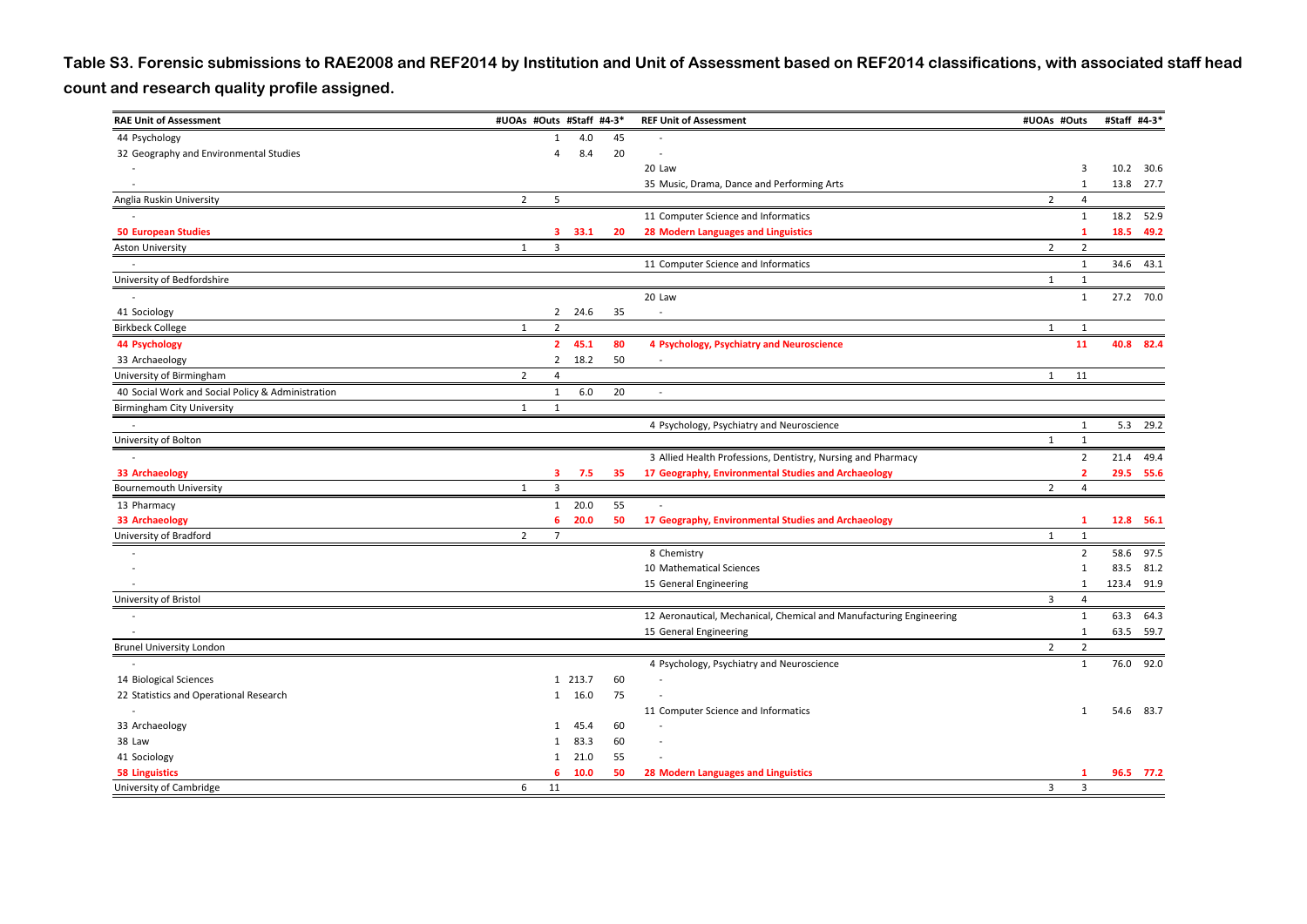| <b>RAE Unit of Assessment</b>                                                    | #UOAs #Outs #Staff #4-3* |                |         |    | <b>REF Unit of Assessment</b>                                       |                | #UOAs #Outs    |            |           |
|----------------------------------------------------------------------------------|--------------------------|----------------|---------|----|---------------------------------------------------------------------|----------------|----------------|------------|-----------|
| <b>12 Allied Health Professions and Studies</b>                                  |                          | $\mathbf{1}$   | 10.6    | 5. | 3 Allied Health Professions, Dentistry, Nursing and Pharmacy        |                | 5              | 13.9       | - 47.2    |
| Canterbury Christ Church University                                              | $\mathbf{1}$             | $\mathbf{1}$   |         |    |                                                                     | 1              | 5              |            |           |
|                                                                                  |                          |                |         |    | 3 Allied Health Professions, Dentistry, Nursing and Pharmacy        |                | $\mathbf{1}$   | 49.6       | 59.1      |
| <b>44 Psychology</b>                                                             |                          | 1              | 30.9    | 20 | 4 Psychology, Psychiatry and Neuroscience                           |                | 15             | 17.6       | 41.7      |
| <b>33 Archaeology</b>                                                            |                          | $\overline{2}$ | 5.0     | 20 | 17 Geography, Environmental Studies and Archaeology                 |                | 3              |            | 8.0 35.5  |
| 40 Social Work and Social Policy & Administration                                |                          | $\mathbf{1}$   | 14.1    | 40 |                                                                     |                |                |            |           |
|                                                                                  |                          |                |         |    | 28 Modern Languages and Linguistics                                 |                | -1             |            | 10.6 70.0 |
| University of Central Lancashire                                                 | $\overline{3}$           | $\overline{4}$ |         |    |                                                                     | $\overline{4}$ | 20             |            |           |
|                                                                                  |                          |                |         |    | 3 Allied Health Professions, Dentistry, Nursing and Pharmacy        |                | $\overline{7}$ |            | 23.0 43.2 |
| 40 Social Work and Social Policy & Administration                                |                          | 4              | 10.8    | 15 | $\sim$                                                              |                |                |            |           |
| University of Chester                                                            | $\mathbf{1}$             | 4              |         |    |                                                                     | $\mathbf{1}$   | $\overline{7}$ |            |           |
| 11 Nursing and Midwifery                                                         |                          | 4              | 48.6    | 70 |                                                                     |                |                |            |           |
| <b>36 Business and Management Studies</b>                                        |                          | з              | 94.5    | 55 | <b>19 Business and Management Studies</b>                           |                | $\overline{2}$ |            | 78.3 82.2 |
| 41 Sociology                                                                     |                          | $\mathbf{1}$   | 27.2    | 45 |                                                                     |                |                |            |           |
| City University, London                                                          | 3                        | 8              |         |    |                                                                     | $\mathbf{1}$   | $\overline{2}$ |            |           |
| $\sim$                                                                           |                          |                |         |    | 4 Psychology, Psychiatry and Neuroscience                           |                | $\mathbf{1}$   |            | 14.0 39.0 |
| <b>Coventry University</b>                                                       |                          |                |         |    |                                                                     | $\mathbf{1}$   | $\mathbf{1}$   |            |           |
|                                                                                  |                          |                |         |    | 12 Aeronautical, Mechanical, Chemical and Manufacturing Engineering |                | $7^{\circ}$    | 156.7 82.3 |           |
| 25 General Engineering and Mineral & Mining Engineering                          |                          | $\overline{2}$ | 42.9    | 30 |                                                                     |                |                |            |           |
| <b>Cranfield University</b>                                                      | 1                        | $\overline{2}$ |         |    |                                                                     | $\mathbf{1}$   | $\overline{7}$ |            |           |
|                                                                                  |                          |                |         |    | 11 Computer Science and Informatics                                 |                | $\mathbf{1}$   |            | 24.7 51.9 |
|                                                                                  |                          |                |         |    | 22 Social Work and Social Policy                                    |                | $\mathbf{1}$   |            | 20.1 45.3 |
| De Montfort University                                                           |                          |                |         |    |                                                                     | $\overline{2}$ | $\overline{2}$ |            |           |
| 40 Social Work and Social Policy & Administration                                |                          |                | 2, 35.0 | 60 | <b>22 Social Work and Social Policy</b>                             |                | $\mathbf{1}$   |            | 24.1 67.7 |
| 42 Anthropology                                                                  |                          | $\mathbf{1}$   | 33.6    | 55 |                                                                     |                |                |            |           |
| University of Durham                                                             | $\overline{2}$           | $\overline{3}$ |         |    |                                                                     | $\mathbf{1}$   | $\mathbf{1}$   |            |           |
|                                                                                  |                          |                |         |    | 5 Biological Sciences                                               |                | $\mathbf{1}$   |            | 44.0 79.8 |
| 18 Chemistry                                                                     |                          | $\mathbf{1}$   | 30.0    | 55 |                                                                     |                |                |            |           |
| University of East Anglia                                                        | $\mathbf{1}$             | $\mathbf{1}$   |         |    |                                                                     | $\mathbf{1}$   | $\mathbf{1}$   |            |           |
| 44 Psychology                                                                    |                          | 1              | 10.2    | 20 |                                                                     |                |                |            |           |
| University of East London                                                        | $\mathbf{1}$             | 1              |         |    |                                                                     |                |                |            |           |
|                                                                                  |                          |                |         |    | 29 English Language and Literature                                  |                | $\mathbf{1}$   | 13.9 57.4  |           |
| <b>Edge Hill University</b>                                                      |                          |                |         |    |                                                                     | 1              | 1              |            |           |
| 41 Sociology                                                                     |                          | $\mathbf{1}$   | 43.7    | 60 | $\sim$                                                              |                |                |            |           |
| University of Essex                                                              | $\mathbf{1}$             | $\mathbf{1}$   |         |    |                                                                     |                |                |            |           |
| 25 General Engineering and Mineral & Mining Engineering B Camborne School of Min |                          | 1              | 16.2    | 35 |                                                                     |                |                |            |           |
|                                                                                  |                          |                |         |    | 30 History                                                          |                | 1              |            | 41.5 76.9 |
| University of Exeter                                                             | $\mathbf{1}$             | $\mathbf{1}$   |         |    |                                                                     | $\mathbf{1}$   | $\mathbf{1}$   |            |           |
| 32 Geography and Environmental Studies                                           |                          | $\overline{4}$ | 12.0    | 15 | $\sim$                                                              |                |                |            |           |
| University of Gloucestershire                                                    | $\mathbf{1}$             | $\overline{4}$ |         |    |                                                                     |                |                |            |           |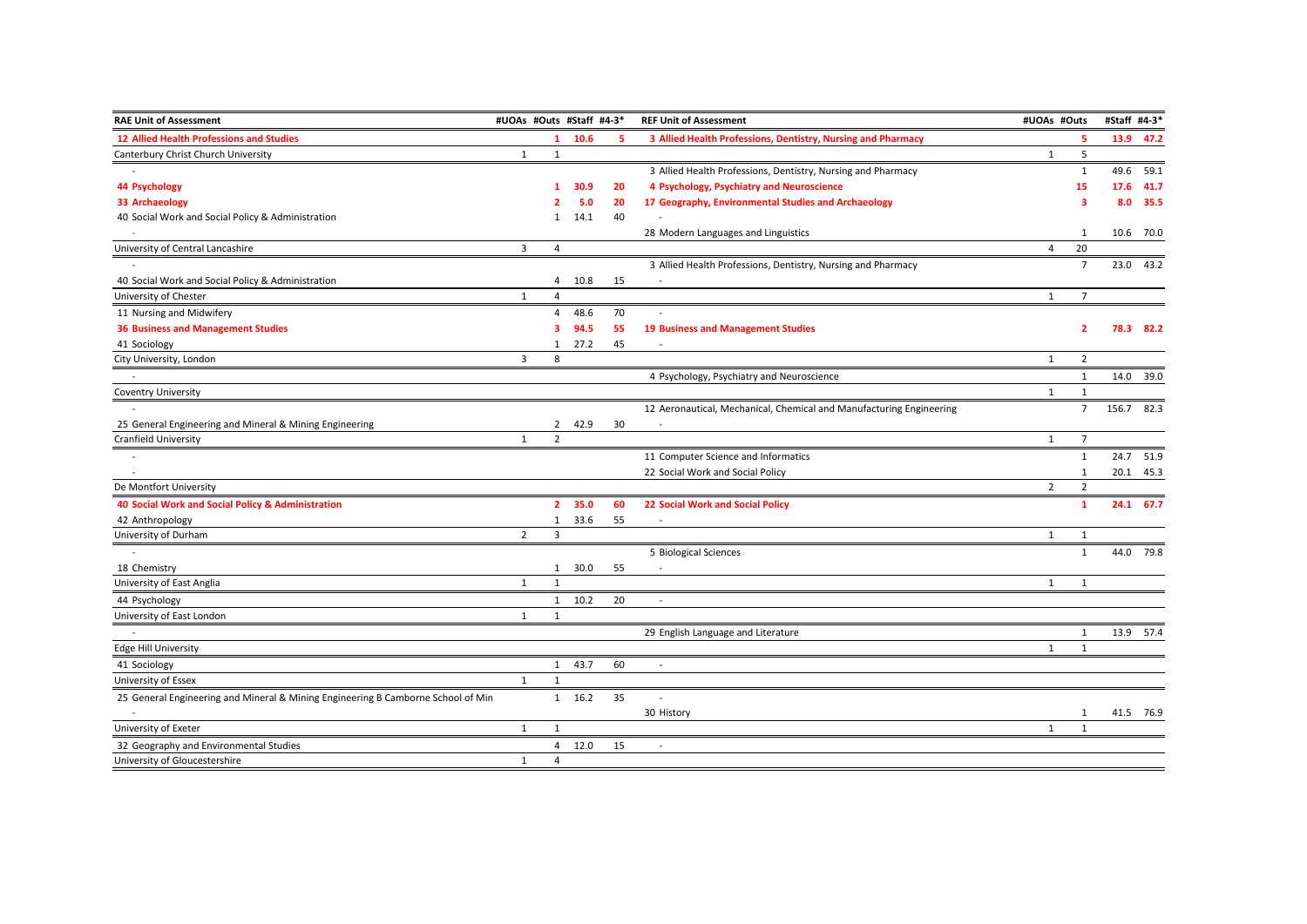| <b>RAE Unit of Assessment</b>                      | #UOAs #Outs #Staff #4-3* |                |         |    | <b>REF Unit of Assessment</b>                   | #UOAs #Outs    |                | #Staff #4-3* |
|----------------------------------------------------|--------------------------|----------------|---------|----|-------------------------------------------------|----------------|----------------|--------------|
|                                                    |                          |                |         |    | 4 Psychology, Psychiatry and Neuroscience       |                | 2              | 33.3 72.2    |
| $\overline{a}$                                     |                          |                |         |    | 34 Art and Design: History, Practice and Theory |                | $\overline{2}$ | 31.3 56.7    |
| Goldsmiths' College                                |                          |                |         |    |                                                 | $\overline{2}$ | $\overline{4}$ |              |
|                                                    |                          |                |         |    | 4 Psychology, Psychiatry and Neuroscience       |                | $\mathbf{1}$   | 11.5 41.9    |
| University of Greenwich                            |                          |                |         |    |                                                 | $\mathbf{1}$   | $\mathbf{1}$   |              |
|                                                    |                          |                |         |    | 5 Biological Sciences                           |                | 6              | 13.0 35.4    |
|                                                    |                          |                |         |    | 9 Physics                                       |                | 2              | 12.0 54.8    |
|                                                    |                          |                |         |    | 22 Social Work and Social Policy                |                | 3              | 41.8 49.7    |
|                                                    |                          |                |         |    | 30 History                                      |                | 2              | 14.3 62.1    |
| University of Huddersfield                         |                          |                |         |    |                                                 | $\overline{4}$ | 13             |              |
|                                                    |                          |                |         |    | 19 Business and Management Studies              |                | $\mathbf{1}$   | 43.8 49.0    |
| University of Hull                                 |                          |                |         |    |                                                 | $\mathbf{1}$   | 1              |              |
| $\overline{\phantom{a}}$                           |                          |                |         |    | 15 General Engineering                          |                | $\mathbf{1}$   | 33.5 96.0    |
| Imperial College London                            |                          |                |         |    |                                                 | $\mathbf{1}$   | $\mathbf{1}$   |              |
|                                                    |                          |                |         |    | 7 Earth Systems and Environmental Sciences      |                | 3              | 10.2 55.0    |
|                                                    |                          |                |         |    | 11 Computer Science and Informatics             |                | 3              | 5.0 58.3     |
| 40 Social Work and Social Policy & Administration  |                          |                | 1 39.5  | 65 | $\sim$                                          |                |                |              |
| Keele University                                   | $\mathbf{1}$             | $\mathbf{1}$   |         |    |                                                 | $\overline{2}$ | 6              |              |
|                                                    |                          |                |         |    | 4 Psychology, Psychiatry and Neuroscience       |                | 13             | 33.1 64.3    |
|                                                    |                          |                |         |    | 11 Computer Science and Informatics             |                | $\mathbf{1}$   | 29.1 70.1    |
| 24 Electrical and Electronic Engineering           |                          |                | 1 16.0  | 40 |                                                 |                |                |              |
|                                                    |                          |                |         |    | 15 General Engineering                          |                | 1              | 24.0 75.0    |
| 40 Social Work and Social Policy & Administration  |                          | $\mathbf{1}$   | 55.7    | 70 |                                                 |                |                |              |
| University of Kent                                 | $\overline{2}$           | $\overline{2}$ |         |    |                                                 | $\overline{3}$ | 15             |              |
| 13 Pharmacy                                        |                          | $\mathbf{1}$   | 44.3    | 55 |                                                 |                |                |              |
| 9 Psychiatry, Neuroscience and Clinical Psychology |                          |                | 1 214.6 | 55 |                                                 |                |                |              |
| $\sim$                                             |                          |                |         |    | 23 Sociology                                    |                | 1              | 18.9 72.2    |
| King's College London                              | $\overline{2}$           | $\overline{2}$ |         |    |                                                 | $\mathbf{1}$   | $\mathbf{1}$   |              |
| 22 Statistics and Operational Research             |                          | $\mathbf{1}$   | 21.7    | 60 |                                                 |                |                |              |
| 40 Social Work and Social Policy & Administration  |                          | 3              | 42.3    | 60 |                                                 |                |                |              |
| 41 Sociology                                       |                          | $\mathbf{1}$   | 29.8    | 60 |                                                 |                |                |              |
| 57 English Language and Literature                 |                          | 1              | 29.0    | 60 |                                                 |                |                |              |
| Lancaster University                               | $\overline{4}$           | 6              |         |    |                                                 |                |                |              |
| 38 Law                                             |                          | $\overline{2}$ | 35.2    | 55 |                                                 |                |                |              |
| 57 English Language and Literature                 |                          | $\mathbf{1}$   | 49.4    | 65 |                                                 |                |                |              |
| University of Leeds                                | $\overline{2}$           | 3              |         |    |                                                 |                |                |              |
| $\overline{\phantom{a}}$                           |                          |                |         |    | 16 Architecture, Built Environment and Planning |                | $\overline{2}$ | 18.1 39.2    |
| Leeds Beckett University                           |                          |                |         |    |                                                 | 1              | $\overline{2}$ |              |
| 44 Psychology                                      |                          | 4              | 1.0     | 0  | $\sim$                                          |                |                |              |
| Leeds Trinity & All Saints                         | $\mathbf{1}$             | $\overline{4}$ |         |    |                                                 |                |                |              |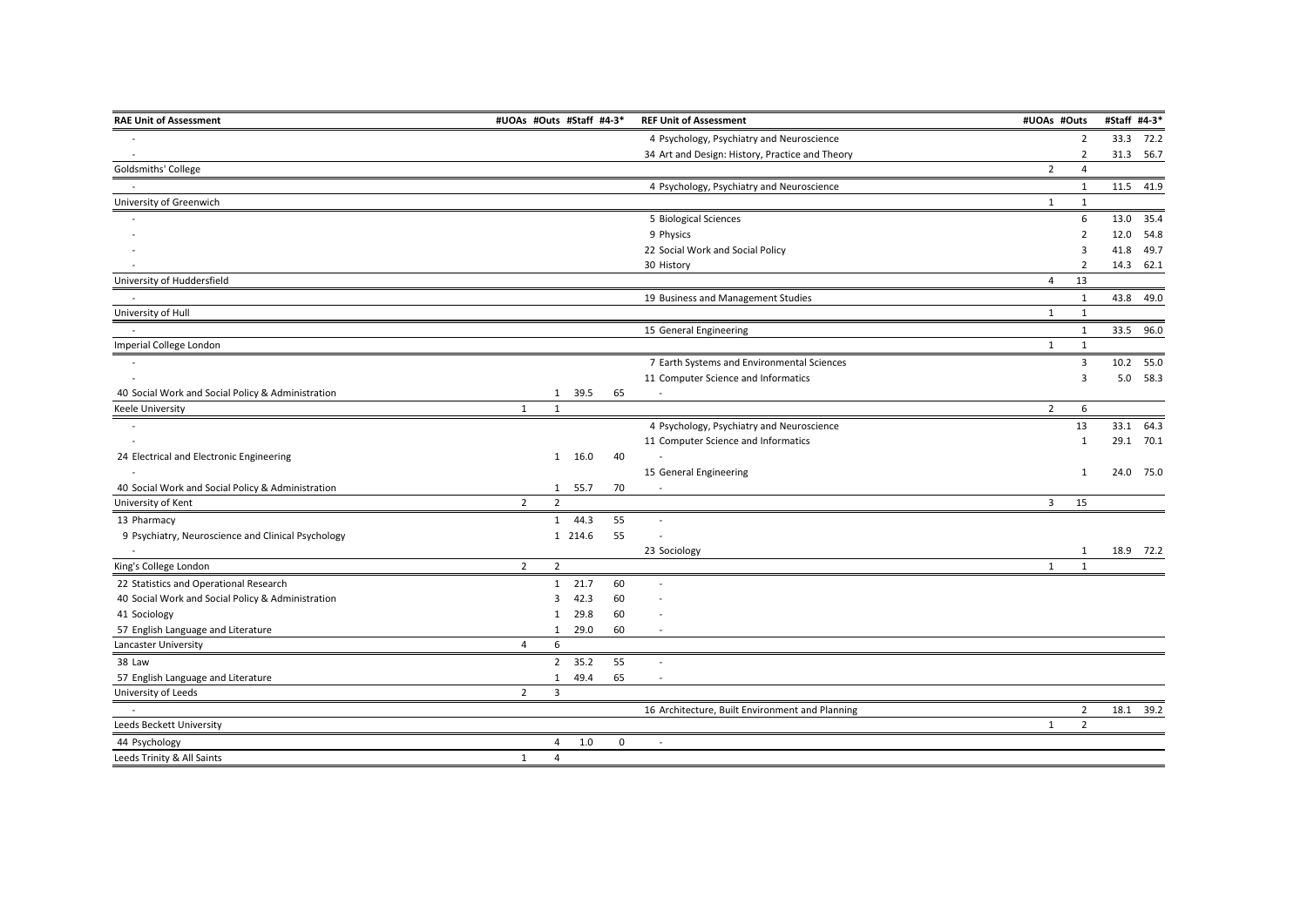| <b>RAE Unit of Assessment</b>                                      |                |                | #UOAs #Outs #Staff #4-3* |     | <b>REF Unit of Assessment</b>                                |                | #UOAs #Outs    |            |           |
|--------------------------------------------------------------------|----------------|----------------|--------------------------|-----|--------------------------------------------------------------|----------------|----------------|------------|-----------|
| 4 Other Hospital Based Clinical Subjects                           |                | 4              | 17.0                     | 30  |                                                              |                |                |            |           |
|                                                                    |                |                |                          |     | 5 Biological Sciences                                        |                | 1              | 37.4       | 87.3      |
|                                                                    |                |                |                          |     | 7 Earth Systems and Environmental Sciences                   |                | $\mathbf{1}$   | 21.8       | 89.3      |
|                                                                    |                |                |                          |     | 8 Chemistry                                                  |                | 1              | 21.4       | 82.1      |
|                                                                    |                |                |                          |     | 19 Business and Management Studies                           |                | -1             | 59.6       | 52.7      |
| 40 Social Work and Social Policy & Administration A Criminology    |                | 2              | 10.0                     | -35 | 22 Social Work and Social Policy                             |                | 2              |            | 12.0 84.8 |
| University of Leicester                                            | $\overline{2}$ | 6              |                          |     |                                                              | 5              | 6              |            |           |
| 44 Psychology                                                      |                | $\overline{2}$ | 5.8                      | 25  | 4 Psychology, Psychiatry and Neuroscience                    |                | 3              |            | 12.8 35.7 |
| University of Lincoln                                              | $\mathbf{1}$   | $\overline{2}$ |                          |     |                                                              | $\mathbf{1}$   | 3              |            |           |
|                                                                    |                |                |                          |     | 2 Public Health, Health Services and Primary Care            |                | $\mathbf{1}$   |            | 31.3 58.8 |
| 12 Allied Health Professions and Studies                           |                | 4              | 37.0                     | 40  |                                                              |                |                |            |           |
| 44 Psychology                                                      |                | 34             | 28.0                     | 30  | 4 Psychology, Psychiatry and Neuroscience                    |                | $\overline{2}$ | 33.0       | 68.5      |
|                                                                    |                |                |                          |     | 16 Architecture, Built Environment and Planning              |                | -1             |            | 22.2 79.0 |
| University of Liverpool                                            | $\overline{2}$ | 38             |                          |     |                                                              | $\overline{3}$ | $\overline{4}$ |            |           |
| 63 Art and Design A University of the Arts                         |                |                | 3 206.2                  | 50  | $\sim$                                                       |                |                |            |           |
| University of the Arts London                                      | $\mathbf{1}$   | 3              |                          |     |                                                              |                |                |            |           |
| 24 Electrical and Electronic Engineering                           |                | $\mathbf{1}$   | 33.0                     | 60  |                                                              |                |                |            |           |
| 33 Archaeology                                                     |                | 2              | 61.7                     | 60  |                                                              |                |                |            |           |
| 40 Social Work and Social Policy & Administration                  |                | 4              | 7.0                      | 75  | 22 Social Work and Social Policy                             |                | з              |            | 12.8 75.6 |
|                                                                    |                |                |                          |     | 25 Education A Institute of Education                        |                | 1              | 219.0 67.9 |           |
| University College London                                          | 3              | $\overline{7}$ |                          |     |                                                              | $\overline{2}$ | 4              |            |           |
|                                                                    |                |                |                          |     | 5 Biological Sciences                                        |                | $\mathbf{1}$   | 172.9 77.7 |           |
| University College London (joint submission with Birkbeck College) |                |                |                          |     |                                                              | 1              | $\mathbf{1}$   |            |           |
|                                                                    |                |                |                          |     | 20 Law                                                       |                | $\mathbf{1}$   | 62.9       | 84.7      |
|                                                                    |                |                |                          |     | 23 Sociology                                                 |                | 1              |            | 24.8 73.3 |
| London School of Economics and Political Science                   |                |                |                          |     |                                                              | $\overline{2}$ | $\overline{2}$ |            |           |
|                                                                    |                |                |                          |     | 4 Psychology, Psychiatry and Neuroscience                    |                | $\mathbf{1}$   |            | 9.8 34.3  |
| London South Bank University                                       |                |                |                          |     |                                                              | $\mathbf{1}$   | $\mathbf{1}$   |            |           |
|                                                                    |                |                |                          |     | 11 Computer Science and Informatics                          |                | $\overline{2}$ |            | 17.2 47.1 |
| 36 Business and Management Studies                                 |                | $\mathbf{1}$   | 57.4                     | 60  |                                                              |                |                |            |           |
| 41 Sociology                                                       |                | 1              | 47.2                     | 45  |                                                              |                |                |            |           |
| Loughborough University                                            | $\overline{2}$ | $\overline{2}$ |                          |     |                                                              | $\mathbf{1}$   | $\overline{2}$ |            |           |
| 11 Nursing and Midwifery                                           |                | $\mathbf{1}$   | 57.9                     | 85  | $\sim$                                                       |                |                |            |           |
| 9 Psychiatry, Neuroscience and Clinical Psychology                 |                | $\mathbf{1}$   | 39.5                     | 50  |                                                              |                |                |            |           |
|                                                                    |                |                |                          |     | 5 Biological Sciences                                        |                | 4              | 144.6 72.4 |           |
| 40 Social Work and Social Policy & Administration                  |                | $\mathbf{1}$   | 13.0                     | 45  |                                                              |                |                |            |           |
| University of Manchester                                           | 3              | $\overline{3}$ |                          |     |                                                              | $\mathbf{1}$   | $\overline{4}$ |            |           |
| 12 Allied Health Professions and Studies A Allied Health Research  |                |                | $1 \quad 24.7$           | 20  | 3 Allied Health Professions, Dentistry, Nursing and Pharmacy |                | $\mathbf{1}$   | 61.4       | 61.8      |
|                                                                    |                |                |                          |     | 11 Computer Science and Informatics                          |                | $\mathbf{1}$   |            | 11.5 64.9 |
| Manchester Metropolitan University                                 | 1              | $\mathbf{1}$   |                          |     |                                                              | $\overline{2}$ | $\overline{2}$ |            |           |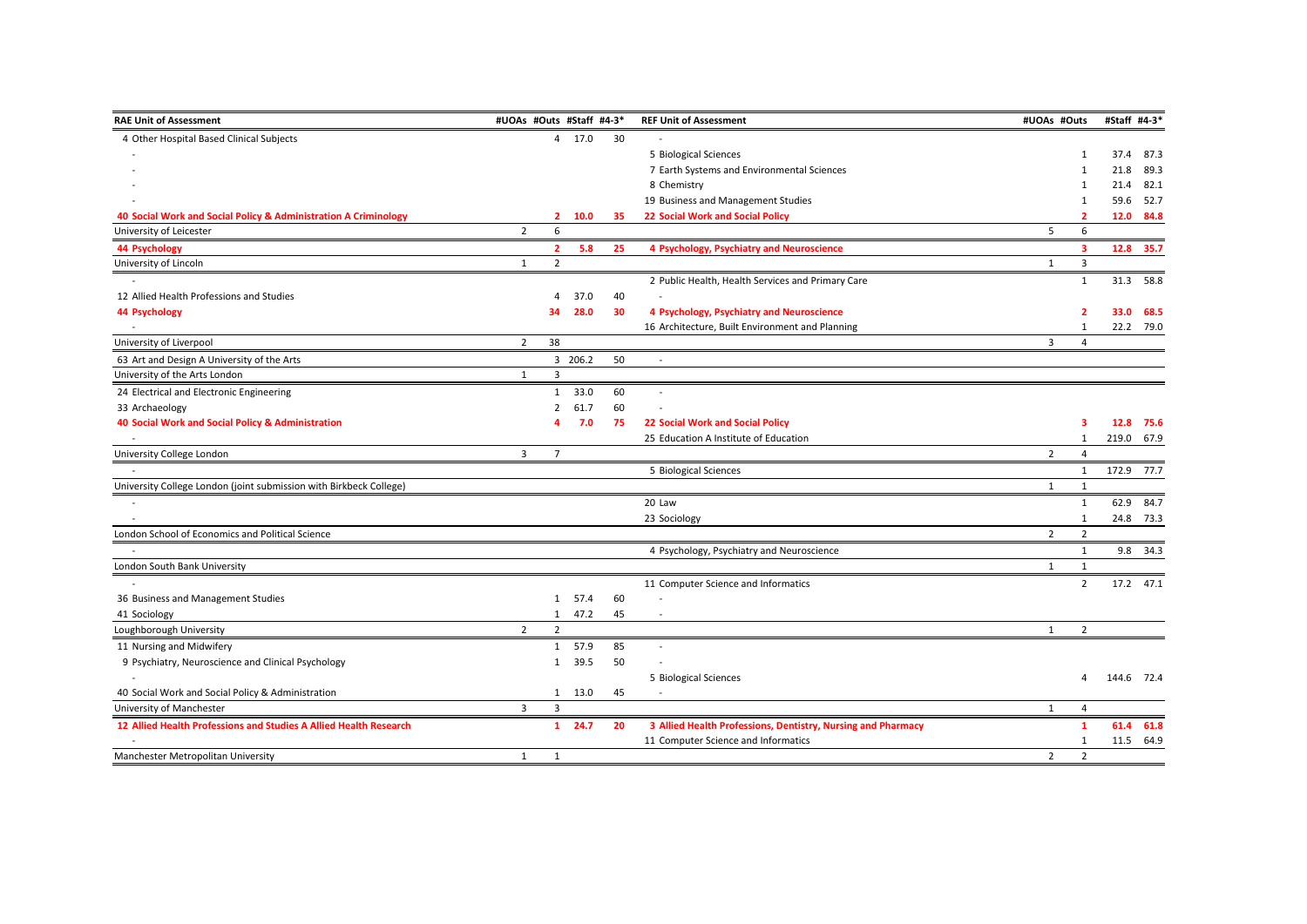| <b>RAE Unit of Assessment</b>                      |                |                | #UOAs #Outs #Staff #4-3* |    | <b>REF Unit of Assessment</b>                                                        | #UOAs #Outs    |                         | #Staff #4-3* |           |
|----------------------------------------------------|----------------|----------------|--------------------------|----|--------------------------------------------------------------------------------------|----------------|-------------------------|--------------|-----------|
|                                                    |                |                |                          |    | 4 Psychology, Psychiatry and Neuroscience                                            |                | $\overline{7}$          |              | 13.1 52.2 |
| 36 Business and Management Studies                 |                |                | 1 38.8                   | 30 |                                                                                      |                |                         |              |           |
|                                                    |                |                |                          |    | 22 Social Work and Social Policy                                                     |                | 5                       |              | 51.4 45.4 |
| Middlesex University                               | $\mathbf{1}$   | $\mathbf{1}$   |                          |    |                                                                                      | $\overline{2}$ | 12                      |              |           |
| 4 Other Hospital Based Clinical Subjects           |                | 1              | 92.8                     | 65 |                                                                                      |                |                         |              |           |
|                                                    |                |                |                          |    | 4 Psychology, Psychiatry and Neuroscience                                            |                | 1                       | 51.6         | 80.7      |
|                                                    |                |                |                          |    | 11 Computer Science and Informatics                                                  |                | 1                       |              | 27.5 80.0 |
| 41 Sociology                                       |                | 1              | 21.6                     | 50 | $\sim$                                                                               |                |                         |              |           |
| Newcastle University                               | $\overline{2}$ | $\overline{2}$ |                          |    |                                                                                      | $\overline{2}$ | $\overline{2}$          |              |           |
|                                                    |                |                |                          |    | 3 Allied Health Professions, Dentistry, Nursing and Pharmacy                         |                | 3                       |              | 13.4 33.3 |
|                                                    |                |                |                          |    | 12 Aeronautical, Mechanical, Chemical and Manufacturing Engineering                  |                | $\mathbf{1}$            |              | 6.8 14.8  |
| University of Northampton                          |                |                |                          |    |                                                                                      | $\overline{2}$ | $\overline{4}$          |              |           |
|                                                    |                |                |                          |    | 3 Allied Health Professions, Dentistry, Nursing and Pharmacy                         |                | 4                       |              | 44.2 73.3 |
|                                                    |                |                |                          |    | 11 Computer Science and Informatics                                                  |                | 2                       | 13.0         | 58.1      |
|                                                    |                |                |                          |    | 20 Law                                                                               |                |                         | 13.7         | 50.0      |
|                                                    |                |                |                          |    | 22 Social Work and Social Policy                                                     |                | 4                       |              | 30.6 49.5 |
| University of Northumbria at Newcastle             |                |                |                          |    |                                                                                      | $\overline{4}$ | 17                      |              |           |
|                                                    |                |                |                          |    | 3 Allied Health Professions, Dentistry, Nursing and Pharmacy B Nursing and Allied he |                | $\mathbf{1}$            |              | 37.8 77.7 |
| 9 Psychiatry, Neuroscience and Clinical Psychology |                |                | 1 31.5                   | 35 | $\sim$                                                                               |                |                         |              |           |
| University of Nottingham                           | $\mathbf{1}$   | $\mathbf{1}$   |                          |    |                                                                                      | 1              | $\mathbf{1}$            |              |           |
|                                                    |                |                |                          |    | 22 Social Work and Social Policy                                                     |                | $\mathbf{1}$            |              | 9.5 35.7  |
| 41 Sociology                                       |                | 1              | 42.3                     | 55 |                                                                                      |                |                         |              |           |
| Open University                                    | $\mathbf{1}$   | $\mathbf{1}$   |                          |    |                                                                                      | 1              | $\mathbf{1}$            |              |           |
|                                                    |                |                |                          |    | 2 Public Health, Health Services and Primary Care                                    |                | $\mathbf{1}$            | 47.7         | 87.0      |
| 23 Computer Science and Informatics                |                | -1             | 55.8                     | 80 | <b>11 Computer Science and Informatics</b>                                           |                | $\overline{\mathbf{2}}$ | 73.5         | 86.7      |
| 32 Geography and Environmental Studies             |                |                | 28.5                     | 70 | 17 Geography, Environmental Studies and Archaeology B Geography and Environme        |                | 2                       |              | 53.9 79.8 |
| 40 Social Work and Social Policy & Administration  |                | 1              | 22.8                     | 70 | $\sim$                                                                               |                |                         |              |           |
|                                                    |                |                |                          |    | 30 History                                                                           |                | 1                       | 130.1 74.2   |           |
| University of Oxford                               | $\overline{3}$ | 5              |                          |    |                                                                                      | $\overline{4}$ | 6                       |              |           |
|                                                    |                |                |                          |    | 36 Communication, Cultural and Media Studies, Library and Information Management     |                | $\overline{2}$          |              | 7.3 66.7  |
| Oxford Brookes University                          |                |                |                          |    |                                                                                      | $\mathbf{1}$   | $\overline{2}$          |              |           |
| <b>44 Psychology</b>                               |                | 23             | 16.0                     | 25 | 4 Psychology, Psychiatry and Neuroscience                                            |                | 22                      |              | 19.9 57.3 |
| 36 Business and Management Studies                 |                | 1              | 56.8                     | 35 |                                                                                      |                |                         |              |           |
|                                                    |                |                |                          |    | 22 Social Work and Social Policy                                                     |                | 1                       |              | 23.1 56.8 |
| University of Portsmouth                           | 2              | 24             |                          |    |                                                                                      | $\overline{2}$ | 23                      |              |           |
| 10 Dentistry                                       |                | 1              | 33.7                     | 75 |                                                                                      |                |                         |              |           |
| 9 Psychiatry, Neuroscience and Clinical Psychology |                | 8              | 8.7                      | 40 |                                                                                      |                |                         |              |           |
| Queen Mary, University of London                   | $\overline{2}$ | 9              |                          |    |                                                                                      |                |                         |              |           |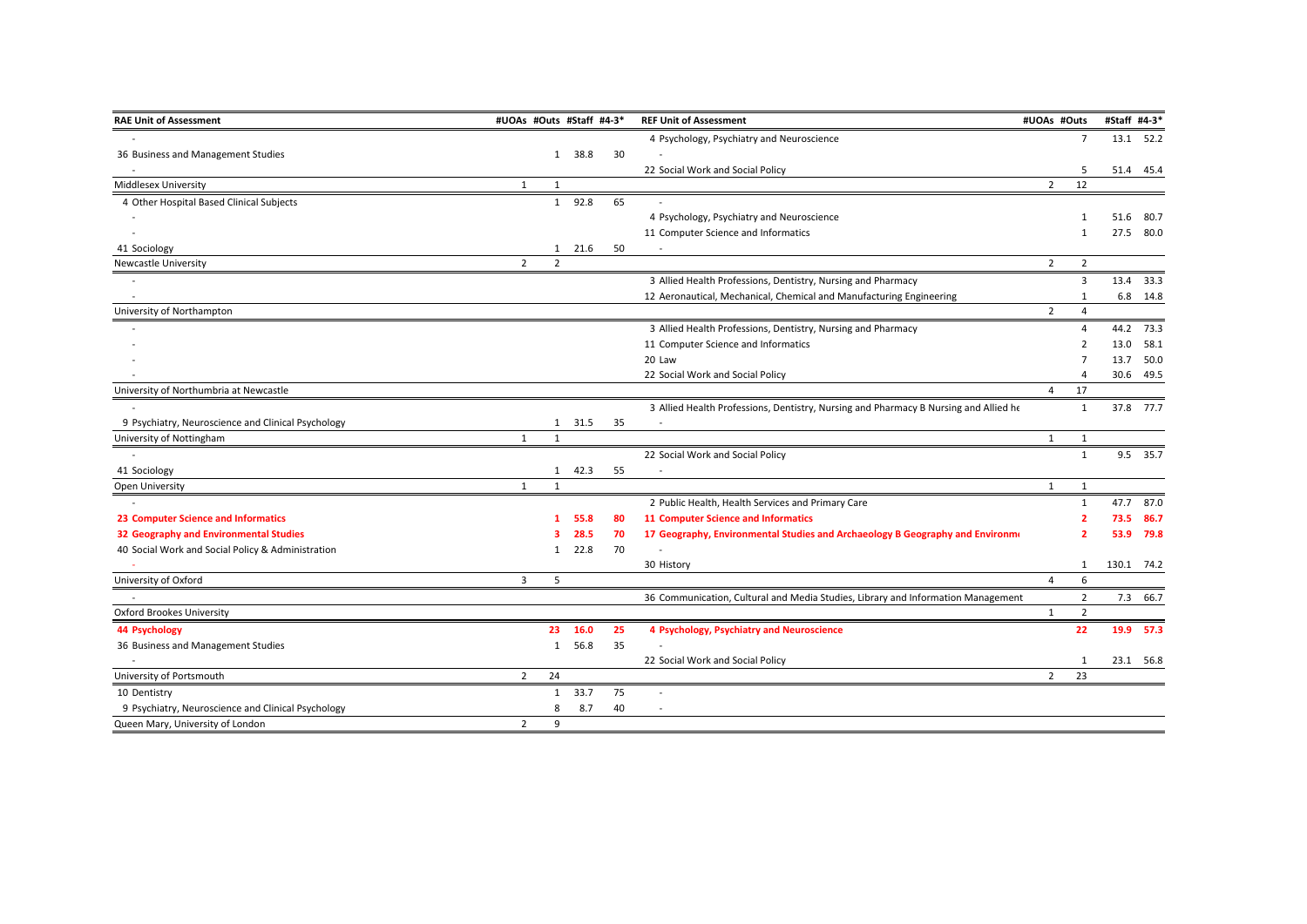| <b>RAE Unit of Assessment</b>                                                    | #UOAs #Outs #Staff #4-3* |                |        |    | <b>REF Unit of Assessment</b>                                      | #UOAs #Outs    |                | #Staff #4-3* |        |
|----------------------------------------------------------------------------------|--------------------------|----------------|--------|----|--------------------------------------------------------------------|----------------|----------------|--------------|--------|
| 22 Statistics and Operational Research                                           |                          | $\mathbf{1}$   | 7.7    | 35 |                                                                    |                |                |              |        |
| 33 Archaeology                                                                   |                          | 1              | 19.0   | 65 |                                                                    |                |                |              |        |
| 38 Law                                                                           |                          | $\mathbf{1}$   | 21.9   | 60 |                                                                    |                |                |              |        |
| 40 Social Work and Social Policy & Administration                                |                          | 1              | 8.9    | 50 |                                                                    |                |                |              |        |
| University of Reading                                                            | $\overline{4}$           | $\overline{4}$ |        |    |                                                                    |                |                |              |        |
|                                                                                  |                          |                |        |    | 1 Clinical Medicine                                                |                | $\mathbf{1}$   | 64.0 84.2    |        |
| 10 Dentistry                                                                     |                          | $\mathbf{1}$   | 31.4   | 70 |                                                                    |                |                |              |        |
| 9 Psychiatry, Neuroscience and Clinical Psychology                               |                          | $\mathbf{1}$   | 20.0   | 40 |                                                                    |                |                |              |        |
| 28 Mechanical, Aeronautical and Manufacturing Engineering                        |                          | 1              | 30.2   | 75 |                                                                    |                |                |              |        |
| 24 Electrical and Electronic Engineering B Electronic and Electrical Engineering |                          | 1              | 38.0   | 60 |                                                                    |                |                |              |        |
| 38 Law                                                                           |                          | 1              | 31.6   | 50 |                                                                    |                |                |              |        |
| 40 Social Work and Social Policy & Administration                                |                          | 1              | 26.6   | 65 |                                                                    |                |                |              |        |
| University of Sheffield                                                          | 6                        | 6              |        |    |                                                                    | $\mathbf{1}$   | $\mathbf{1}$   |              |        |
|                                                                                  |                          |                |        |    | 3 Allied Health Professions, Dentistry, Nursing and Pharmacy       |                | $\overline{2}$ | 34.5 90.7    |        |
| 44 Psychology                                                                    |                          | $\mathbf{1}$   | 39.1   | 60 |                                                                    |                |                |              |        |
| 22 Statistics and Operational Research                                           |                          | $\mathbf{1}$   | 28.0   | 65 |                                                                    |                |                |              |        |
|                                                                                  |                          |                |        |    | 11 Computer Science and Informatics                                |                | 2              | 44.2 68.4    |        |
|                                                                                  |                          |                |        |    | 13 Electrical and Electronic Engineering, Metallurgy and Materials |                | 2              | 84.3 96.9    |        |
| 32 Geography and Environmental Studies                                           |                          | 1              | 32.5   | 55 |                                                                    |                |                |              |        |
|                                                                                  |                          |                |        |    | 22 Social Work and Social Policy                                   |                | 3              | 41.0 85.5    |        |
|                                                                                  |                          |                |        |    | 29 English Language and Literature                                 |                | $\mathbf{1}$   | 24.8 72.0    |        |
| University of Southampton                                                        | 3                        | 3              |        |    |                                                                    | 5              | 10             |              |        |
| 44 Psychology                                                                    |                          | $\overline{2}$ | 8.0    | 5  |                                                                    |                |                |              |        |
| 23 Computer Science and Informatics                                              |                          | 1              | 34.0   | 25 |                                                                    |                |                |              |        |
| University of Sunderland                                                         | $\overline{2}$           | $\overline{3}$ |        |    |                                                                    |                |                |              |        |
| 12 Allied Health Professions and Studies                                         |                          |                | 1 61.7 | 60 |                                                                    |                |                |              |        |
| 23 Computer Science and Informatics                                              |                          | $\mathbf{1}$   | 16.2   | 50 | 11 Computer Science and Informatics                                |                | ٩              | 19.4         | - 57.7 |
|                                                                                  |                          |                |        |    | 13 Electrical and Electronic Engineering, Metallurgy and Materials |                | $\overline{2}$ | 83.1 89.7    |        |
| 41 Sociology                                                                     |                          | $\overline{2}$ | 21.4   | 55 |                                                                    |                |                |              |        |
| University of Surrey                                                             | 3                        | $\overline{4}$ |        |    |                                                                    | $\overline{2}$ | 11             |              |        |
|                                                                                  |                          |                |        |    | 15 General Engineering                                             |                | $\mathbf{1}$   | 13.0 57.4    |        |
| <b>Teesside University</b>                                                       |                          |                |        |    |                                                                    | $\mathbf{1}$   | $\mathbf{1}$   |              |        |
|                                                                                  |                          |                |        |    |                                                                    |                |                |              |        |
|                                                                                  |                          |                |        |    | 11 Computer Science and Informatics                                |                | $\overline{2}$ | 24.4 94.9    |        |
| University of Warwick                                                            |                          |                |        |    |                                                                    | $\mathbf{1}$   | $\overline{2}$ |              |        |
|                                                                                  |                          |                |        |    | 3 Allied Health Professions, Dentistry, Nursing and Pharmacy       |                | 1              | 45.4 70.2    |        |
|                                                                                  |                          |                |        |    | 15 General Engineering                                             |                | 1              | 14.0         | 94.1   |
|                                                                                  |                          |                |        |    | 22 Social Work and Social Policy                                   |                | -1             | 19.8 37.2    |        |
| University of the West of England, Bristol                                       |                          |                |        |    |                                                                    | 3              | 3              |              |        |
| 23 Computer Science and Informatics                                              |                          | 1              | 20.3   | 25 |                                                                    |                |                |              |        |
| University of Westminster                                                        | $\mathbf{1}$             | $\mathbf{1}$   |        |    |                                                                    |                |                |              |        |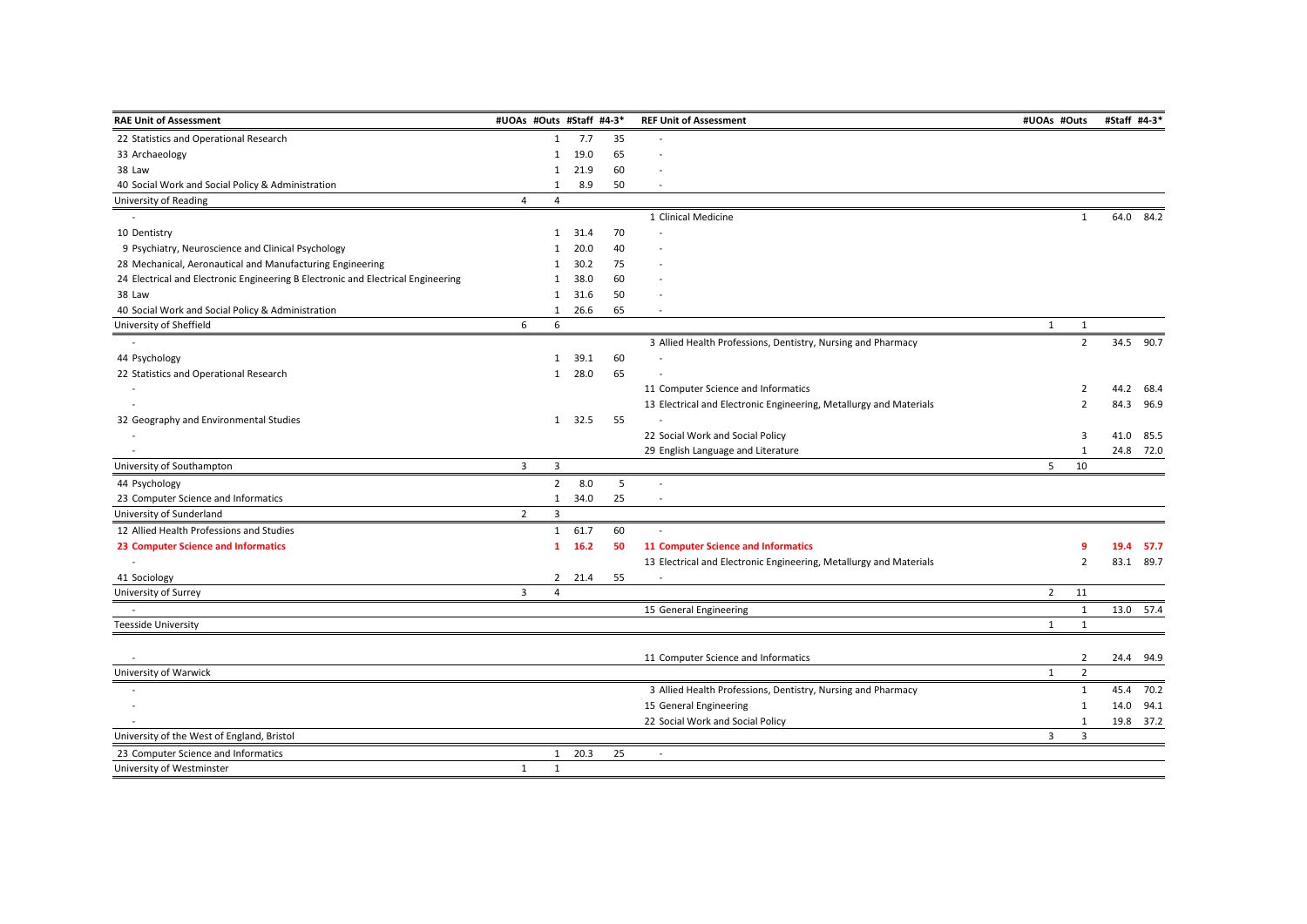| <b>RAE Unit of Assessment</b>                                          |                |                | #UOAs #Outs #Staff #4-3* |    | <b>REF Unit of Assessment</b>                       |                | #UOAs #Outs    | #Staff #4-3* |  |
|------------------------------------------------------------------------|----------------|----------------|--------------------------|----|-----------------------------------------------------|----------------|----------------|--------------|--|
|                                                                        |                |                |                          |    | 4 Psychology, Psychiatry and Neuroscience           |                | 1              | 8.5 33.3     |  |
| University of Winchester                                               |                |                |                          |    |                                                     | $\mathbf{1}$   | $\mathbf{1}$   |              |  |
|                                                                        |                |                |                          |    | 11 Computer Science and Informatics                 |                | $\mathbf{1}$   | 34.8<br>84.2 |  |
|                                                                        |                |                |                          |    | 28 Modern Languages and Linguistics                 |                | 3              | 14.1 76.3    |  |
| University of York                                                     |                |                |                          |    |                                                     | $\overline{2}$ | $\overline{4}$ |              |  |
| 44 Psychology                                                          |                |                | 3 10.0                   | 15 |                                                     |                |                |              |  |
|                                                                        |                |                |                          |    | 15 General Engineering                              |                | 5              | 14.2 34.8    |  |
| University of Abertay Dundee                                           | $\mathbf{1}$   | 3              |                          |    |                                                     | $\mathbf{1}$   | 5              |              |  |
| <b>14 Biological Sciences</b>                                          |                |                | 3, 65.0                  | 65 | <b>5 Biological Sciences</b>                        |                | 1              | 73.2 89.5    |  |
|                                                                        |                |                |                          |    | 17 Geography, Environmental Studies and Archaeology |                | 1              | 14.3<br>64.2 |  |
|                                                                        |                |                |                          |    | 20 Law                                              |                | 1              | 59.6<br>17.0 |  |
| <b>63 Art and Design</b>                                               |                | $\overline{2}$ | 52.4                     | 55 | 34 Art and Design: History, Practice and Theory     |                | 1              | 44.5 57.6    |  |
| University of Dundee                                                   | $\overline{2}$ | 5              |                          |    |                                                     | $\overline{4}$ | $\overline{4}$ |              |  |
| 9 Psychiatry, Neuroscience and Clinical Psychology                     |                | $\mathbf{1}$   | 89.9                     | 65 | $\sim$                                              |                |                |              |  |
| 38 Law                                                                 |                | 1              | 48.7                     | 55 | 20 Law                                              |                | $\overline{2}$ | 54.0 64.0    |  |
| University of Edinburgh                                                | $\overline{2}$ | $\overline{2}$ |                          |    |                                                     | 1              | $\overline{2}$ |              |  |
|                                                                        |                |                |                          |    | 15 General Engineering                              |                | $\mathbf{1}$   | 91.8<br>91.0 |  |
| University of Edinburgh (joint submission with Heriot-Watt University) |                |                |                          |    |                                                     | $\mathbf{1}$   | $\mathbf{1}$   |              |  |
| 44 Psychology                                                          |                | $\mathbf{1}$   | 6.8                      | 5  |                                                     |                |                |              |  |
| 23 Computer Science and Informatics                                    |                | $\mathbf{1}$   | 26.7                     | 20 |                                                     |                |                |              |  |
| Napier University                                                      | $\overline{2}$ | $\overline{2}$ |                          |    |                                                     |                |                |              |  |
|                                                                        |                |                |                          |    | 10 Mathematical Sciences                            |                | 1              | 43.0<br>83.6 |  |
|                                                                        |                |                |                          |    | 11 Computer Science and Informatics                 |                | $\mathbf{1}$   | 41.6<br>76.0 |  |
|                                                                        |                |                |                          |    | 15 General Engineering                              |                | 1              | 84.0 95.8    |  |
| University of Glasgow                                                  |                |                |                          |    |                                                     | 3              | 3              |              |  |
| 18 Chemistry                                                           |                | 4              | 51.4                     | 70 |                                                     |                |                |              |  |
| University of Glasgow / University of Strathclyde                      | $\mathbf{1}$   | $\overline{4}$ |                          |    |                                                     |                |                |              |  |
|                                                                        |                |                |                          |    | 22 Social Work and Social Policy                    |                | $\mathbf{1}$   | 14.4<br>55.4 |  |
| Glasgow Caledonian University                                          |                |                |                          |    |                                                     | $\mathbf{1}$   | $\mathbf{1}$   |              |  |
| $\overline{\phantom{a}}$                                               |                |                |                          |    | 34 Art and Design: History, Practice and Theory     |                | $\mathbf{1}$   | 52.8 46.1    |  |
| Glasgow School of Art                                                  |                |                |                          |    |                                                     | $\mathbf{1}$   | $\mathbf{1}$   |              |  |
| 22 Statistics and Operational Research                                 |                | 1              | 30.0                     | 45 | $\overline{a}$                                      |                |                |              |  |
| Heriot-Watt University / University of Edinburgh                       | $\mathbf{1}$   | $\mathbf{1}$   |                          |    |                                                     |                |                |              |  |
| 61 Theology, Divinity and Religious Studies                            |                | $\mathbf{1}$   | 3.6                      | 10 | $\sim$                                              |                |                |              |  |
| UHI Millennium Institute                                               | $\mathbf{1}$   | 1              |                          |    |                                                     |                |                |              |  |
| 12 Allied Health Professions and Studies                               |                | $\mathbf{1}$   | 51.8                     | 5  |                                                     |                |                |              |  |
| Queen Margaret University Edinburgh                                    | $\mathbf{1}$   | $\mathbf{1}$   |                          |    |                                                     |                |                |              |  |
| 38 Law                                                                 |                | $\mathbf{1}$   | 9.6                      | 5  |                                                     |                |                |              |  |
| Robert Gordon University                                               | $\mathbf{1}$   | $\mathbf{1}$   |                          |    |                                                     |                |                |              |  |
|                                                                        |                |                |                          |    | 28 Modern Languages and Linguistics                 |                | 2              | 32.8<br>63.7 |  |
| University of St Andrews                                               |                |                |                          |    |                                                     | $\mathbf{1}$   | $\overline{2}$ |              |  |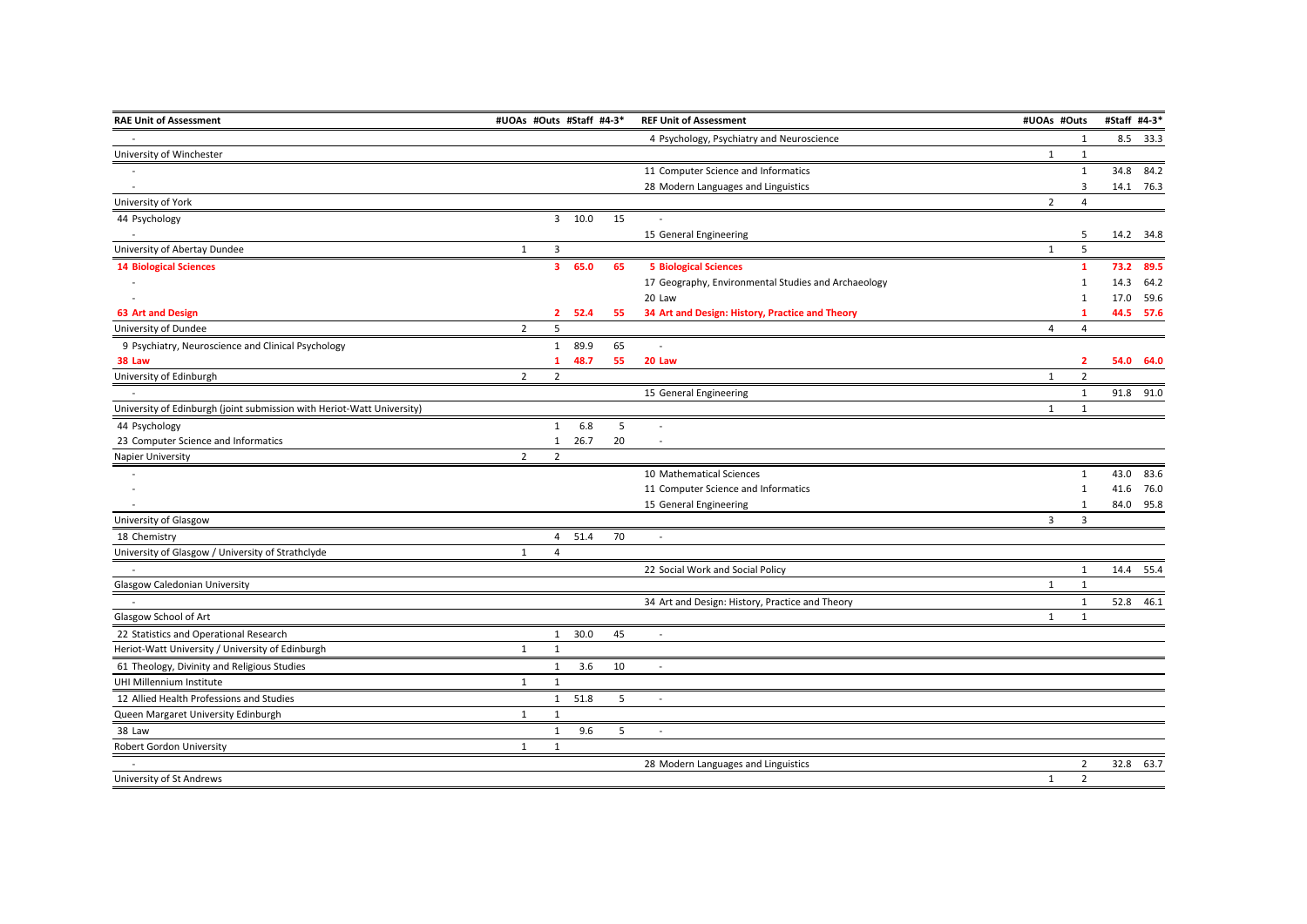| <b>RAE Unit of Assessment</b>                                    | #UOAs #Outs #Staff #4-3* |                |          |             | <b>REF Unit of Assessment</b>                                          |                | #UOAs #Outs    |           |           |
|------------------------------------------------------------------|--------------------------|----------------|----------|-------------|------------------------------------------------------------------------|----------------|----------------|-----------|-----------|
| 44 Psychology                                                    |                          |                | 1 17.0   | 30          |                                                                        |                |                |           |           |
|                                                                  |                          |                |          |             | 14 Civil and Construction Engineering                                  |                | 1              |           | 20.2 80.3 |
|                                                                  |                          |                |          |             | 22 Social Work and Social Policy                                       |                | 1              | 15.7 59.7 |           |
| University of Strathclyde                                        | $\mathbf{1}$             | $\mathbf{1}$   |          |             |                                                                        | $\overline{2}$ | $\overline{2}$ |           |           |
|                                                                  |                          |                |          |             | 20 Law                                                                 |                | $\mathbf{1}$   | 16.5 47.4 |           |
| Aberystwyth University                                           |                          |                |          |             |                                                                        | $\mathbf{1}$   | $\mathbf{1}$   |           |           |
|                                                                  |                          |                |          |             | 6 Agriculture, Veterinary and Food Science                             |                | 1              |           | 18.2 66.8 |
| 17 Earth Systems and Environmental Sciences                      |                          | 1              | 28.4     | 60          | 7 Earth Systems and Environmental Sciences                             |                | 1              |           | 35.4 85.7 |
| Bangor University (joint submission with Aberystwyth University) | $\mathbf{1}$             | $\mathbf{1}$   |          |             |                                                                        | $\overline{2}$ | $\overline{2}$ |           |           |
| 10 Dentistry                                                     |                          | 1              | 27.6     | 65          | $\sim$                                                                 |                |                |           |           |
| 44 Psychology                                                    |                          | $\mathbf{1}$   | 59.4     | 70          |                                                                        |                |                |           |           |
| 28 Mechanical, Aeronautical and Manufacturing Engineering        |                          | 3              | 25.6     | 65          |                                                                        |                |                |           |           |
|                                                                  |                          |                |          |             | 23 Sociology                                                           |                | -1             | 29.5      | 77.9      |
| 57 English Language and Literature                               |                          | 1              | 44.2     | 60          | 29 English Language and Literature                                     |                | $\overline{2}$ |           | 24.0 86.8 |
| Cardiff University                                               | $\overline{4}$           | 6              |          |             |                                                                        | 2              | 3              |           |           |
| 12 Allied Health Professions and Studies                         |                          | 1              | 28.7     | 15          | $\sim$                                                                 |                |                |           |           |
| University of Wales Institute, Cardiff                           | $\mathbf{1}$             | $\mathbf{1}$   |          |             |                                                                        |                |                |           |           |
| 11 Nursing and Midwifery                                         |                          |                | $3$ 22.6 | 35          |                                                                        |                |                |           |           |
|                                                                  |                          |                |          |             | 11 Computer Science and Informatics                                    |                | $\mathbf{1}$   |           | 13.5 21.3 |
| 45 Education                                                     |                          | 1              | 1.0      | $\mathbf 0$ |                                                                        |                |                |           |           |
| University of South Wales*                                       | $\overline{2}$           | $\overline{4}$ |          |             |                                                                        | 1              | 1              |           |           |
| 11 Nursing and Midwifery                                         |                          | 3              | 33.7     | 35          | 3 Allied Health Professions, Dentistry, Nursing and Pharmacy B Nursing |                | 3              |           | 14.2 78.8 |
| 29 Metallurgy and Materials                                      |                          | $\mathbf{1}$   | 15.0     | 60          |                                                                        |                |                |           |           |
| 62 History                                                       |                          | 1              | 18.0     | 50          |                                                                        |                |                |           |           |
| Swansea University                                               | $\overline{3}$           | 5              |          |             |                                                                        | 1              | 3              |           |           |
|                                                                  |                          |                |          |             | 11 Computer Science and Informatics                                    |                | 5              |           | 21.2 69.2 |
|                                                                  |                          |                |          |             | 13 Electrical and Electronic Engineering, Metallurgy and Materials     |                | -1             | 33.8      | 88.7      |
| 27 Civil Engineering                                             |                          | 1              | 24.1     | 75          |                                                                        |                |                |           |           |
| 32 Geography and Environmental Studies                           |                          | з              | 20.0     | 50          | 17 Geography, Environmental Studies and Archaeology                    |                | з              |           | 30.8 55.0 |
| 62 History                                                       |                          | $\mathbf{1}$   | 30.5     | 60          |                                                                        |                |                |           |           |
| Queen's University Belfast                                       | 3                        | 5              |          |             |                                                                        | 3              | 9              |           |           |
|                                                                  |                          |                |          |             |                                                                        |                |                |           |           |
| Total                                                            | 117                      | 253            |          |             |                                                                        | 129            | 296            |           |           |

\* University of Glamorgan/University of Wales, Newport

NB Staff head count and percent 3‐4\* rated outputs refer to overall submission to Unit of Assessment

Institutional submissions in the same Unit of Assessment in both RAE2008 and REF2014 are given in red font